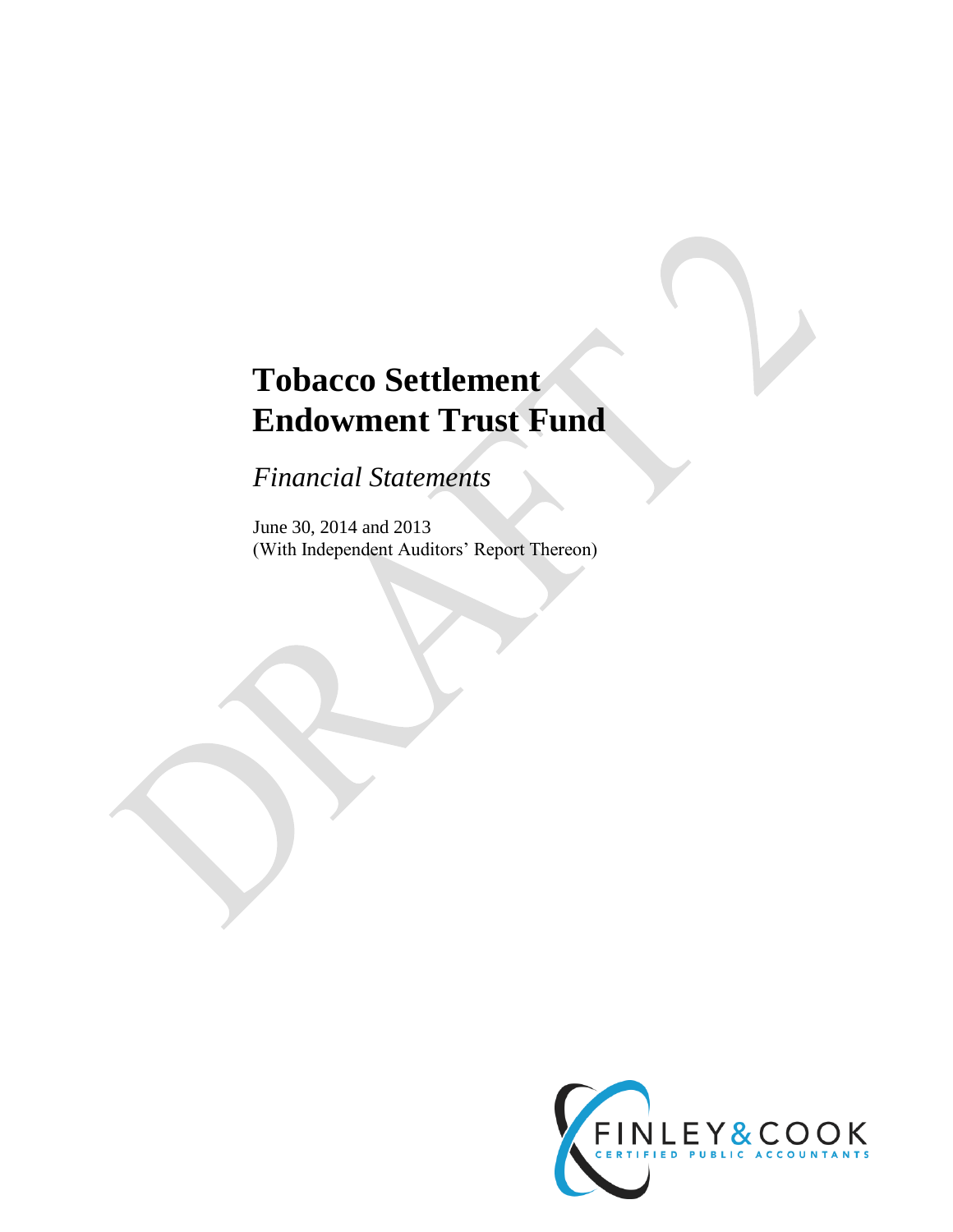### **FINANCIAL STATEMENTS**

*Table of Contents*

|                                                                                                                                                                            | Page           |
|----------------------------------------------------------------------------------------------------------------------------------------------------------------------------|----------------|
|                                                                                                                                                                            | 1              |
|                                                                                                                                                                            | $I-1$          |
| <b>Financial Statements</b>                                                                                                                                                |                |
|                                                                                                                                                                            | $\overline{4}$ |
|                                                                                                                                                                            | <sub>0</sub>   |
|                                                                                                                                                                            | 8              |
| Reconciliation of the Balance Sheets-Permanent Fund to                                                                                                                     | 9              |
| Statements of Revenues, Expenditures, and                                                                                                                                  | 10             |
| Reconciliation of the Statements of Revenues, Expenditures, and                                                                                                            |                |
| Changes in Fund Balances—Permanent Fund to                                                                                                                                 | 11             |
|                                                                                                                                                                            | 12             |
| Independent Auditors' Report on Internal Control Over<br>Financial Reporting and on Compliance and Other Matters<br>Based on an Audit of Financial Statements Performed in |                |
|                                                                                                                                                                            | 50             |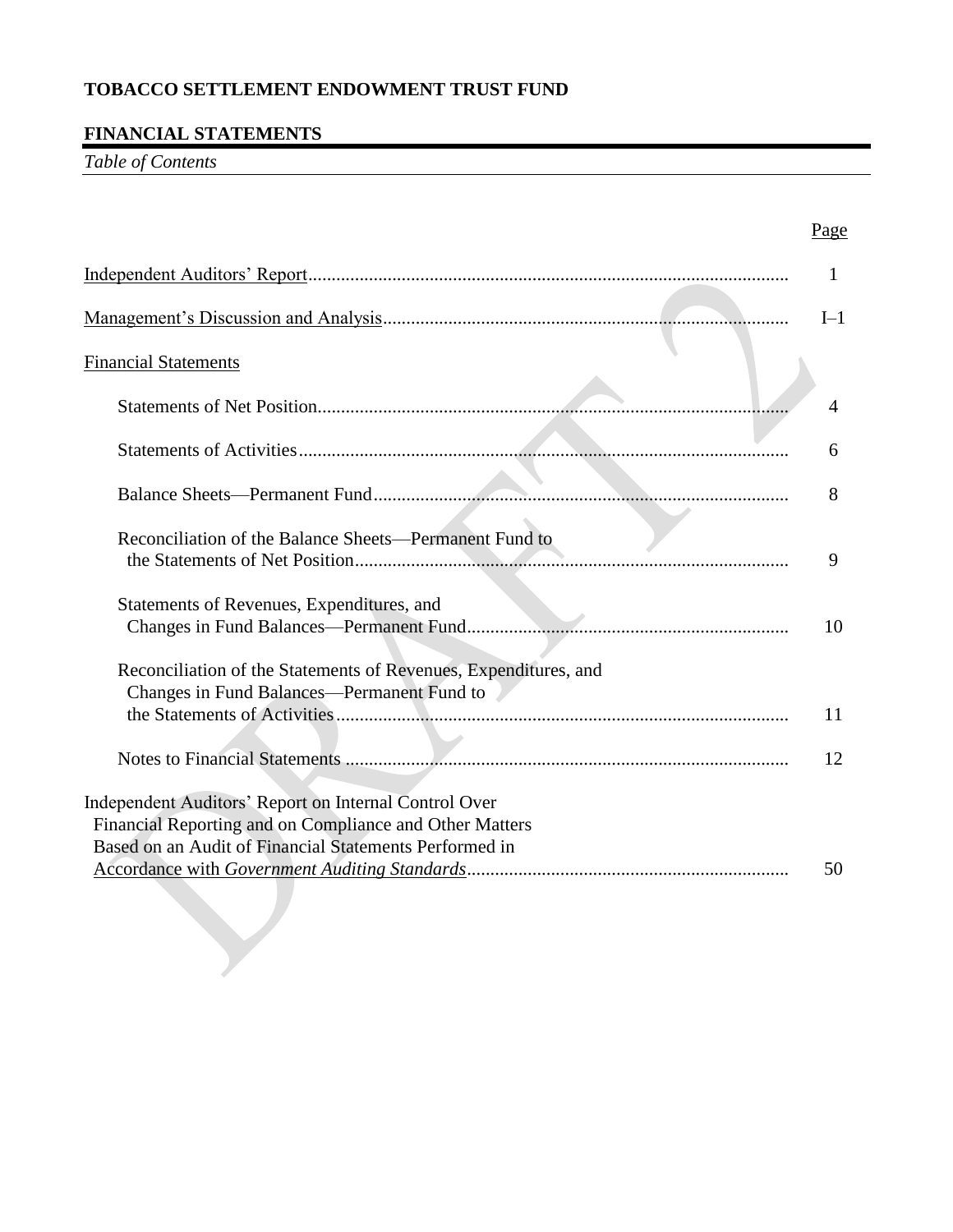### **INDEPENDENT AUDITORS' REPORT**

Board of Directors and Board of Investors Tobacco Settlement Endowment Trust Fund

#### **Report on the Financial Statements**

We have audited the accompanying financial statements of the governmental activities and the permanent fund of the Tobacco Settlement Endowment Trust Fund (the "Fund"), which is a component unit of the State of Oklahoma, as of and for the years ended June 30, 2014 and 2013, and the related notes to the financial statements, which collectively comprise the Fund's basic financial statements as listed in the table of contents.

### *Management's Responsibility for the Financial Statements*

Management is responsible for the preparation and fair presentation of these financial statements in accordance with accounting principles generally accepted in the United States; this includes the design, implementation, and maintenance of internal control relevant to the preparation and fair presentation of financial statements that are free from material misstatement, whether due to fraud or error.

#### *Auditors' Responsibility*

Our responsibility is to express opinions on these financial statements based on our audits. We conducted our audits in accordance with auditing standards generally accepted in the United States and the standards applicable to financial audits contained in *Government Auditing Standards*, issued by the Comptroller General of the United States. Those standards require that we plan and perform the audit to obtain reasonable assurance about whether the financial statements are free from material misstatement.

An audit involves performing procedures to obtain audit evidence about the amounts and disclosures in the financial statements. The procedures selected depend on the auditors' judgment, including the assessment of the risks of material misstatement of the financial statements, whether due to fraud or error. In making those risk assessments, the auditors consider internal control relevant to the entity's preparation and fair presentation of the financial statements in order to design audit procedures that are appropriate in the circumstances, but not for the purpose of expressing an opinion on the effectiveness of the entity's internal control. Accordingly, we express no such opinion. An audit also includes evaluating the appropriateness of accounting policies used and the reasonableness of significant accounting estimates made bymanagement, as well as evaluating the overall presentation of the financial statements.

We believe that the audit evidence we have obtained is sufficient and appropriate to provide a basis for our audit opinions.

(Continued)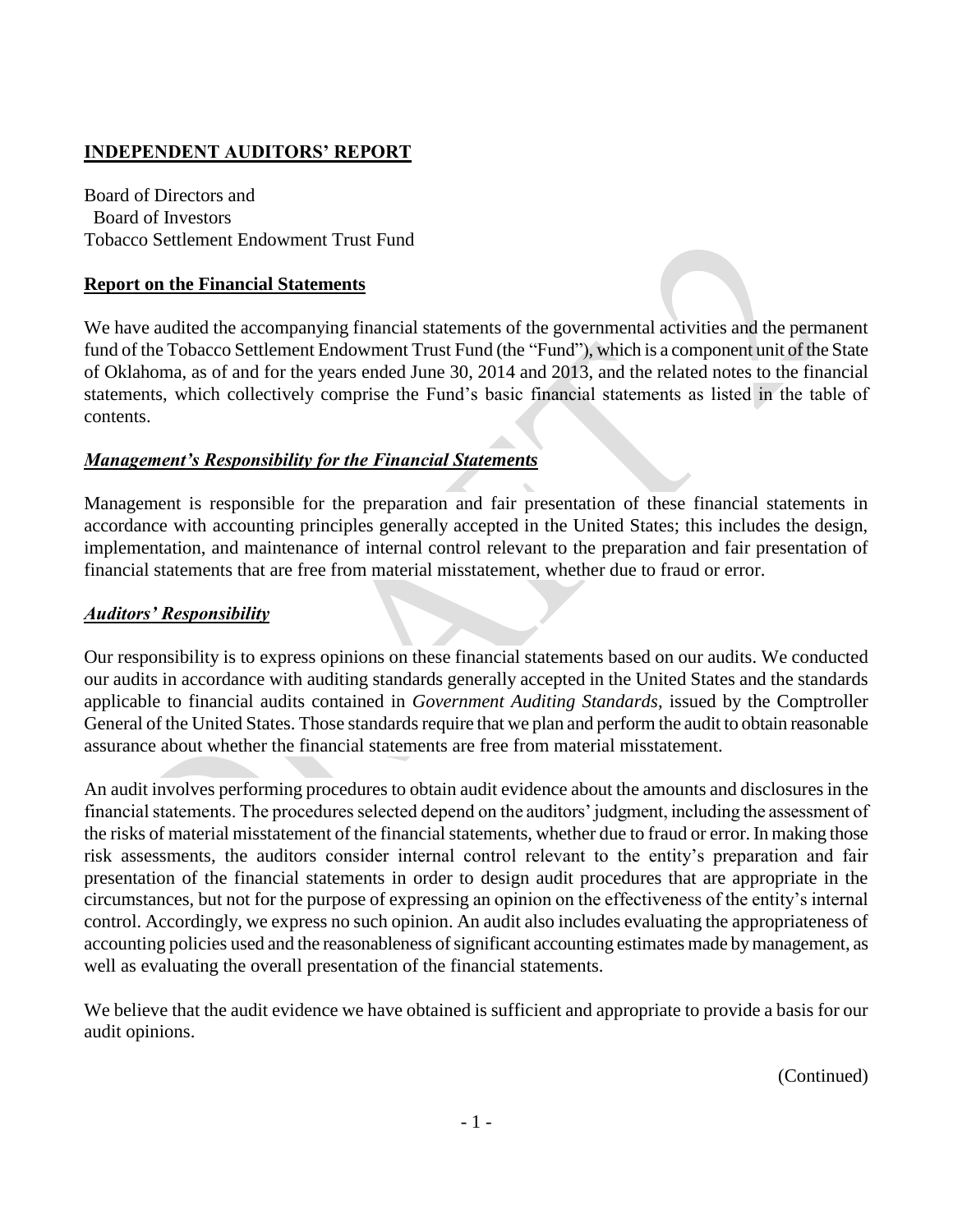### **INDEPENDENT AUDITORS' REPORT, CONTINUED**

### *Opinions*

In our opinion, the financial statements referred to above present fairly, in all material respects, the respective financial position of the governmental activities and the permanent fund of the Fund as of June 30, 2014 and 2013, and the respective changes in financial position for the years then ended in accordance with accounting principles generally accepted in the United States.

#### *Emphasis of Matters*

#### *Component-Unit-Only Financial Statements*

As discussed in Note 1, the financial statements of the Fund, a permanent fund of the State of Oklahoma, are intended to present the financial position and the changes in financial position of only that portion of the governmental activities and governmental funds of the State of Oklahoma that is attributable to the transactions of the Fund. They do not purport to, and do not, present fairly the financial position of the State of Oklahoma as of June 30, 2014 and 2013, and the changes in its financial position for the years then ended in conformity with accounting principles generally accepted in the United States. Our opinion is not modified with respect to this matter.

#### *Other Matters*

#### *Required Supplementary Information*

Accounting principles generally accepted in the United States require that the management's discussion and analysis on pages I-1 through I-15 be presented to supplement the basic financial statements. Such information, although not a part of the basic financial statements, is required by the Governmental Accounting Standards Board, who considers it to be an essential part of financial reporting for placing the basic financial statements in an appropriate operational, economic, or historical context. We have applied certain limited procedures to the required supplementary information in accordance with auditing standards generally accepted in the United States, which consisted of inquiries of management about the methods of preparing the information and comparing the information for consistency with management's responses to our inquiries, the basic financial statements, and other knowledge we obtained during our audit of the basic financial statements. We do not express an opinion or provide any assurance on the information because the limited procedures do not provide us with sufficient evidence to express an opinion or provide any assurance.

(Continued)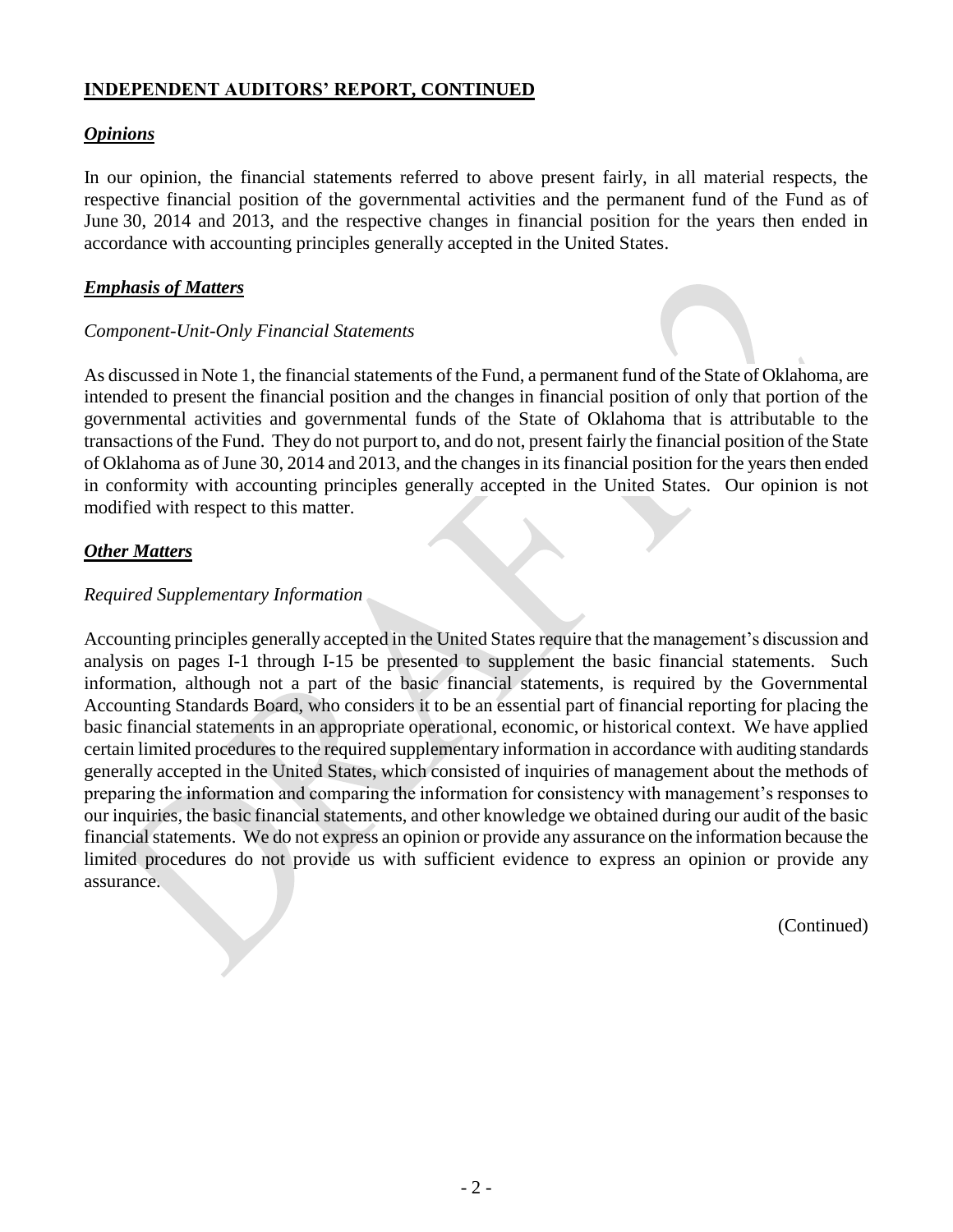# **INDEPENDENT AUDITORS' REPORT, CONTINUED**

### **Other Reporting Required by** *Government Auditing Standards*

In accordance with *Government Auditing Standards*, we have also issued our report dated September 29, 2014, on our consideration of the Fund's internal control over financial reporting and on our tests of its compliance with certain provisions of laws, regulations, contracts, and grant agreements and other matters. The purpose of that report is to describe the scope of our testing of internal control over financial reporting and compliance and the results of that testing, and not to provide an opinion on internal control over financial reporting or on compliance. That report is an integral part of an audit performed in accordance with *Government Auditing Standards* in considering the Fund's internal control over financial reporting and compliance.

Shawnee, Oklahoma September 29, 2014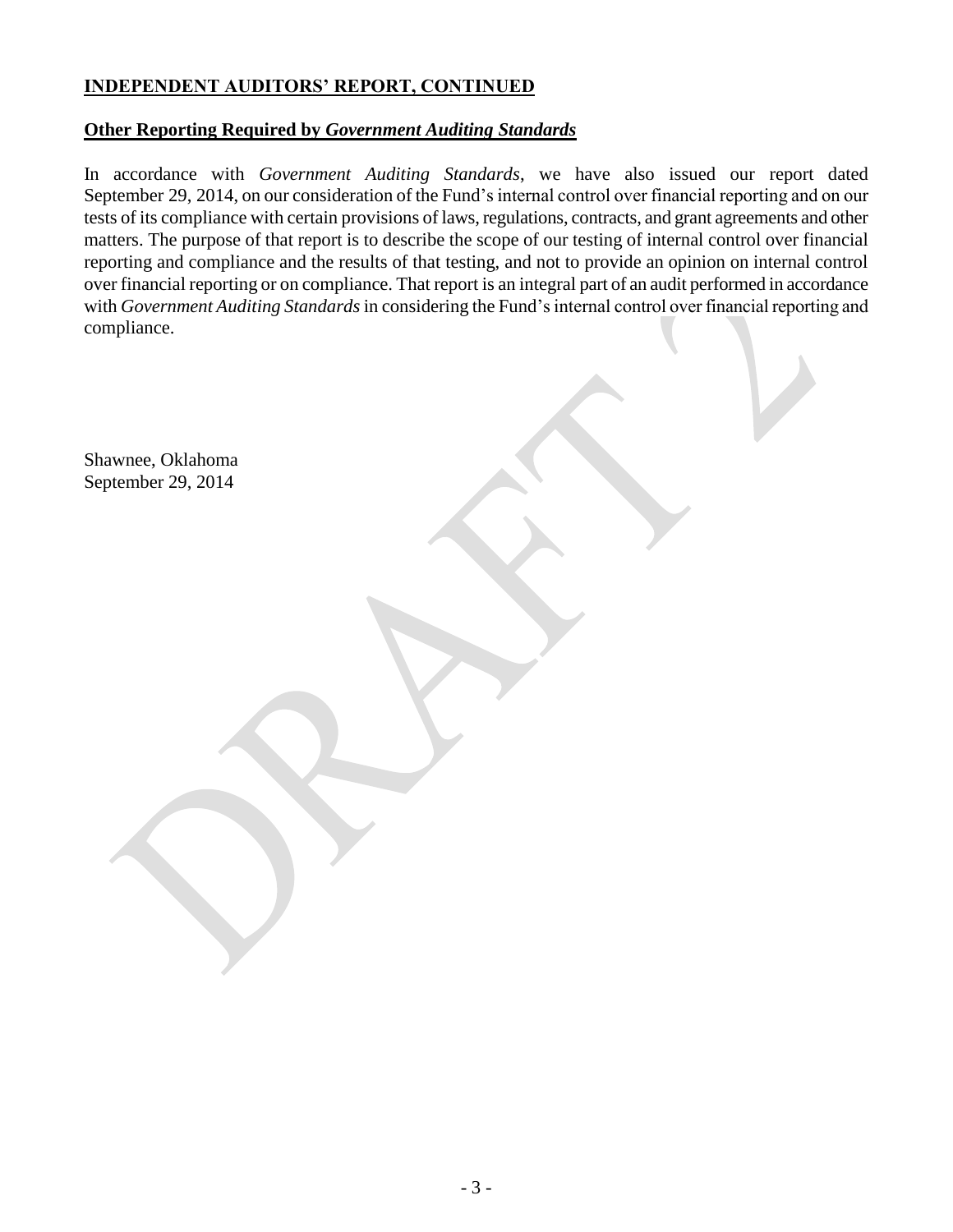# **MANAGEMENT'S DISCUSSION AND ANALYSIS (MD&A)**

### **June 30, 2014 and 2013**

The Management's Discussion and Analysis (MD&A) of the Tobacco Settlement Endowment Trust Fund (the "Fund") provides an overview and overall review of the Fund's financial activities for the fiscal years ended June 30, 2014 and 2013. The intent of the MD&A is to look at the Fund's financial performance as a whole. It should, therefore, be read in conjunction with the Fund's financial statements and the notes thereto.

The Fund was established pursuant to the Constitution of the State of Oklahoma. The Fund's principal was established with funds received by the State of Oklahoma (the "State") on or after July 1, 2001, pursuant to any settlement with or judgment against any tobacco companies. The principal funds are invested, and the earnings(see Note 7) may be expended for operations; tobacco prevention and cessation programs; research and treatment efforts in Oklahoma to prevent and combat cancer and other tobacco-related diseases; and programs to maintain or improve the health of Oklahomans or to enhance health care services provided to Oklahomans, with a particular emphasis on children and senior adults.

A Board of Investors was created to manage the investment of the Fund and to annually certify the earnings that are available for program expenditures. A Board of Directors was created to oversee the Fund's operating and program expenditures.

Through the joint effort of both Boards in 2011, the Board of Investors requested an official Attorney General Opinion regarding conflicting language between Article X of the Constitution and the statutory language in Title 62, Section 2307 in defining earnings available for certification by the Board of Investors. An opinion was issued by the Attorney General on August 31, 2011, stating that earnings for the annual certification by the Board of Investors includes, but is not limited to, interest, dividends, and realized capital gains from investments, minus costs and expenses of the investments, and minus any losses realized by the Fund.

Since this method is reflective of the constitutional language, and the Board of Investors has historically used the definition within the statutory language to certify earnings, additional earnings were certified by the Board of Investors for the year ended June 30, 2011, inclusive of net realized gains. The recalculation according to the Attorney General's opinion resulted in \$36,023,061 being certified by the Board of Investors at their meeting on November 17, 2011.

At this joint meeting of both the Board of Investors and the Board of Directors, there was discussion of a possible action on the earnings previously certified between FY 2001 and FY 2010. It was determined that an additional \$42,898,847 would have been certified during this period had the Board of Investors calculated available earnings under the constitutional language. Upon the request of the Board of Directors, the Board of Investors voted to hold the \$42,898,847 in reserve to be certified when future earnings calculations were below 5% of the corpus of the Fund.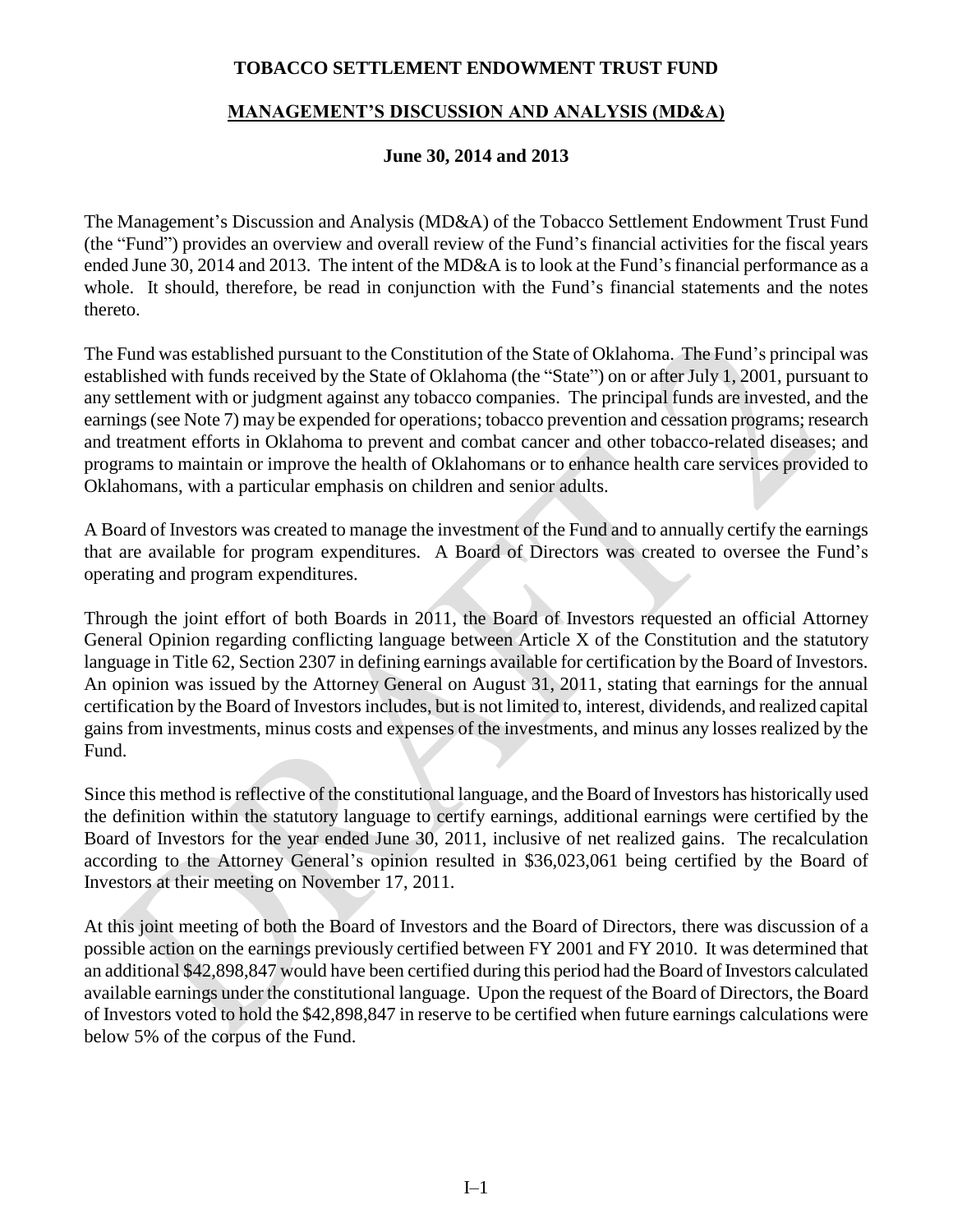### **MANAGEMENT'S DISCUSSION AND ANALYSIS (MD&A), CONTINUED**

#### **June 30, 2014 and 2013**

In consideration of this, the Board of Directors approved the execution of a settlement agreement and release of all claims signed on February 16, 2012. This reserve is to be invested in the same manner as the Fund. According to the agreement, some or all of the reserve funds are to be available for spending when the current year earnings calculation is below 5% of the corpus of the Fund. The certification of reserve funds is limited to the 5% cap, inclusive of the initial calculation based upon the constitutional language. This agreement is in effect until the total amount of the reserve has been certified by the Board of Investors. At their November 14, 2012, meeting, the Board of Investors defined the corpus of the Fund as the custodial market value of the Fund as of June 30, less any previous certified earnings (current year and previous years' certified earnings that remain invested) within the Fund at June 30.

At their August 28, 2014, meeting, the Board of Investors certified \$52,650,762, reserving \$779,314 for possible audit adjustments. The estimated earnings available for certification for the period ended June 30, 2014, were \$53,430,075.

#### **USING THIS ANNUAL REPORT**

The basic financial statements presented in the annual report include both government-wide and fund financial statements.

*Government-Wide Statements:* The government-wide financial statements include the statements of net position and the statements of activities. These statements display information about the Fund as a whole. The government-wide financial statements of the Fund are presented on a full accrual economic resource basis, which includes all assets and liabilities whether current or noncurrent. These statements provide both short-term and long-term information about the Fund's overall financial status.

*Fund Statements:* The fund financial statements include the governmental fund's balance sheets and the statements of revenues, expenditures, and changes in fund balance. In the fund financial statements, the revenues and expenditures of the Fund are presented using the current financial resources measurement focus and the modified accrual basis of accounting. Under these accounting methods, revenues and assets are recognized when they become both measurable and available, and expenditures and liabilities are recognized when obligations are incurred as a result of the receipt of goods or services.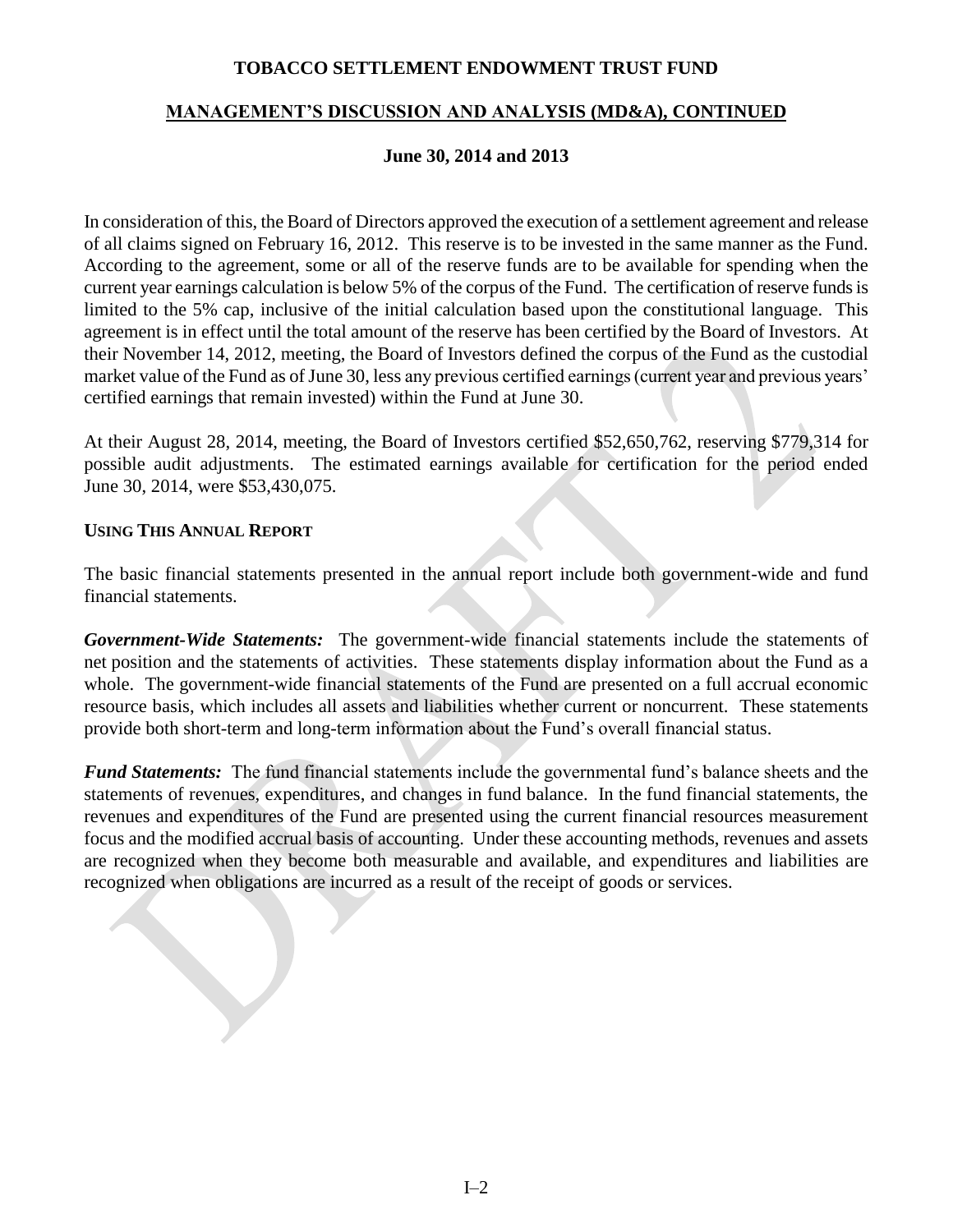#### **MANAGEMENT'S DISCUSSION AND ANALYSIS (MD&A), CONTINUED**

### **June 30, 2014 and 2013**

#### **FINANCIAL HIGHLIGHTS**

#### **Statements of Net Position**

The statements of net position provide an indication of the Fund's financial condition at the end of the 2014, 2013, and 2012 fiscal years; the statements report all assets and liabilities using the accrual basis of accounting.

|                                        | <b>Tobacco Settlement Endowment Trust Fund</b> |             |              |
|----------------------------------------|------------------------------------------------|-------------|--------------|
|                                        | <b>Statements of Net Position</b>              |             |              |
| <b>Assets</b>                          | 2014                                           | 2013        | 2012         |
| Current assets                         | \$<br>138,930,511                              | 162,403,184 | 79,651,734   |
| Investments, at fair value             | 923,128,052                                    | 789,995,839 | 672,315,506  |
| Securities lending collateral—non cash | 21,992,588                                     |             |              |
| Capital assets                         | 45,238                                         | 42,201      | 58,589       |
| <b>Total assets</b>                    | 1,084,096,389                                  | 952,441,224 | 752,025,829  |
| <b>Liabilities</b>                     |                                                |             |              |
| <b>Current liabilities</b>             | 9,448,427                                      | 16,151,201  | 12, 124, 274 |
| Liability under securities lending     | 105,919,077                                    | 106,599,991 | 34, 157, 133 |
| Noncurrent liabilities                 | 93,459                                         | 73,622      | 62,983       |
| <b>Total liabilities</b>               | 115,460,963                                    | 122,824,814 | 46,344,390   |
| <b>Net Assets</b>                      |                                                |             |              |
| Net investment in capital assets       | 45,238                                         | 42,201      | 58,589       |
| <b>Restricted for investment</b>       | 845,219,972                                    | 729,689,075 | 613,868,427  |
| Unrestricted                           | 123,370,216                                    | 99,885,134  | 91,754,423   |
| Total net position                     | \$<br>968, 635, 426                            | 829,616,410 | 705,681,439  |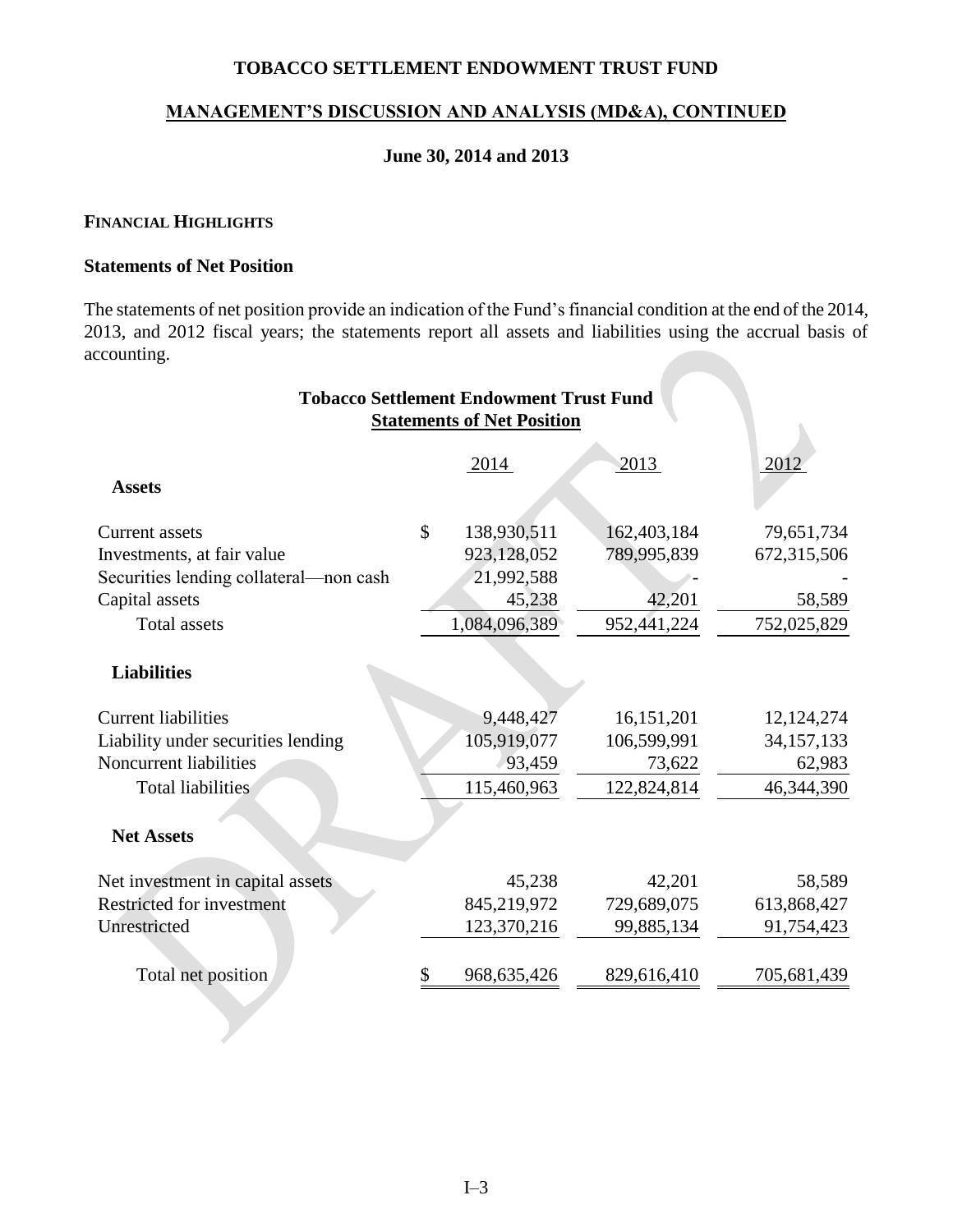### **MANAGEMENT'S DISCUSSION AND ANALYSIS (MD&A), CONTINUED**

### **June 30, 2014 and 2013**

### **FINANCIAL HIGHLIGHTS, CONTINUED**

#### **Statements of Net Position, Continued**

The Fund's total net position increased \$139.0 million during the year, as the Fund invested an additional \$57.9 million in settlement receipts, recognized \$111.0 million as net investment income, and expended \$32.5 million on programs and operations. Total investments increased from \$790.0 million at the beginning of the year to \$923.1 million as of year-end, as the Board of Investors invested cash and cash equivalents held at the beginning of the year and additional settlement receipts were deposited during the year. The Fund recognized \$84.8 million from the net appreciation of the fair value of the portfolio and earned \$26.8 million in interest and dividends, net of investment management fees. The Fund's investment policy establishes investment goals and objectives and provides specific investment guidelines for investment managers, including a prohibition from investing in securities issued by companies engaged in the manufacture of tobacco products.

Cash balances also include restricted cash of approximately \$83.9 million, which represents cash collateral presented to the Fund by security borrowers through the Board of Investors' securities lending effort. Use of this cash is restricted unless the borrowers were to default in the return of the securities borrowed.

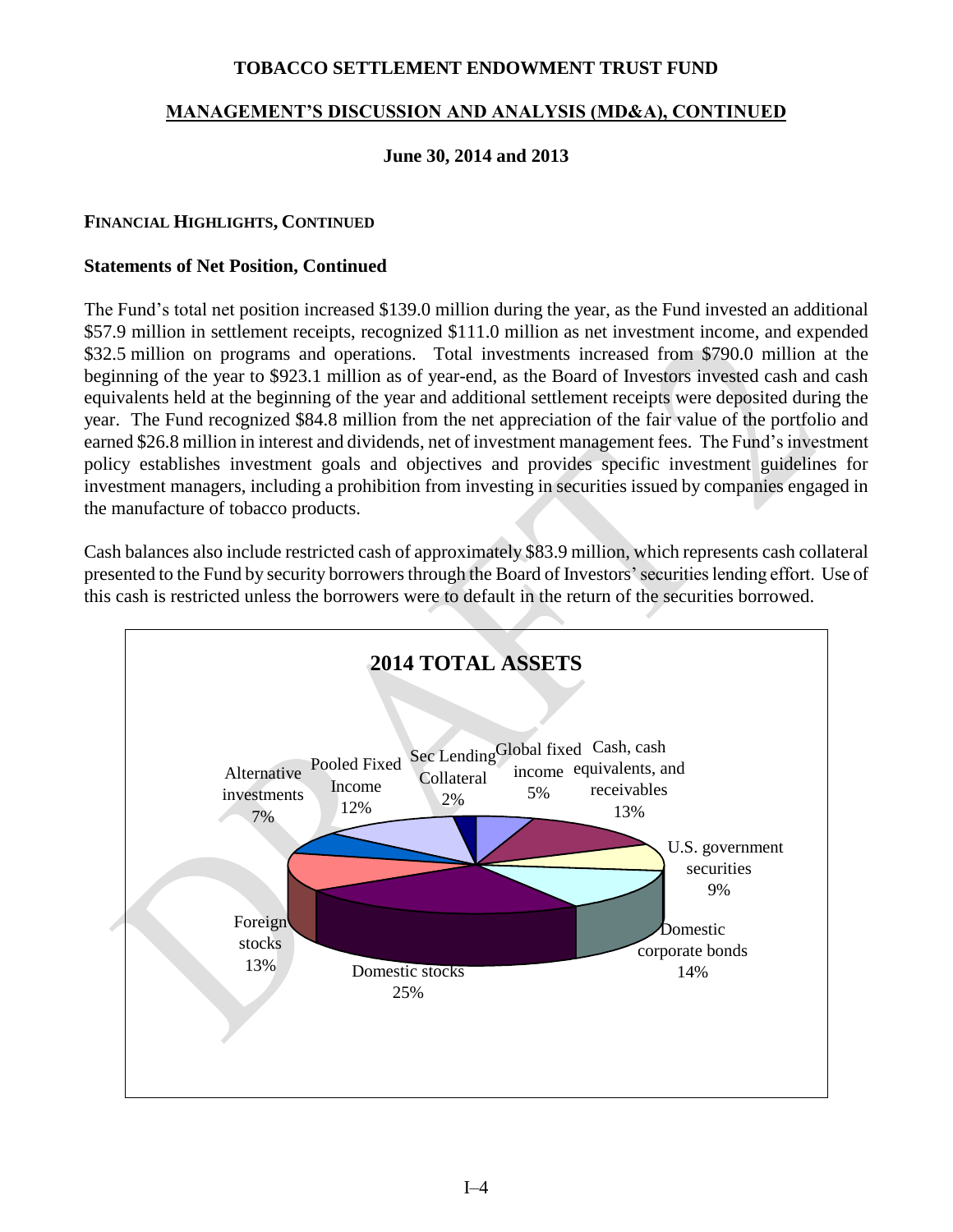# **MANAGEMENT'S DISCUSSION AND ANALYSIS (MD&A), CONTINUED**

### **June 30, 2014 and 2013**

#### **FINANCIAL HIGHLIGHTS, CONTINUED**

### **Statements of Net Position, Continued**



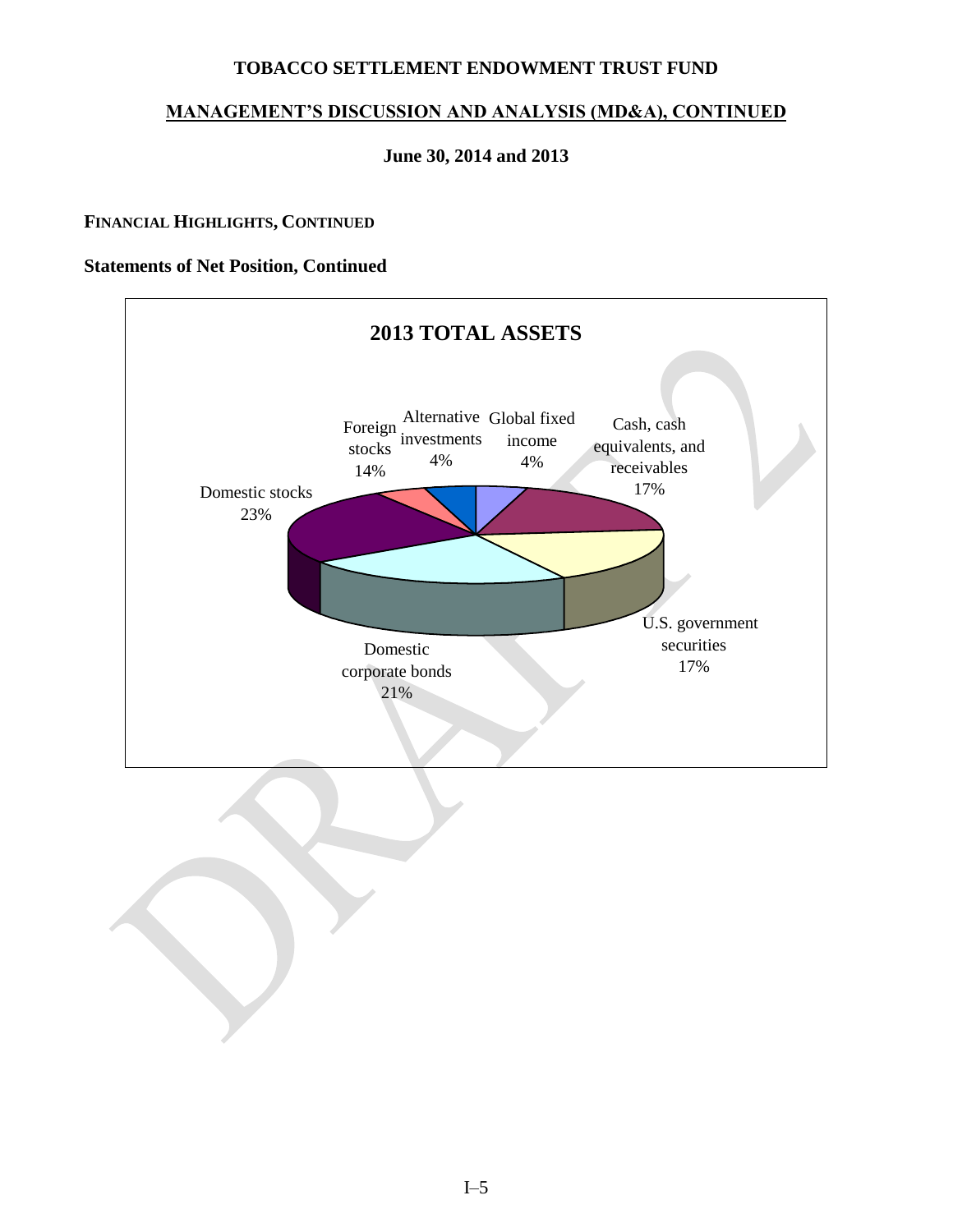# **MANAGEMENT'S DISCUSSION AND ANALYSIS (MD&A), CONTINUED**

### **June 30, 2014 and 2013**

#### **FINANCIAL HIGHLIGHTS, CONTINUED**

#### **Statements of Net Position, Continued**



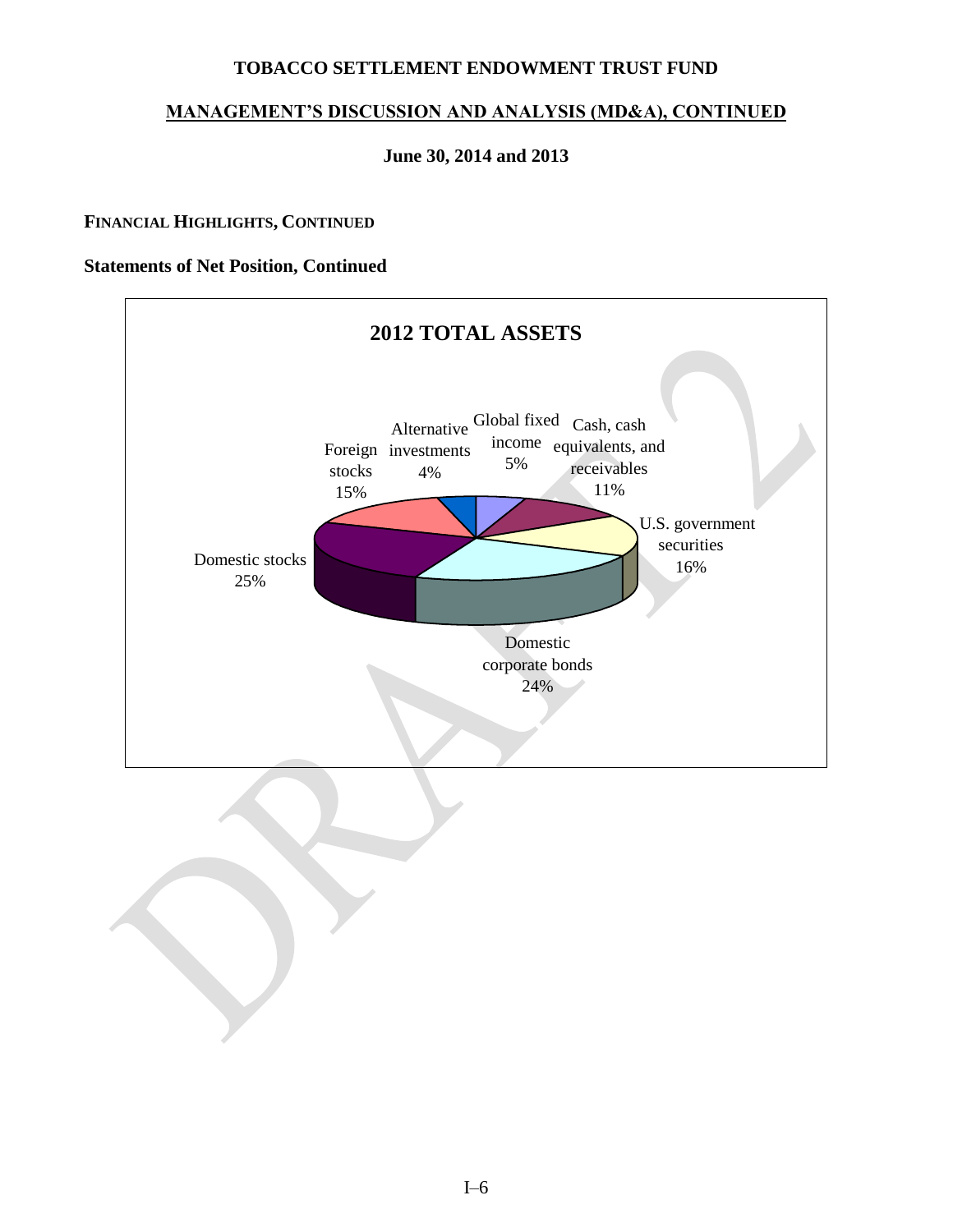### **MANAGEMENT'S DISCUSSION AND ANALYSIS (MD&A), CONTINUED**

### **June 30, 2014 and 2013**

#### **FINANCIAL HIGHLIGHTS, CONTINUED**

#### **Statements of Activities—Income and Expenses**

The statements of activities report all of the income and expenses during the time periods indicated.

|                                                                            |    | <b>Tobacco Settlement Endowment Trust Fund</b> |                      |                |
|----------------------------------------------------------------------------|----|------------------------------------------------|----------------------|----------------|
| <b>Statements of Activities</b>                                            |    |                                                |                      |                |
|                                                                            |    | 2014                                           | 2013                 | 2012           |
| <b>Investment income:</b><br>Interest and dividend income                  | \$ | 31,968,197                                     |                      | 21,098,140     |
|                                                                            |    | 172,252                                        | 25,867,677<br>84,424 | 63,106         |
| Securities lending income<br>Net appreciation (depreciation) in fair value |    |                                                |                      |                |
| of investments:                                                            |    |                                                |                      |                |
| Net unrealized gains and losses                                            |    | 57,591,232                                     | 30,751,892           | (16, 818, 932) |
| Net realized gains and losses                                              |    | 26,470,838                                     | 16,183,796           | 7,029,702      |
|                                                                            |    | 84,062,070                                     | 46,935,688           | (9,789,230)    |
| Total investment income                                                    |    | 116,202,519                                    | 72,887,789           | 11,372,016     |
| Investment expenses                                                        |    | (5, 181, 212)                                  | (3,846,879)          | (2,466,949)    |
| Net investment income                                                      |    | 111,021,307                                    | 69,040,910           | 8,905,067      |
| Other income:                                                              |    |                                                |                      |                |
| Contract income                                                            |    | 2,576,498                                      | 2,445,750            | 6,760,907      |
| Miscellaneous income                                                       |    | 52,660                                         | 11,451               | 36,714         |
| Total other income                                                         |    | 2,629,158                                      | 2,457,201            | 6,797,621      |
| <b>Expenses:</b>                                                           |    |                                                |                      |                |
| Program                                                                    |    | 31,456,440                                     | 30,963,704           | 28,748,606     |
| Operating                                                                  |    | 1,062,014                                      | 1,656,741            | 1,442,454      |
| <b>Total expenses</b>                                                      |    | 32,518,454                                     | 32,620,445           | 30,191,060     |
| Changes in net position before                                             |    |                                                |                      |                |
| settlement receipts                                                        |    | 81,132,011                                     | 38,877,666           | (14, 488, 372) |
| <b>Contribution to fund principal:</b>                                     |    |                                                |                      |                |
| Settlement receipts                                                        |    | 57,887,005                                     | 85,057,305           | 58,062,948     |
| Changes in net position                                                    |    | 139,019,016                                    | 123,934,971          | 43,574,576     |
| Net position, beginning of year                                            |    | 829,616,410                                    | 705,681,439          | 662,106,863    |
| Net position, end of year                                                  | \$ | 968, 635, 426                                  | 829,616,410          | 705,681,439    |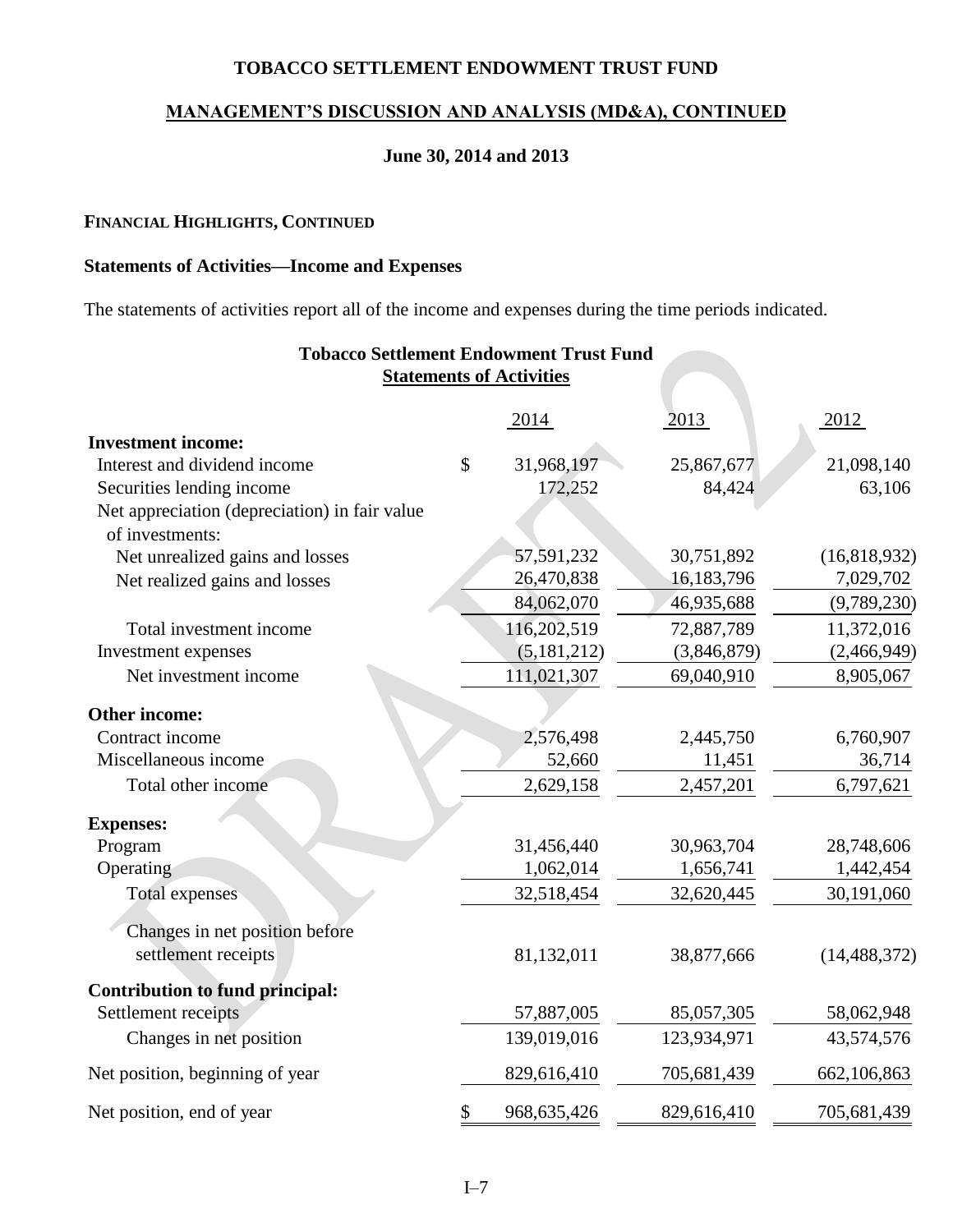# **MANAGEMENT'S DISCUSSION AND ANALYSIS (MD&A), CONTINUED**

### **June 30, 2014 and 2013**

#### **FINANCIAL HIGHLIGHTS, CONTINUED**

#### **Statements of Activities—Income and Expenses, Continued**

Revenues continue to be dominated by settlement receipts which are restricted for investment purposes. During the fiscal years ended June 30, 2014 and 2013, 75% of settlement receipts paid to the State were deposited by the State into the Fund. The percentage of the State's settlement receipts to be received by the Fund increased by 5% annually until it reached 75% during the fiscal year ended June 30, 2007, where it remains. As reflected below, settlement receipts deposited by the Fund decreased by \$27,170,300 from 2013.



There is no major change in settlement receipts from 2013. The additional \$27.1 million received in 2013 was due to the settlement of disputed amounts.

The major reason for the increase in settlement receipts over 2012 was the settlement of disputed amounts in April 2013. In prior years, the State had not received all monies, as disputed amounts were not distributed. As discussed in Note 11, this was resolved during 2013. Approximately \$27.1 million of the 2013 increase was due to this dispute being resolved.

There are no guarantees regarding the State's continued receipt of funds in the settlement of claims against the tobacco companies. The amount received by the State can be attributed to several factors. An independent auditor calculates and determines the amount of all payments based in part on the market share of tobacco consumption.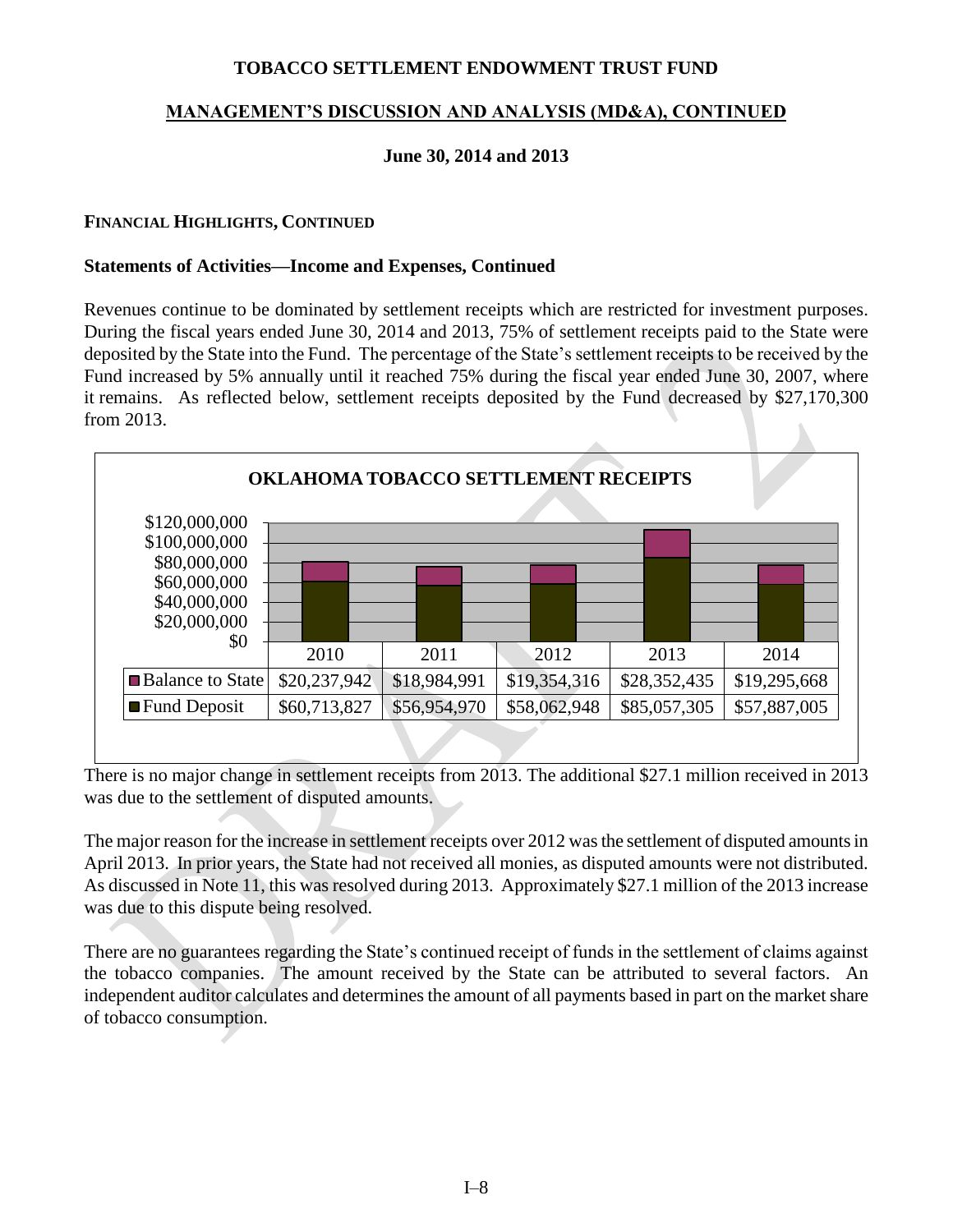### **MANAGEMENT'S DISCUSSION AND ANALYSIS (MD&A), CONTINUED**

### **June 30, 2014 and 2013**

#### **FINANCIAL HIGHLIGHTS, CONTINUED**

#### **Statements of Activities—Income and Expenses, Continued**

As settlement receipts were deposited and invested and the portfolio was diversified during the fiscal year ended June 30, 2014, net investment income increased by \$42.0 million. Interest and dividend income increased \$6.1 million, while the net appreciation of investment in the Fund's portfolio increased \$37.1 million. Fees paid to investment managers, consultants, and custodians increased \$1.3 million.

As previously noted, the Fund's principal is restricted for investment purposes only. According to a recent Attorney General's opinion, interest, dividends, and realized capital gains from investments minus costs and expenses of the investments, and minus any losses realized by the Fund may be expended for operations; tobacco use prevention and cessation programs; research and treatment efforts in Oklahoma to prevent and combat cancer and other tobacco-related diseases; and other programs to improve the health and wellbeing of Oklahomans, with a particular emphasis on children and senior adults.

The Board of Directors adopted a strategic plan to maximize the impact of the limited earnings available in the early years of the agency by focusing on reducing tobacco use in Oklahoma. In 2010, the Board of Directors updated the strategic plan to emphasize three primary areas of funding: Prevention, Research, and Emerging Opportunities. Prevention programs focus on reducing cancer and cardiovascular disease, Oklahoma's leading causes of death, through comprehensive programs addressing the three leading causes of each: tobacco use, physical inactivity, and poor nutrition. Research focuses on cancer and tobacco-related diseases. Emerging Opportunities are grants to organizations proposing innovative and evidence-based approaches to transform and improve health in Oklahoma. Preference is given to proposals that impact large populations, organizations, or systems, those with multiple funding partners, short-term grants, and those that address the Board of Directors' strategic goals.

During the fiscal year ended June 30, 2014, the Board of Directors increased program funding by more than \$4.7 million (from \$35,800,628 in FY 13 to \$40,592,962 in FY 14, using a combination of certified earnings, carryover, and income from other state agencies. The administration budget was 3% of certified earnings. By statute, the administration budget is capped at 15% of certified earnings.

#### *Prevention*

In data released in FY 2014, the rate of smoking among Oklahoma adults was at a historic low, and for the first time Oklahoma was ranked 39<sup>th</sup> among states in smoking prevalence. This accomplishment comes after a decade of community based grants, evidence cessation services and constant collaboration to ensure that best practices are used to prevent and reduce tobacco use in Oklahoma.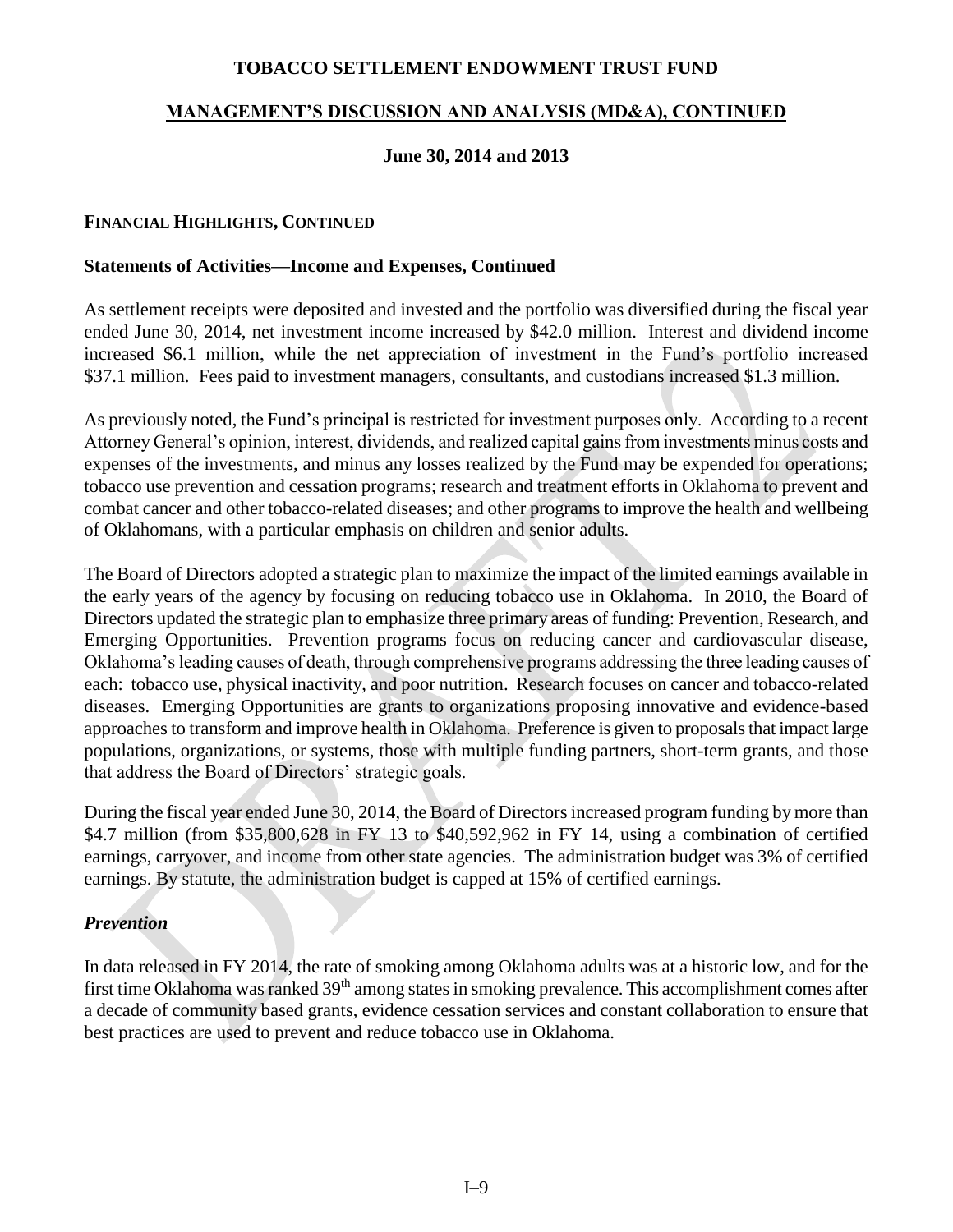### **MANAGEMENT'S DISCUSSION AND ANALYSIS (MD&A), CONTINUED**

#### **June 30, 2014 and 2013**

#### **FINANCIAL HIGHLIGHTS, CONTINUED**

#### **Statements of Activities—Income and Expenses, Continued**

#### *Prevention, Continued*

In FY 2014, the Board of Directors continued an agreement in the amount of \$5 million with Alere Wellbeing, Inc., provider of the telephone- and web-based Oklahoma Tobacco Helpline (1-800-QUIT NOW or okhelpline.com) services to all Oklahomans with a desire to quit tobacco use. The Helpline is collaboratively funded by the Fund, the Oklahoma State Department of Health (OSDH), Centers for Disease Control and Prevention (CDC), the Oklahoma Employees Group Insurance Division (EGID), and the Oklahoma Health Care Authority (OHCA). In FY 2014, the Oklahoma Tobacco Helpline was ranked No. 1 in the North American Quitline Consortium for reaching tobacco users in need of treatment. In FY 2014, Alere Wellbeing, Inc. also continued to employ Oklahoma workers as "Quit Coaches" to assist tobacco users in 27 states and over 400 commercial clients.

The Board of Directors continued two agreements with state agencies for Helpline services, evaluation, and administrative services. The agreement with the OSDH was for \$750,000 in FY 2014. The agreement with the EGID provides additional Helpline services for HealthChoice insurance beneficiaries. Revenue from this agreement is based on utilization. Total revenue from this agreement was approximately \$65,000 for FY 2014. Funds from these agreements are restricted for the purpose of the Helpline, evaluation, and an administrative fee.

Agreements with the OHCA to offer Helpline services to beneficiaries of the SoonerCare Medicaid plan and Insure Oklahoma participants continued in FY 2014. Revenue from this agreement was \$200,000.

In FY 2014, the Board of Directors continued to invest in best practice health communication plans and continue the "*Tobacco Stops With Me*" and "*Shape Your Future*" campaigns to encourage Oklahomans to eat better, move more, and be tobacco-free. Media products also promote the Oklahoma Tobacco Helpline to Oklahomans, with a special emphasis on women in the state's SoonerCare Medicaid program. Through a continuing agreement with the OHCA, federal matching funds for the "*SoonerQuit for Women*" campaign were \$300,000 for each of the last two years (FY 2013 and FY 2012, respectively).

During FY 2014, the Board of Directors also continued funding for comprehensive community-based programs across the state of Oklahoma to implement programs to prevent initiation to tobacco products among youth, to promote quitting among youth and adults, to reduce exposure to secondhand smoke, and to reduce tobacco-related health disparities. Through FY 2014, 50 counties and one tribal nation were served under the comprehensive community grants program.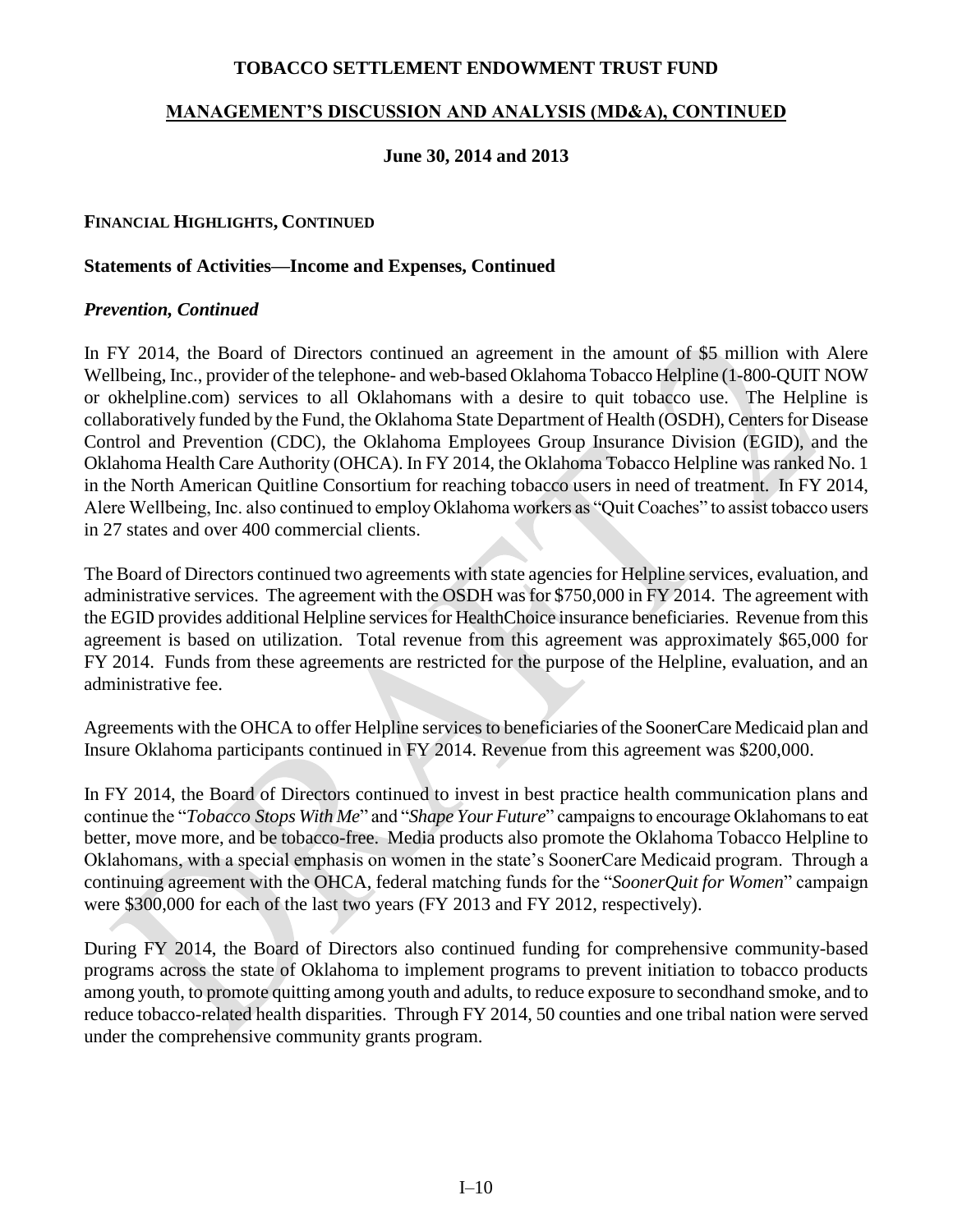### **MANAGEMENT'S DISCUSSION AND ANALYSIS (MD&A), CONTINUED**

### **June 30, 2014 and 2013**

#### **FINANCIAL HIGHLIGHTS, CONTINUED**

#### **Statements of Activities—Income and Expenses, Continued**

#### *Prevention, Continued*

In July 2011, 15 five-year "Communities of Excellence in Nutrition and Fitness" grants were awarded to plan interventions to increase physical activity and healthy nutrition within 21 counties. To support the new initiative, the Board of Directors also continued agreements with the Oklahoma State Department of Health, Center for the Advancement of Wellness, to provide training and technical assistance to grantees. In addition, another agreement, with the Oklahoma State University Department of Nutrition Sciences for evaluation of the program, was continued.

In FY 2012, the Board of Directors expanded the agreement with the Oklahoma State Department of Health (OSDH) to provide incentive grants to communities to encourage them to become Certified Healthy Communities. The original agreement provided \$3.5 million to be utilized by the Fund over the course of 3 years. The agreement was expanded in FY 2012 to provide incentive grants to school districts to encourage their school sites to become Certified Healthy Schools. The total of both agreements was \$8.5 million. In FY 2012, 14 communities received grant awards. In FY 2013, 21 communities and 26 school districts received grant awards. In FY 2014, five schools received incentive grant awards and several communities were pursuing grant applications.

Three Health Systems Initiative (HSI) grantees entered their first year of a five year continuation grant beginning FY 2014. Under the HSI program, the Oklahoma Health Care Authority, the Oklahoma Hospital Association, and the Oklahoma Department of Mental Health and Substance Abuse Services work to implement a best practice intervention to address tobacco, nutrition, and physical activity (as appropriate) among hospitalized patients, Medicaid beneficiaries, and to infuse tobacco dependence treatment, nutrition and physical activity into routine mental health and substance abuse treatment programs.

#### *Research*

In FY 2012, the Board of Directors committed \$30.25 million to the Peggy and Charles Stephenson Cancer Center (SCC) to create the TSET Cancer Research Program, expanding access to Phase I Clinical Trials and leveraging additional dollars to recruit scientists as TSET Cancer Research Scholars. In FY 2014, the Stephenson Cancer Center had expanded its Phase I Clinical Trials to include a network of health care providers across the state. Nearly every Oklahoma county was represented in the clinical trial patient census. The FY 2014 budget was \$6.1 million.

The Board of Directors also approved a second five-year agreement to continue the work of the Oklahoma Tobacco Research Center (OTRC) to fund research projects and recruit scientists and TSET Research Scholars to reduce cancer and other tobacco-related diseases in Oklahoma. FY 2014 budget was \$1.4 million.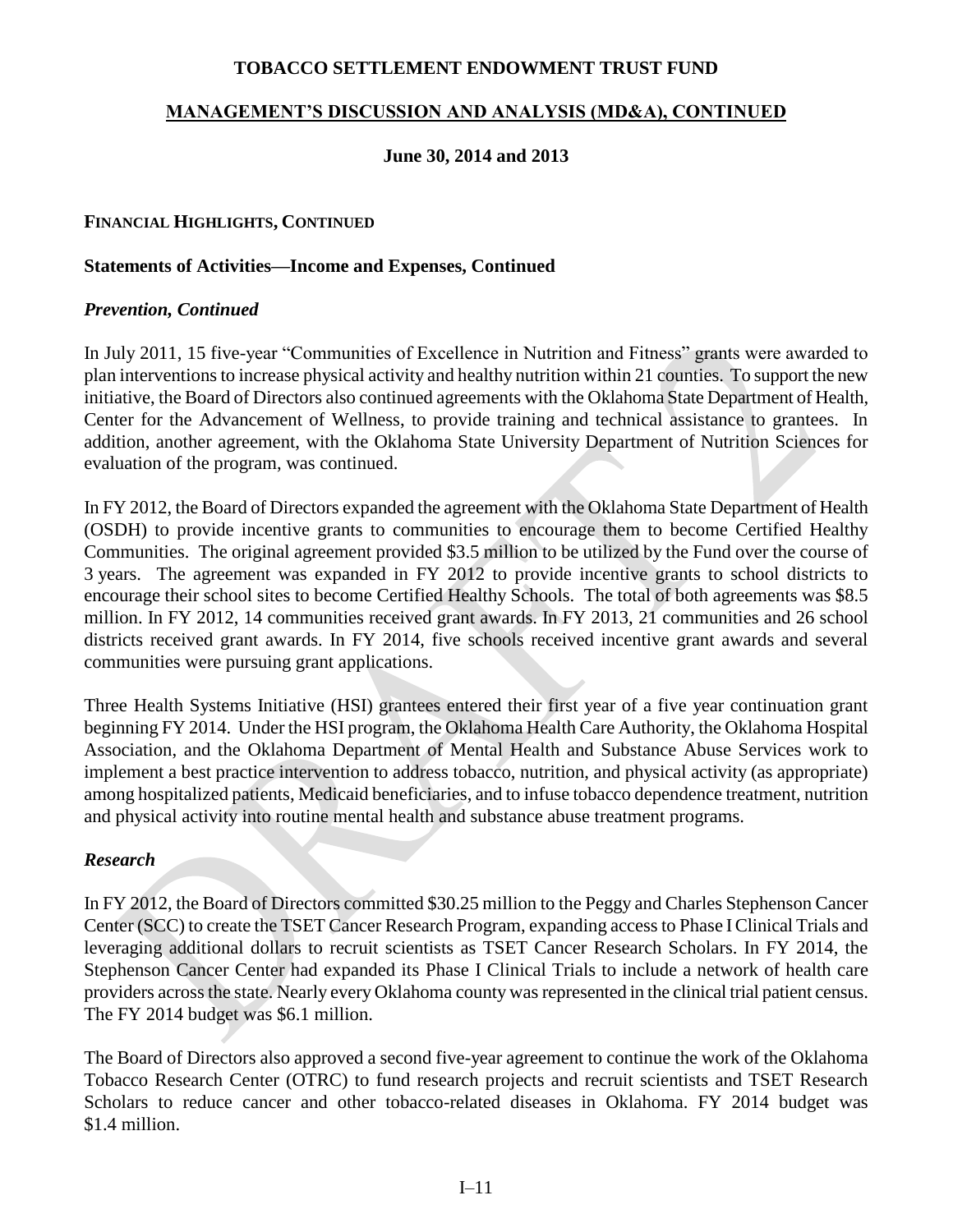### **MANAGEMENT'S DISCUSSION AND ANALYSIS (MD&A), CONTINUED**

#### **June 30, 2014 and 2013**

#### **FINANCIAL HIGHLIGHTS, CONTINUED**

#### **Statements of Activities—Income and Expenses, Continued**

#### *Research, Continued*

In FY 2012, the Board of Directors also expanded funding for the Oklahoma Center for Adult Stem Cell Research (OCASCR), which was established in FY 2010 with an initial \$500,000 investment. OCASCR is governed by the research directors of the Oklahoma Medical Research Foundation, the University of Oklahoma, and Oklahoma State University, with the Oklahoma Medical Research Foundation serving as the fiscal agent. The original agreement for \$5.5 million over 5½ years was amended to increase the budgets for FY 2012–FY 2015 to \$2 million per year. The FY 2014 budget was \$2.2 million.

#### *Emerging Opportunities*

The "Unsolicited Proposals" program provides an opportunity for organizations to proactively submit a proposal related to any of the program areas listed in the constitutional amendment that created the Fund, instead of reactively applying for funding in response to a "Request for Proposals." In FY 2014, the Board of Directors funded two new proposals that add to TSET's investment in promoting physical activity and improved nutrition. TSET funded a 10-year program to institute FitnessGram, a fitness assessment tool, in Oklahoma schools that volunteer to participate in the program. FY 2014 was the first year of the program and schools are expected to implement the program in FY 2015. The Board of Directors also funded a proposal from the Oklahoma City Boathouse Foundation. The agreement with the Oklahoma City Boathouse Foundation seeks to increase awareness and availability of physical activity statewide.

Three unsolicited grants, which were funded in FY 2012, were in the final year of their grants during FY 2014: the Oklahoma after School Network, the Oklahoma State University Dining Services, and the Oklahoma Child Care Association. The grants are designed to create afterschool standards (including tobacco prevention, nutrition, and fitness); menu labeling and improved nutrition among college students; and address tobacco, nutrition, and fitness within child care centers, respectively.

#### *Conference Sponsorships*

In 2010 the Board of Directors established a Conference Sponsorships process whereby organizations could apply for sponsorship funds for trainings and conferences that are statewide and address the Board's strategic plan, or any area related to the constitutional mission. The FY 2012 and FY 2013 budget for conference sponsorships was \$50,000. In FY 2014, the budget for conference sponsorships was increased to \$75,000 because of an increase in requests and additional partnerships created as part of TSET's incentive grant programs for schools and communities.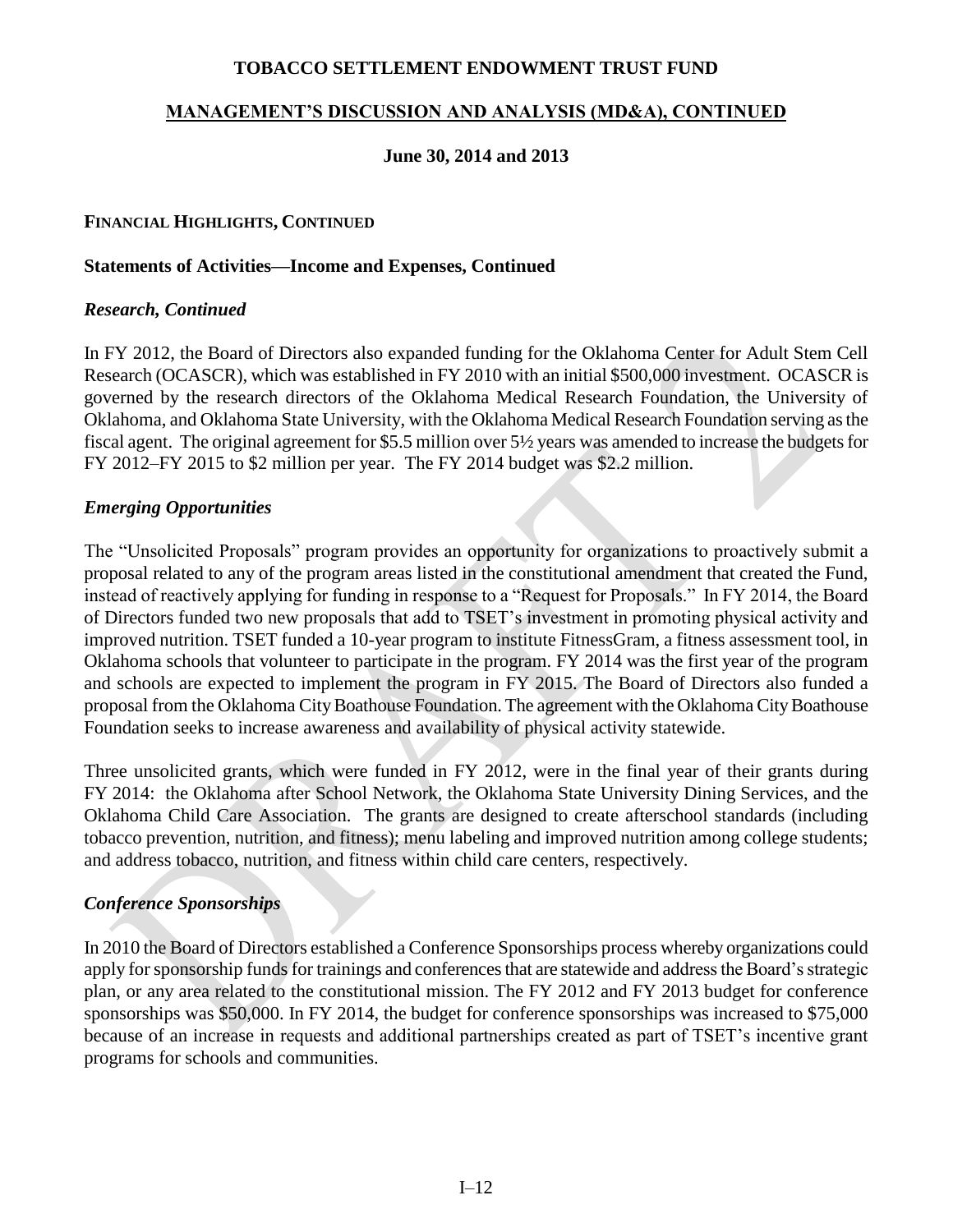#### **MANAGEMENT'S DISCUSSION AND ANALYSIS (MD&A), CONTINUED**

#### **June 30, 2014 and 2013**

#### **FUND HIGHLIGHTS**

#### **Governmental Fund—Balance Sheets**

The Fund is classified as a permanent fund, as the principal funds are restricted by law for investment purposes only. The earnings may be expended for operations; tobacco prevention and cessation programs; research and treatment efforts in Oklahoma to prevent and combat cancer and other tobacco-related diseases; and other programs to maintain or improve the health of Oklahomans or to enhance health care services provided to Oklahomans, with a particular emphasis on children and senior adults. Accordingly, the fund balance at year-end includes balances which are nonspendable (restricted for investment purposes) and balances which are assigned and unassigned that are expendable for operations and programs of the Fund.

**Tobacco Settlement Endowment Trust Fund**

| <b>Balance Sheets-Permanent Fund</b>   |               |               |             |              |
|----------------------------------------|---------------|---------------|-------------|--------------|
|                                        |               | 2014          | 2013        | 2012         |
| <b>Assets:</b>                         |               |               |             |              |
| Cash and cash equivalents              | $\mathcal{S}$ | 134, 127, 250 | 158,232,019 | 75,465,761   |
| Interest and dividends receivable      |               | 3,908,317     | 3,956,231   | 4,119,127    |
| Contract receivable                    |               | 862,034       | 204,424     | 62,441       |
| Securities lending receivable          |               | 32,910        | 10,510      | 4,405        |
| Securities lending collateral—non cash |               | 21,992,588    |             |              |
| Investments at fair value              |               | 923,128,052   | 789,995,839 | 672,315,506  |
| <b>Total assets</b>                    | \$            | 1,084,051,151 | 952,399,023 | 751,967,240  |
| <b>Liabilities:</b>                    |               |               |             |              |
| Net payable to brokers                 | $\mathcal{S}$ | 3,784,389     | 6,967,044   | 1,641,621    |
| Accounts payable                       |               | 5,601,732     | 9,135,076   | 10,440,664   |
| Liability under securities lending     |               | 105,919,077   | 106,599,991 | 34, 157, 133 |
| <b>Total liabilities</b>               |               | 115,305,198   | 122,702,111 | 46,239,418   |
| <b>Fund Balances:</b>                  |               |               |             |              |
| Nonspendable                           |               | 845,219,972   | 729,689,075 | 613,868,427  |
| Assigned                               |               | 70,095,906    | 60,952,331  | 66,135,396   |
| Unassigned                             |               | 53,430,075    | 39,055,506  | 25,723,999   |
| <b>Total fund balances</b>             |               | 968,745,953   | 829,696,912 | 705,727,822  |
| Total liabilities and fund balances    | \$            | 1,084,051,151 | 952,399,023 | 751,967,240  |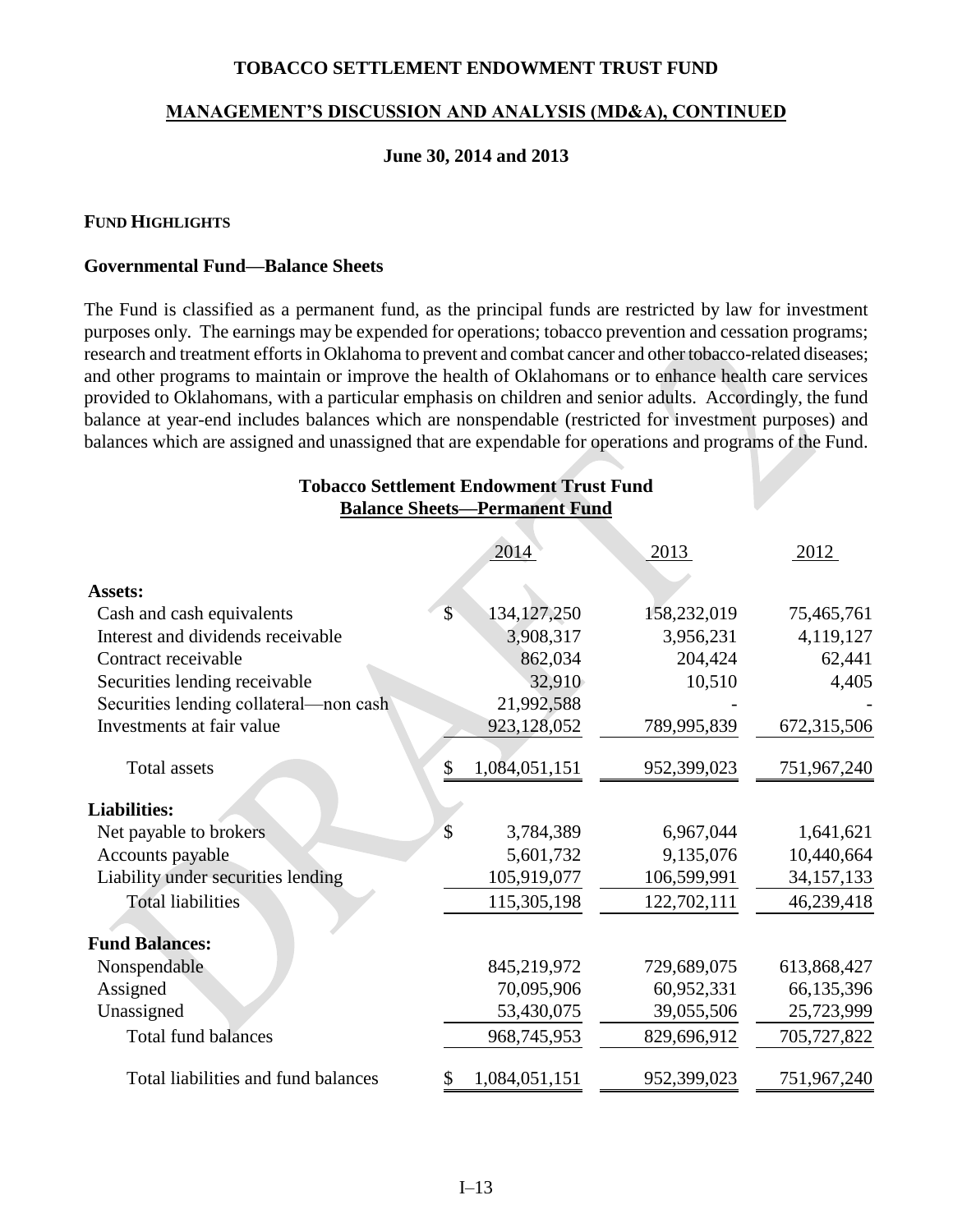### **MANAGEMENT'S DISCUSSION AND ANALYSIS (MD&A), CONTINUED**

### **June 30, 2014 and 2013**

#### **FUND HIGHLIGHTS, CONTINUED**

### **Governmental Fund—Revenues, Expenditures, and Changes in Fund Balances**

### **Tobacco Settlement Endowment Trust Fund Revenues, Expenditures, and Changes in Fund Balances—Permanent Fund**

|                                                | 2014              | 2013        | 2012           |
|------------------------------------------------|-------------------|-------------|----------------|
| <b>Revenues:</b>                               |                   |             |                |
| Restricted:                                    |                   |             |                |
| Net appreciation (depreciation) in fair value  |                   |             |                |
| of investments:                                |                   |             |                |
| Net unrealized gains and losses                | \$<br>57,591,232  | 30,751,892  | (16, 818, 932) |
| Net realized gains and losses                  | 26,470,838        | 16,183,796  | 7,029,702      |
|                                                | 84,062,070        | 46,935,688  | (9,789,230)    |
| Settlement receipts                            | 57,887,005        | 85,057,305  | 58,062,948     |
| Miscellaneous income                           | 52,660            | 11,451      | 36,714         |
| Total restricted revenues                      | 142,001,735       | 132,004,444 | 48,310,432     |
| Interest and dividend income                   | 31,968,197        | 25,867,677  | 21,098,140     |
| Securities lending income                      | 172,252           | 84,424      | 63,106         |
| Contract income                                | 2,576,498         | 2,445,750   | 6,760,907      |
| <b>Total revenues</b>                          | 176,718,682       | 160,402,295 | 76,232,585     |
| <b>Expenditures:</b>                           |                   |             |                |
| Program and grant management support           | 2,325,960         | 883,044     | 1,152,795      |
| Statewide programs                             | 4,943,097         | 4,694,230   | 8,395,475      |
| Community programs                             | 6,789,501         | 6,474,467   | 7,449,037      |
| <b>Evaluation services</b>                     | 689,175           | 872,446     | 5,538,420      |
| Furniture and equipment                        | 28,985            |             | 794,649        |
| Research                                       | 7,217,471         | 8,758,475   | 6,571,025      |
| Investment management fees                     | 5,181,212         | 3,846,879   | 2,466,949      |
| <b>Health communications</b>                   | 9,491,236         | 9,161,781   | 20,422         |
| General operations and administrative expenses | 1,003,004         | 1,741,883   | 236,642        |
| Total expenditures                             | 37,669,641        | 36,433,205  | 32,625,414     |
| Net changes in fund balances                   | 139,049,041       | 123,969,090 | 43,607,171     |
| Fund balances, beginning of year               | 829,696,912       | 705,727,822 | 662,120,651    |
| Fund balances, end of year                     | \$<br>968,745,953 | 829,696,912 | 705,727,822    |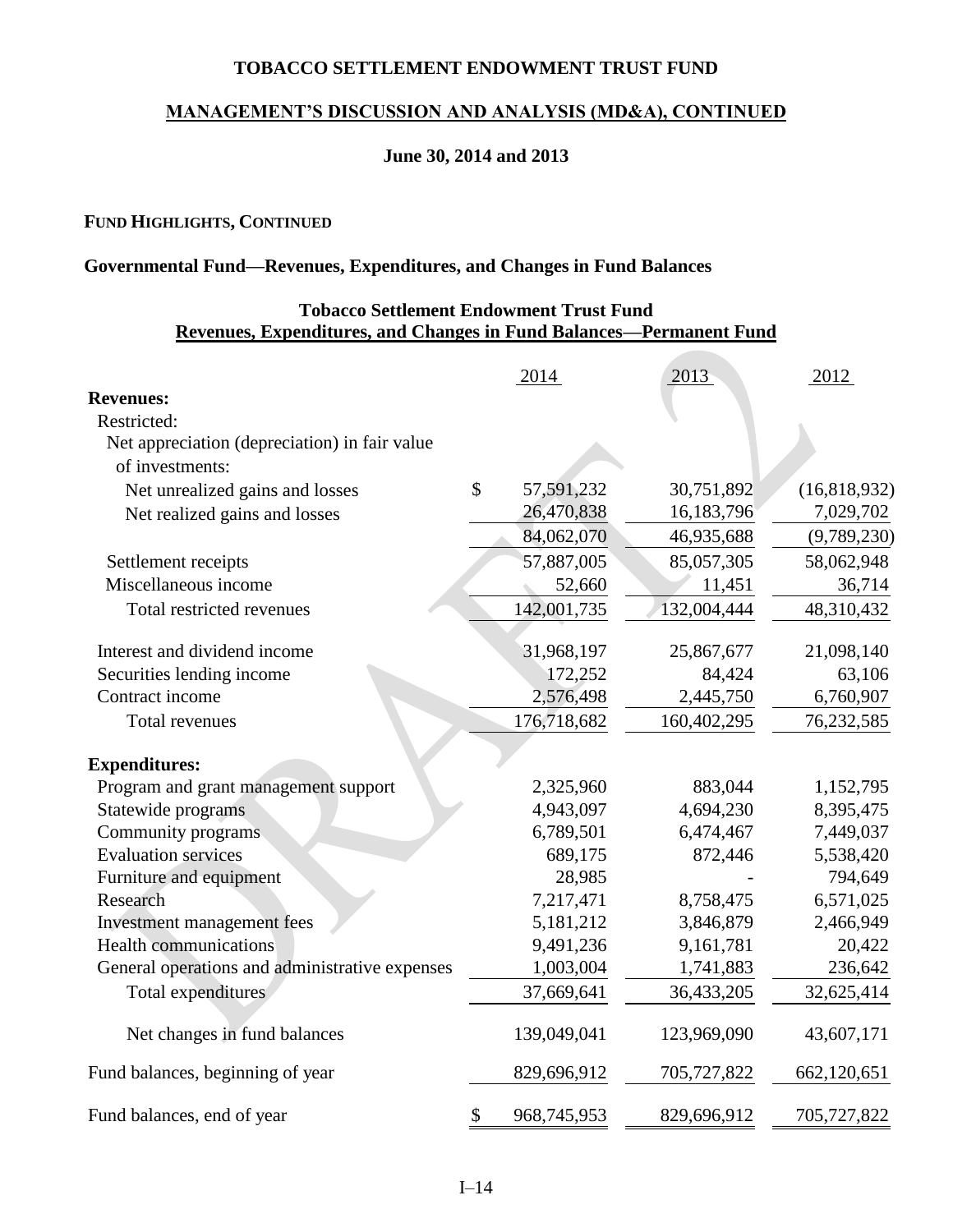### **MANAGEMENT'S DISCUSSION AND ANALYSIS (MD&A), CONTINUED**

#### **June 30, 2014 and 2013**

#### **REQUESTS FOR INFORMATION**

This financial report is designed to provide a general overview of the Fund's finances for all those with an interest. Questions concerning any of the information provided in this report or requests for additional financial information should be addressed to Lisa Murray, Chief Investment Officer, Office of the Oklahoma State Treasurer, 2300 North Lincoln Boulevard, Room 217, Oklahoma City, Oklahoma 73105-4895.

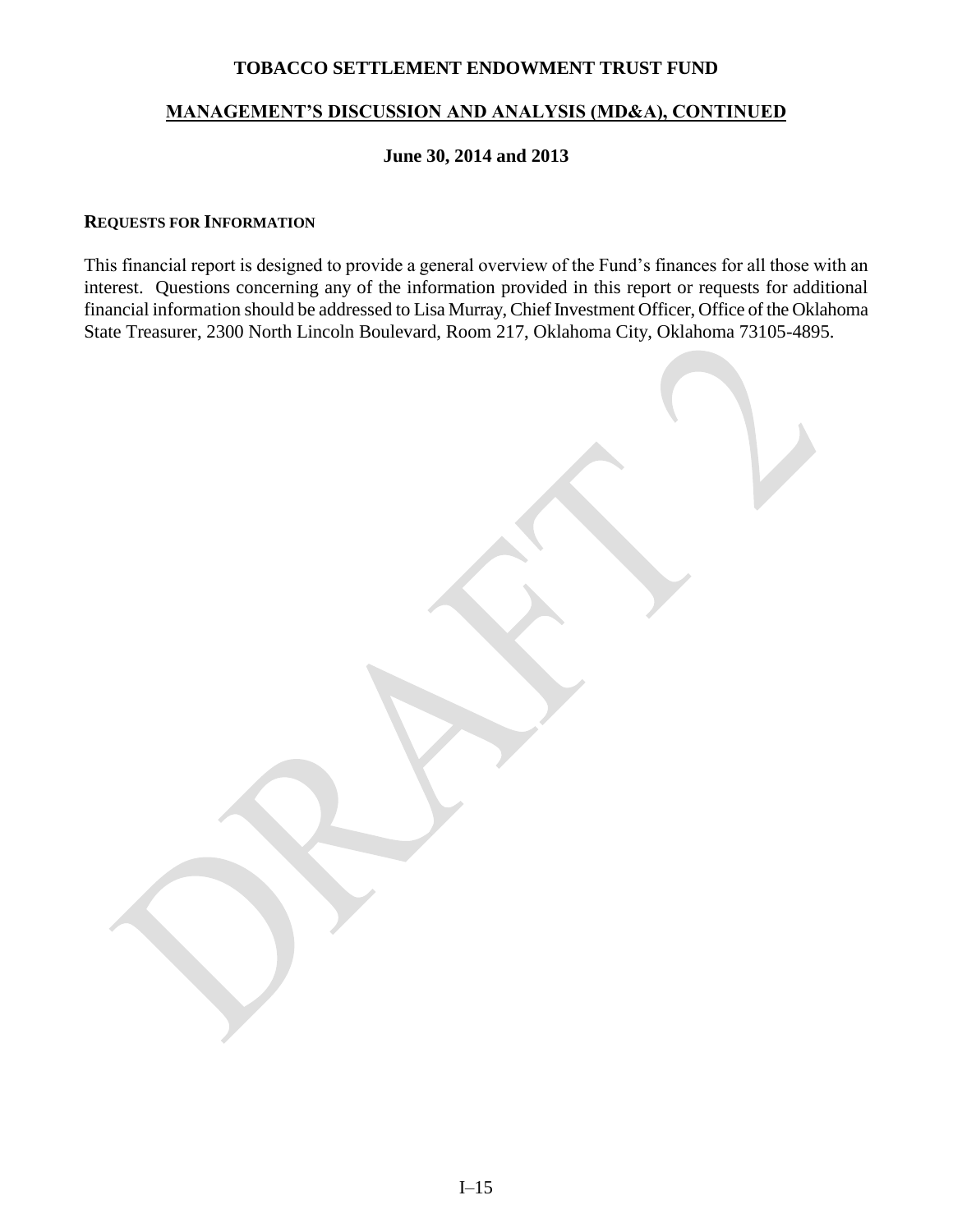# **STATEMENTS OF NET POSITION**

| June 30,                                                         | 2014             | 2013          |
|------------------------------------------------------------------|------------------|---------------|
| <b>Assets</b>                                                    |                  |               |
| Cash and cash equivalents:                                       |                  |               |
| Unrestricted cash                                                | \$<br>50,200,761 | 51,632,028    |
| Restricted cash:                                                 |                  |               |
| Securities lending collateral                                    | 83,926,489       | 106,599,991   |
| Total cash and cash equivalents                                  | 134, 127, 250    | 158,232,019   |
| Receivables:                                                     |                  |               |
| Interest and dividends                                           | 3,908,317        | 3,956,231     |
| Contract receivable                                              | 862,034          | 204,424       |
| Securities lending receivable                                    | 32,910           | 10,510        |
| Total receivables                                                | 4,803,261        | 4,171,165     |
| Investments, at fair value:                                      |                  |               |
| U.S. government securities                                       | 102,413,878      | 158,688,335   |
| Foreign government securities                                    | 7,323,985        | 21,253,881    |
| Domestic corporate bonds                                         | 153,402,023      | 199, 125, 587 |
| Foreign corporate bonds                                          | 45,854,937       | 18,023,855    |
| Domestic stocks                                                  | 270,304,922      | 221,105,647   |
| Foreign stocks                                                   | 141,786,580      | 130,266,536   |
| Pooled fixed income funds                                        | 125,953,066      |               |
| Alternative investments                                          | 76,088,661       | 41,531,998    |
| Total investments, at fair value                                 | 923,128,052      | 789,995,839   |
| Securities lending collateral—non cash                           | 21,992,588       |               |
| Capital assets, net of accumulated depreciation of \$115,022 and |                  |               |
| \$98,734 as of June 30, 2014 and 2013, respectively.             | 45,238           | 42,201        |
| Total assets                                                     | 1,084,096,389    | 952, 441, 224 |
|                                                                  |                  | (Continued)   |

See Independent Auditors' Report.

See accompanying notes to financial statements.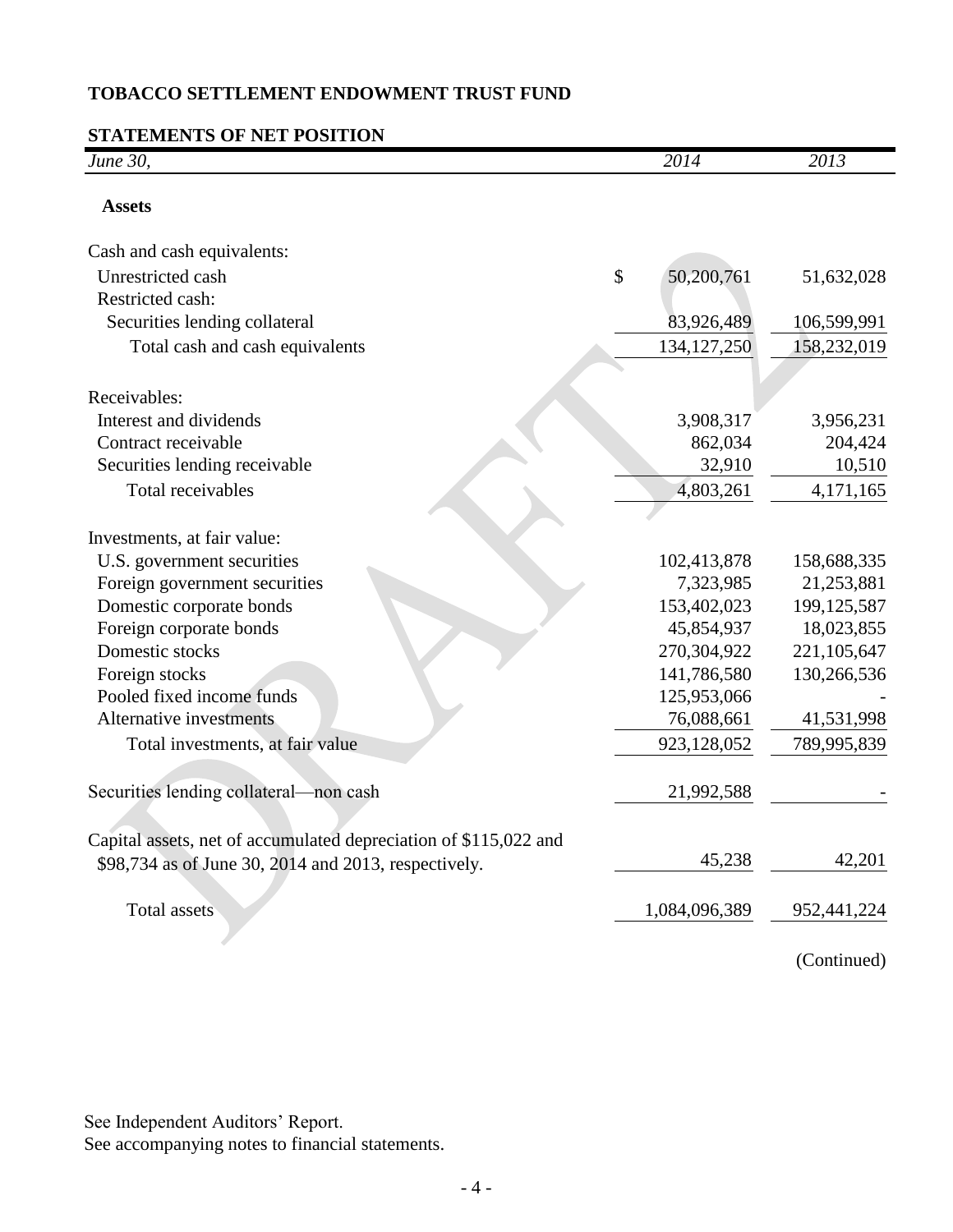# **STATEMENTS OF NET POSITION, CONTINUED**

| June 30,                           | 2014                | 2013        |
|------------------------------------|---------------------|-------------|
| <b>Liabilities</b>                 |                     |             |
| Net payable to brokers             | 3,784,389           | 6,967,044   |
| Accounts payable                   | 5,601,732           | 9,135,076   |
| Liability under securities lending | 105,919,077         | 106,599,991 |
| Compensated absences:              |                     |             |
| Payable within 1 year              | 62,306              | 49,081      |
| Payable after 1 year               | 93,459              | 73,622      |
| <b>Total liabilities</b>           | 115,460,963         | 122,824,814 |
|                                    |                     |             |
| <b>Net Position</b>                |                     |             |
| Net investment in capital assets   | 45,238              | 42,201      |
| Restricted for investment          | 845,219,972         | 729,689,075 |
| Unrestricted                       | 123,370,216         | 99,885,134  |
|                                    |                     |             |
| Total net position                 | \$<br>968, 635, 426 | 829,616,410 |
|                                    |                     |             |

See Independent Auditors' Report. See accompanying notes to financial statements.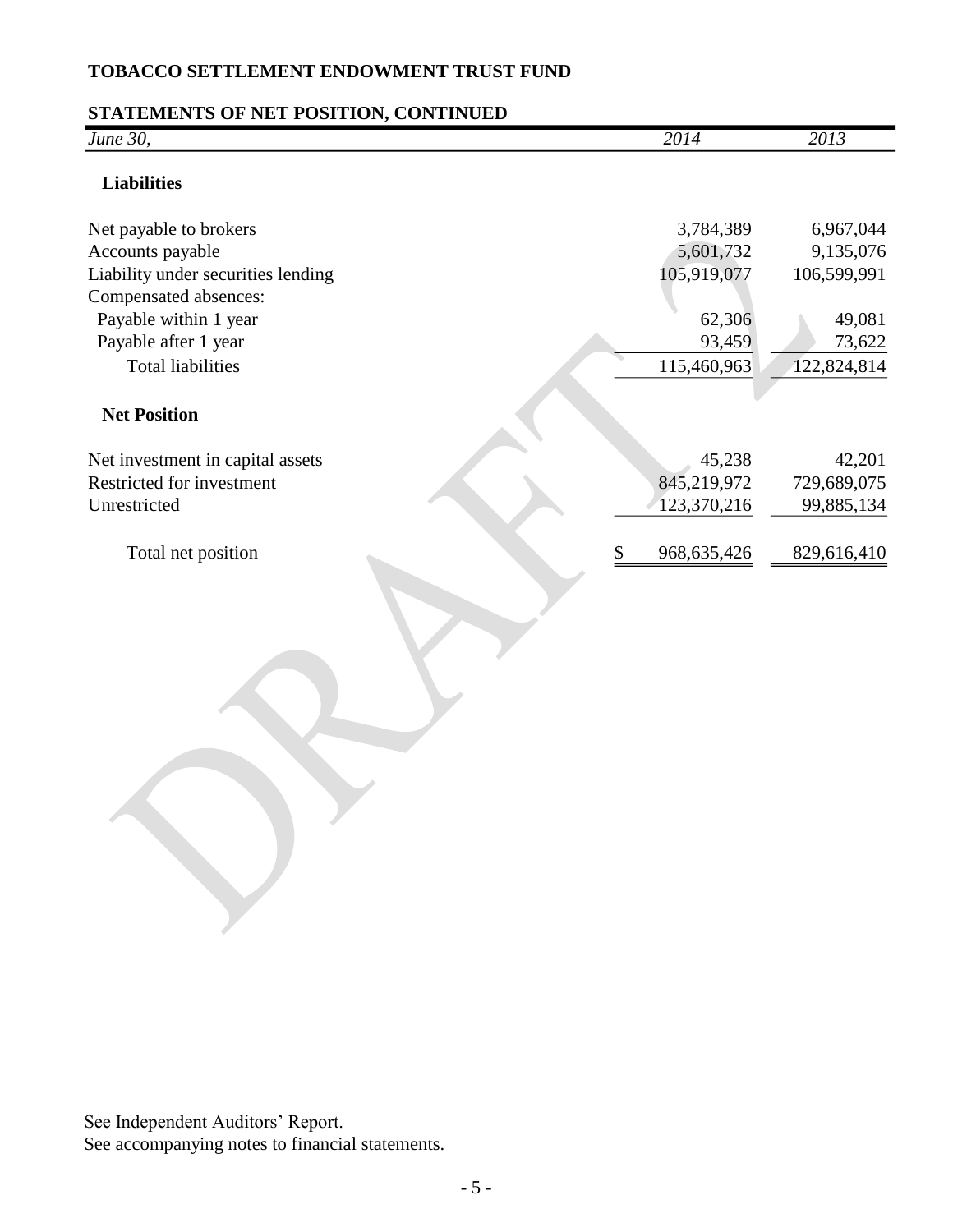# **STATEMENTS OF ACTIVITIES**

| Years Ended June 30,<br><b>Expenses:</b><br>Program:<br>\$<br>Program and grant management support<br>2,325,960<br>883,044<br>Statewide programs<br>4,943,097<br>4,694,230<br>Community programs<br>6,789,501<br>6,474,467<br><b>Evaluation services</b><br>689,175<br>872,446<br>9,491,236<br>9,161,781<br><b>Health communications</b> |
|------------------------------------------------------------------------------------------------------------------------------------------------------------------------------------------------------------------------------------------------------------------------------------------------------------------------------------------|
|                                                                                                                                                                                                                                                                                                                                          |
|                                                                                                                                                                                                                                                                                                                                          |
|                                                                                                                                                                                                                                                                                                                                          |
|                                                                                                                                                                                                                                                                                                                                          |
|                                                                                                                                                                                                                                                                                                                                          |
|                                                                                                                                                                                                                                                                                                                                          |
|                                                                                                                                                                                                                                                                                                                                          |
|                                                                                                                                                                                                                                                                                                                                          |
| Research<br>7,217,471<br>8,758,475                                                                                                                                                                                                                                                                                                       |
| 31,456,440<br>30,844,443<br>Total program expenses                                                                                                                                                                                                                                                                                       |
|                                                                                                                                                                                                                                                                                                                                          |
| Operating:                                                                                                                                                                                                                                                                                                                               |
| 1,045,726<br>General operations and administrative expenses<br>1,759,614                                                                                                                                                                                                                                                                 |
| Depreciation<br>16,288<br>16,388                                                                                                                                                                                                                                                                                                         |
| Total operating expenses<br>1,062,014<br>1,776,002                                                                                                                                                                                                                                                                                       |
|                                                                                                                                                                                                                                                                                                                                          |
| Total expenses<br>32,518,454<br>32,620,445                                                                                                                                                                                                                                                                                               |
|                                                                                                                                                                                                                                                                                                                                          |
| <b>Investment income:</b>                                                                                                                                                                                                                                                                                                                |
| Interest income<br>14,514,737<br>13,876,853                                                                                                                                                                                                                                                                                              |
| Dividend income<br>17,453,460<br>11,990,824                                                                                                                                                                                                                                                                                              |
| Securities lending income<br>172,252<br>84,424                                                                                                                                                                                                                                                                                           |
| Net appreciation in fair value of investments:                                                                                                                                                                                                                                                                                           |
| Net unrealized gains and losses<br>30,751,892<br>57,591,232                                                                                                                                                                                                                                                                              |
| 26,470,838<br>16, 183, 796<br>Net realized gains and losses                                                                                                                                                                                                                                                                              |
| 84,062,070<br>46,935,688                                                                                                                                                                                                                                                                                                                 |
| Total investment income<br>116,202,519<br>72,887,789                                                                                                                                                                                                                                                                                     |
| Investment expenses<br>(5, 181, 212)<br>(3,846,879)                                                                                                                                                                                                                                                                                      |
| Net investment income<br>111,021,307<br>69,040,910                                                                                                                                                                                                                                                                                       |
|                                                                                                                                                                                                                                                                                                                                          |
| (Continued)                                                                                                                                                                                                                                                                                                                              |
|                                                                                                                                                                                                                                                                                                                                          |
|                                                                                                                                                                                                                                                                                                                                          |

See Independent Auditors' Report.

See accompanying notes to financial statements.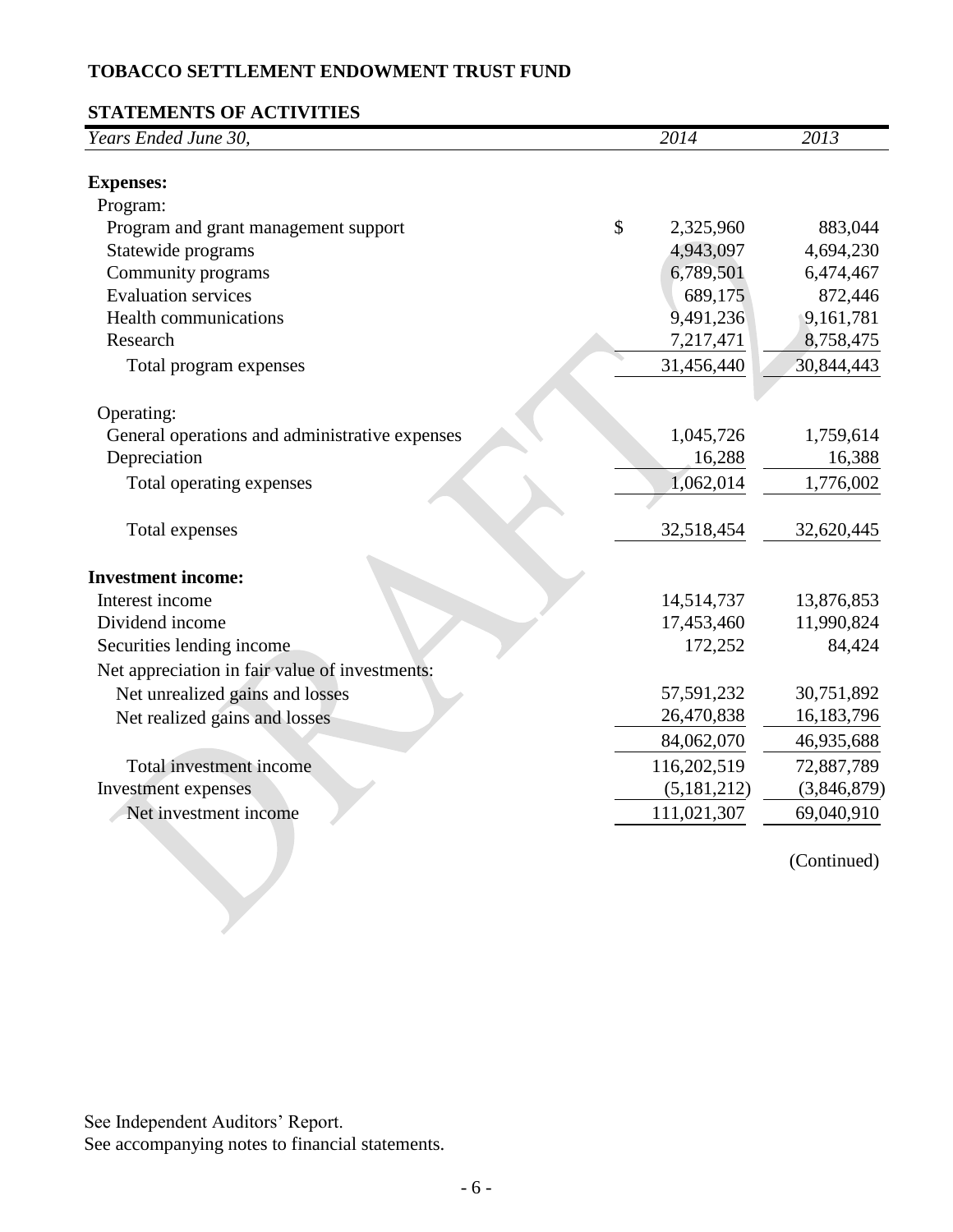### **STATEMENTS OF ACTIVITIES, CONTINUED**

| Years Ended June 30,                              | 2014          | 2013        |
|---------------------------------------------------|---------------|-------------|
| Other income:                                     |               |             |
| Contract income                                   | 2,576,498     | 2,445,750   |
| Miscellaneous income                              | 52,660        | 11,451      |
| Total other income                                | 2,629,158     | 2,457,201   |
| Changes in net assets, before settlement receipts | 81,132,011    | 38,877,666  |
| Contribution to fund principal:                   |               |             |
| Settlement receipts                               | 57,887,005    | 85,057,305  |
| Changes in net position                           | 139,019,016   | 123,934,971 |
| Net position, beginning of year                   | 829,616,410   | 705,681,439 |
| Net position, end of year                         | 968, 635, 426 | 829,616,410 |

See Independent Auditors' Report. See accompanying notes to financial statements.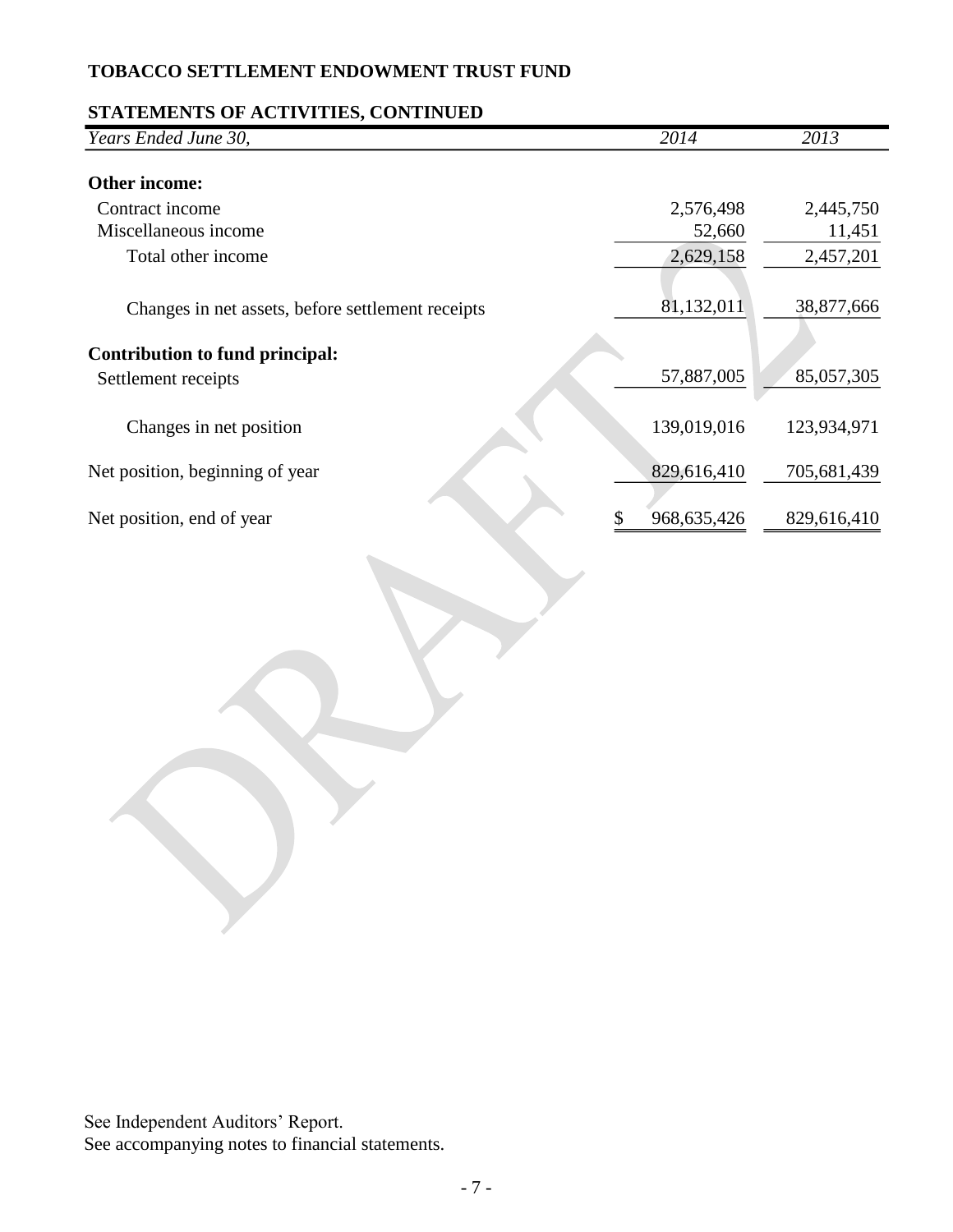### **BALANCE SHEETS—PERMANENT FUND**

| June 30,                                   |               | $\sqrt{2014}$             | 2013                      |
|--------------------------------------------|---------------|---------------------------|---------------------------|
| <b>Assets</b>                              |               |                           |                           |
| Cash and cash equivalents:                 |               |                           |                           |
| Unrestricted cash                          | \$            | 50,200,761                | 51,632,028                |
| Restricted cash:                           |               |                           |                           |
| Securities lending collateral              |               | 83,926,489                | 106,599,991               |
| Total cash and cash equivalents            |               | 134, 127, 250             | 158,232,019               |
| Receivables:                               |               |                           |                           |
| Interest and dividends                     |               | 3,908,317                 | 3,956,231                 |
| Contract receivable                        |               | 862,034                   | 204,424                   |
| Securities lending receivable              |               | 32,910                    | 10,510                    |
| Total receivables                          |               | 4,803,261                 | 4,171,165                 |
|                                            |               |                           |                           |
| Investments, at fair value:                |               |                           |                           |
| U.S. government securities                 |               | 102,413,878               | 158,688,335               |
| Foreign government securities              |               | 7,323,985                 | 21,253,881                |
| Domestic corporate bonds                   |               | 153,402,023               | 199, 125, 587             |
| Foreign corporate bonds<br>Domestic stocks |               | 45,854,937<br>270,304,922 | 18,023,855<br>221,105,647 |
| Foreign stocks                             |               | 141,786,580               | 130,266,536               |
| Pooled fixed income funds                  |               | 125,953,066               |                           |
| Alternative investments                    |               | 76,088,661                | 41,531,998                |
|                                            |               | 923,128,052               | 789,995,839               |
| Total investments, at fair value           |               |                           |                           |
| Securities lending collateral—non cash     |               | 21,992,588                |                           |
| <b>Total assets</b>                        |               | 1,084,051,151             | 952,399,023               |
| <b>Liabilities and Fund Balances</b>       |               |                           |                           |
| Liabilities:                               |               |                           |                           |
| Net payable to brokers                     | $\mathcal{S}$ | 3,784,389                 | 6,967,044                 |
| Accounts payable                           |               | 5,601,732                 | 9,135,076                 |
| Liability under securities lending         |               | 105,919,077               | 106,599,991               |
| <b>Total liabilities</b>                   |               | 115,305,198               | 122,702,111               |
| Fund balances:                             |               |                           |                           |
| Nonspendable                               |               | 845,219,972               | 729,689,075               |
| Assigned                                   |               | 70,095,906                | 60,952,331                |
| Unassigned                                 |               | 53,430,075                | 39,055,506                |
| <b>Total fund balances</b>                 |               | 968,745,953               | 829,696,912               |
| Total liabilities and fund balances        | \$            | 1,084,051,151             | 952,399,023               |

See Independent Auditors' Report.

See accompanying notes to financial statements.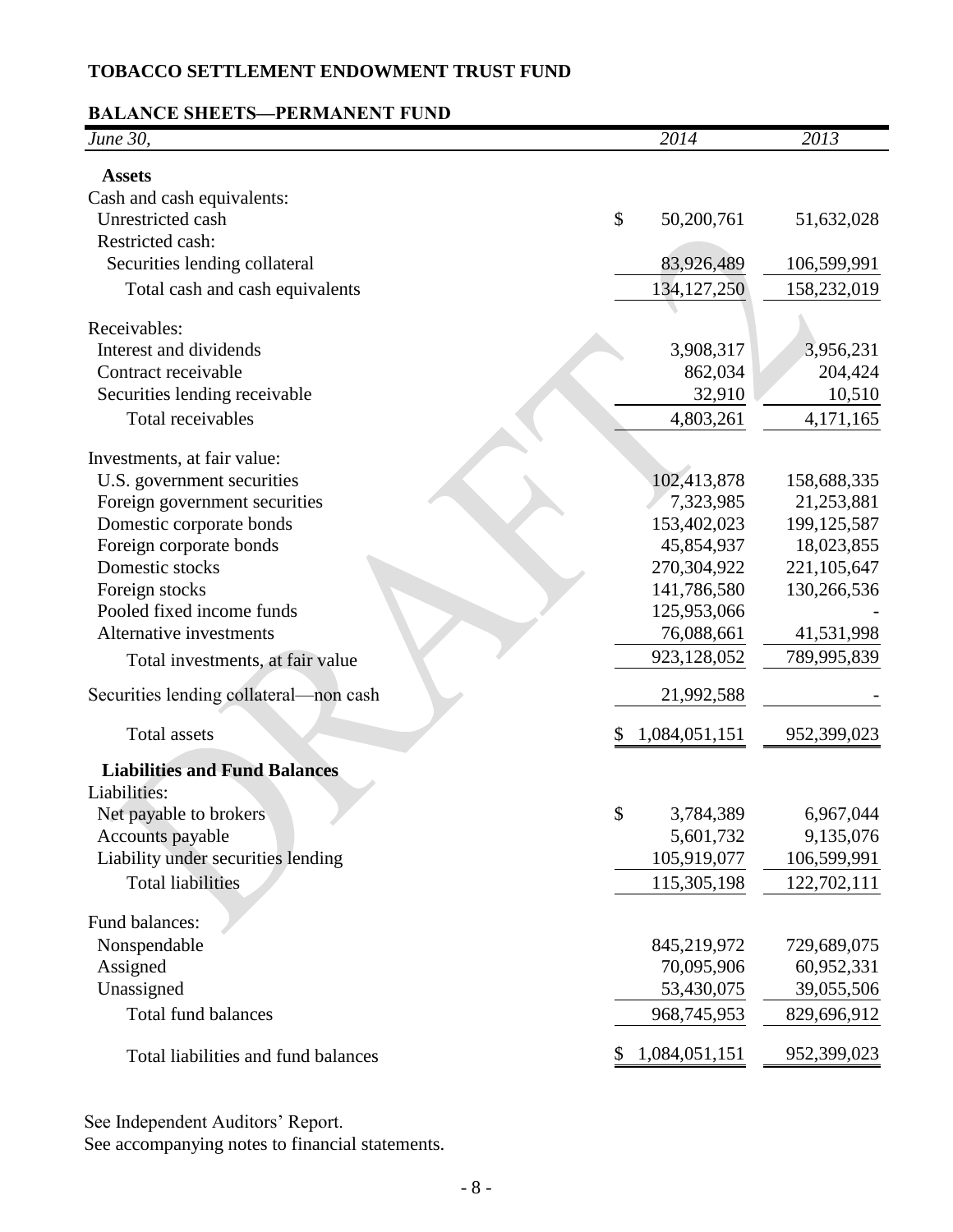# **RECONCILIATION OF THE BALANCE SHEETS—PERMANENT FUND TO THE STATEMENTS OF NET POSITION**

| June 30,                                                                                                                                       | 2014              | 2013        |
|------------------------------------------------------------------------------------------------------------------------------------------------|-------------------|-------------|
| Total fund balances, per the balance sheets—permanent fund                                                                                     | 968,745,953<br>S. | 829,696,912 |
| Amounts reported in the statements of net position are<br>different because:                                                                   |                   |             |
| Capital assets used in governmental activities                                                                                                 |                   |             |
| are not financial resources and therefore                                                                                                      |                   |             |
| are not reported in the fund.                                                                                                                  | 45,238            | 42,201      |
| Some liabilities are not due and payable in the<br>current period and therefore are not reported<br>in the fund. Those liabilities consist of: |                   |             |
| Compensated absences                                                                                                                           | (155,765)         | (122,703)   |
|                                                                                                                                                |                   |             |
| Net position, per the statements of net position                                                                                               | 968, 635, 426     | 829,616,410 |
|                                                                                                                                                |                   |             |

See Independent Auditors' Report. See accompanying notes to financial statements.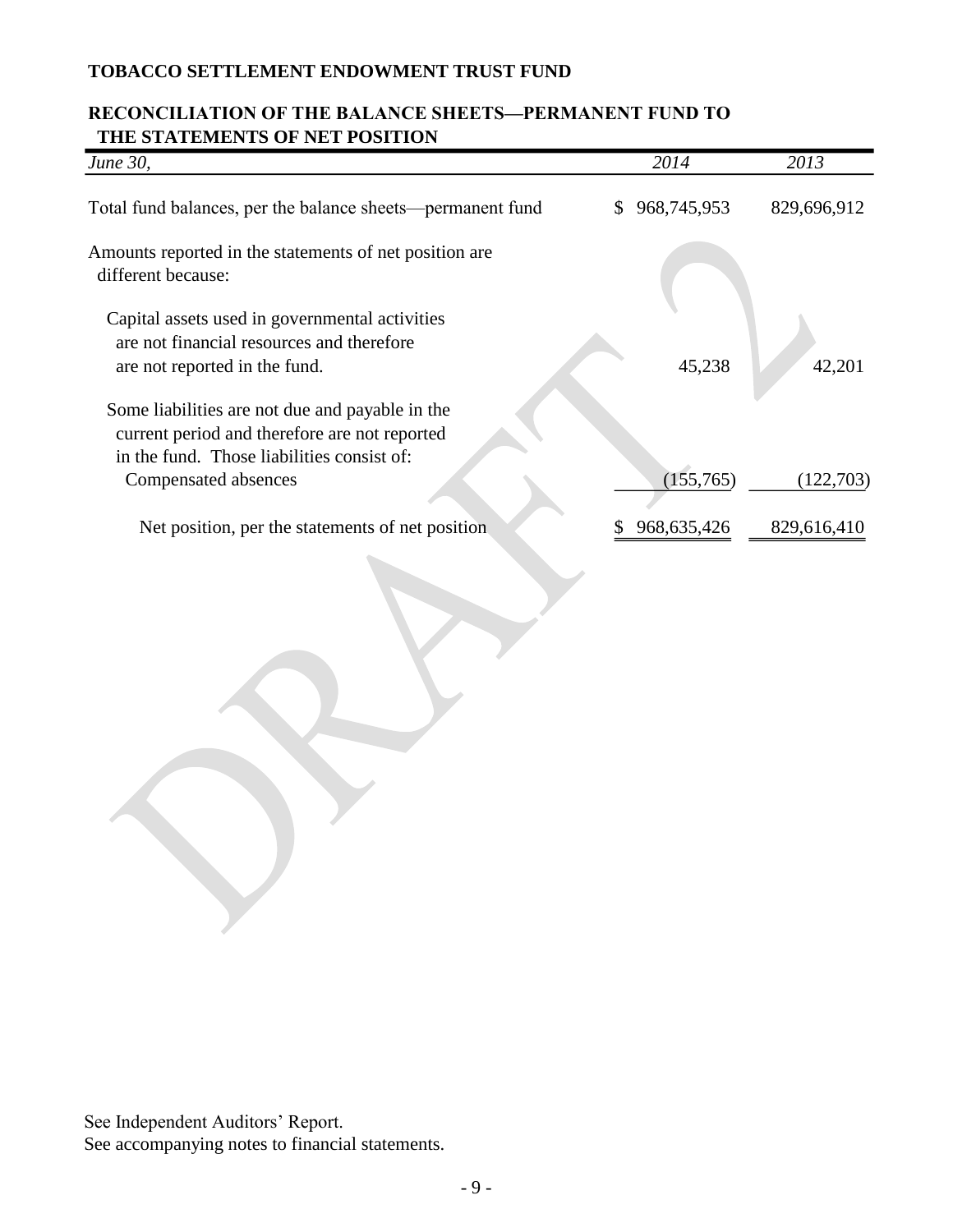# **STATEMENTS OF REVENUES, EXPENDITURES, AND CHANGES IN FUND BALANCES—PERMANENT FUND**

| Years Ended June 30,                           | 2014                       | 2013        |
|------------------------------------------------|----------------------------|-------------|
| <b>Revenues:</b>                               |                            |             |
| Restricted:                                    |                            |             |
| Net appreciation in fair value of investments: |                            |             |
| Net unrealized gains and losses                | $\mathbb{S}$<br>57,591,232 | 30,751,892  |
| Net realized gains and losses                  | 26,470,838                 | 16,183,796  |
|                                                | 84,062,070                 | 46,935,688  |
| Settlement receipts                            | 57,887,005                 | 85,057,305  |
| Miscellaneous income                           | 52,660                     | 11,451      |
| Total restricted revenues                      | 142,001,735                | 132,004,444 |
|                                                |                            |             |
| Interest income                                | 14,514,737                 | 13,876,853  |
| Dividend income                                | 17,453,460                 | 11,990,824  |
| Securities lending income                      | 172,252                    | 84,424      |
| Contract income                                | 2,576,498                  | 2,445,750   |
| Total revenues                                 | 176,718,682                | 160,402,295 |
| <b>Expenditures:</b>                           |                            |             |
| Program and grant management support           | 2,325,960                  | 883,044     |
| Statewide programs                             | 4,943,097                  | 4,694,230   |
| Community programs                             | 6,789,501                  | 6,474,467   |
| <b>Evaluation services</b>                     | 689,175                    | 872,446     |
| Furniture and equipment                        | 28,985                     |             |
| Research                                       | 7,217,471                  | 8,758,475   |
| Investment management fees                     | 5,181,212                  | 3,846,879   |
| <b>Health communications</b>                   | 9,491,236                  | 9,161,781   |
| General operations and administrative expenses | 1,003,004                  | 1,741,883   |
| Total expenditures                             | 37,669,641                 | 36,433,205  |
| Net changes in fund balances                   | 139,049,041                | 123,969,090 |
| Fund balances, beginning of year               | 829,696,912                | 705,727,822 |
| Fund balances, end of year                     | \$<br>968,745,953          | 829,696,912 |

See Independent Auditors' Report.

See accompanying notes to financial statements.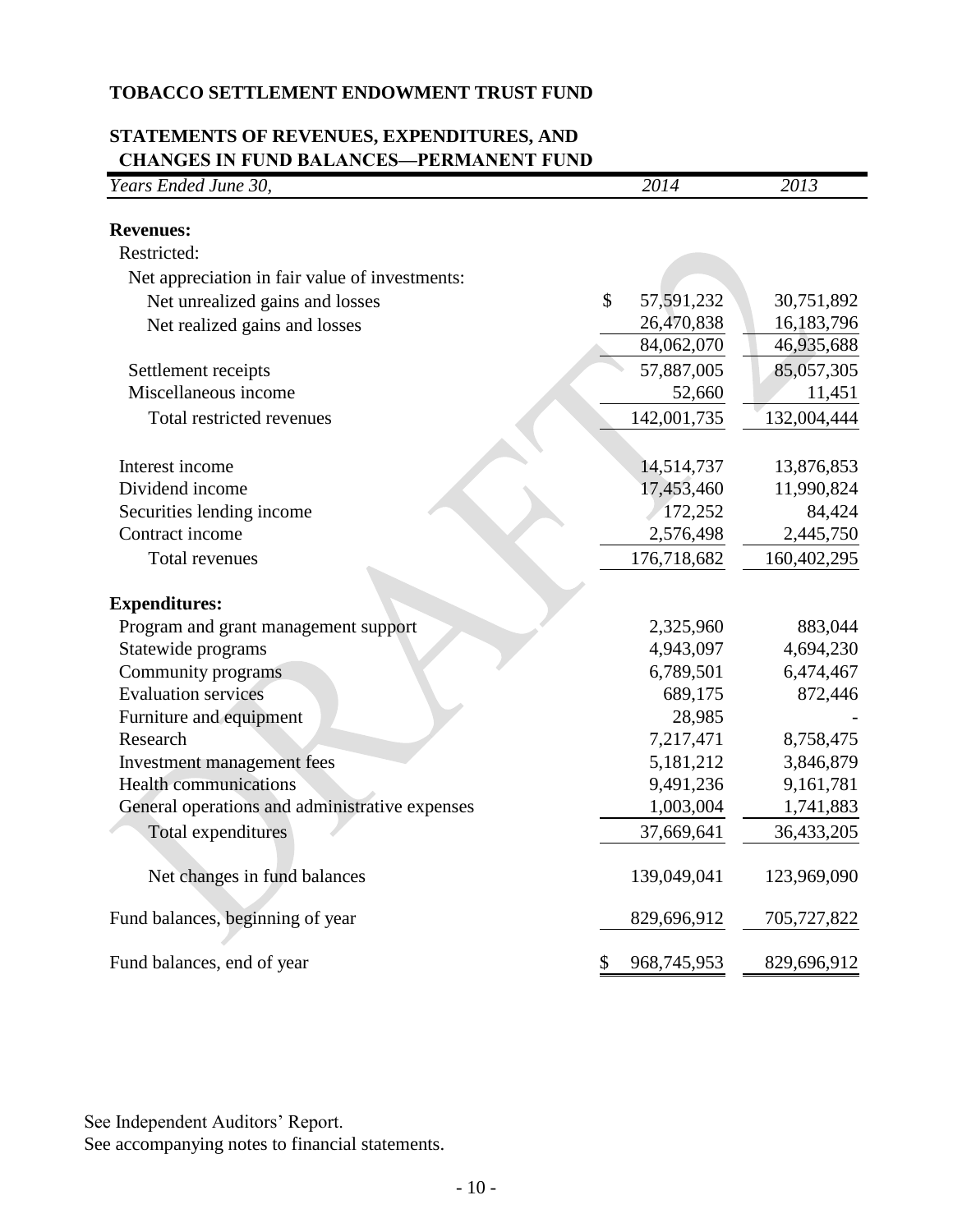# **RECONCILIATION OF THE STATEMENTS OF REVENUES, EXPENDITURES, AND CHANGES IN FUND BALANCES—PERMANENT FUND TO THE STATEMENTS OF ACTIVITIES**

| Years Ended June 30,                                                                                                                                                                                                                                                                                                               |               | 2014        | 2013        |
|------------------------------------------------------------------------------------------------------------------------------------------------------------------------------------------------------------------------------------------------------------------------------------------------------------------------------------|---------------|-------------|-------------|
| Net changes in fund balances, per the statements of revenues,<br>expenditures, and changes in fund balances—permanent fund                                                                                                                                                                                                         | <sup>\$</sup> | 139,049,041 | 123,969,090 |
| Amounts reported in the statements of activities are<br>different because:                                                                                                                                                                                                                                                         |               |             |             |
| Governmental funds report capital outlays as expenditures.<br>However, in the statements of activities, the cost of those<br>assets is allocated over their estimated useful lives as<br>depreciation expense. This is the amount by which capital<br>outlays were greater than (less than) depreciation in the<br>current period. |               | 3,037       | (16,388)    |
| Some expenses reported in the statements of activities<br>do not require the use of current financial resources<br>and therefore are not reported as expenditures in<br>governmental funds. This amount represents the amount<br>by which unused compensated absences increased over the                                           |               | (33,062)    | (17, 731)   |
| amount in the prior year.                                                                                                                                                                                                                                                                                                          |               |             |             |
| Changes in net position, per the statements of activities                                                                                                                                                                                                                                                                          |               | 139,019,016 | 123,934,971 |

See Independent Auditors' Report.

See accompanying notes to financial statements.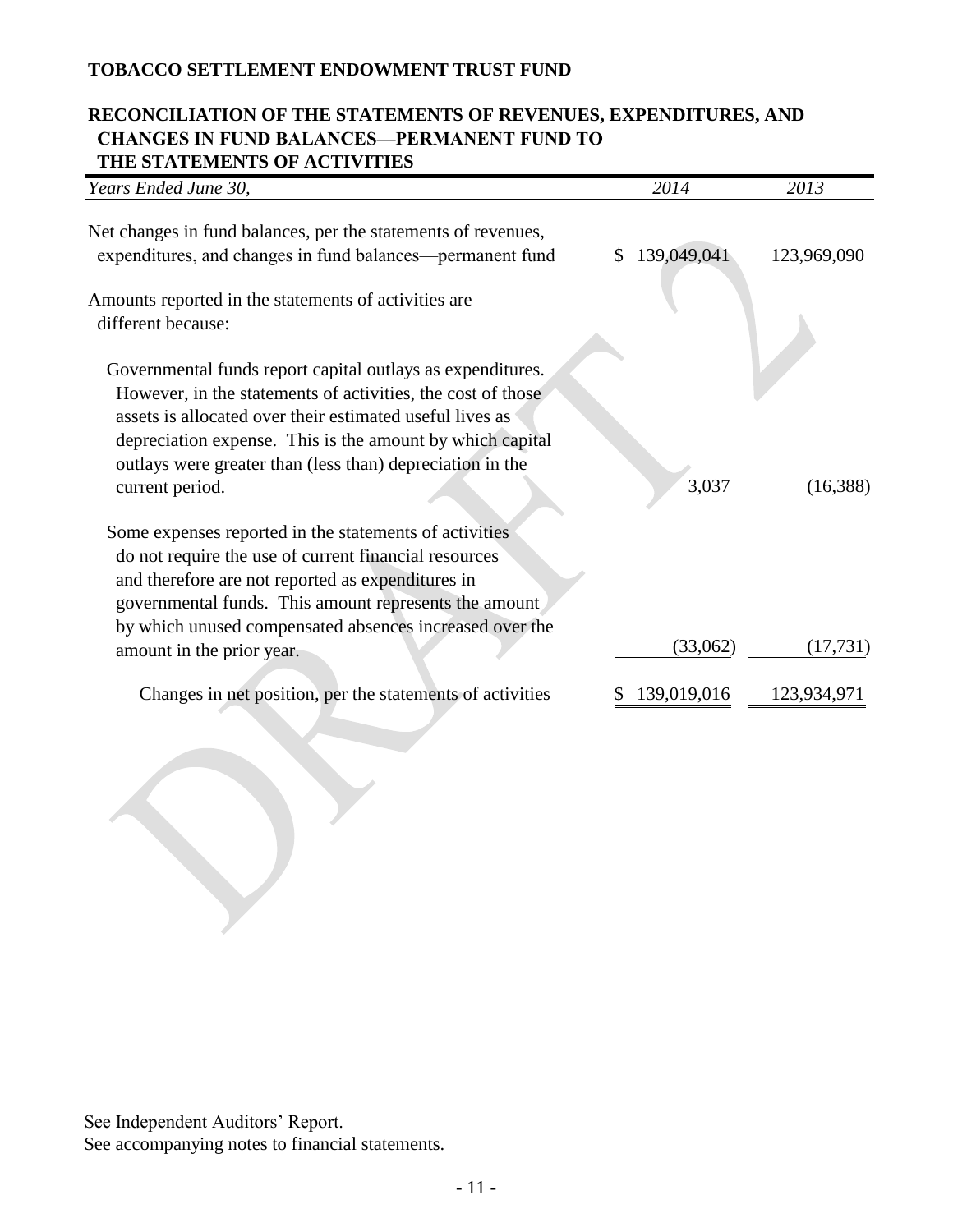#### **NOTES TO FINANCIAL STATEMENTS**

#### **June 30, 2014 and 2013**

#### **(1) SUMMARY OF SIGNIFICANT ACCOUNTING POLICIES**

#### **Reporting Entity**

The Tobacco Settlement Endowment Trust Fund (the "Fund") was established pursuant to the Constitution of the State of Oklahoma. The Fund principal was established with funds received by the State of Oklahoma (the "State") on or after July 1, 2001, pursuant to any settlement with or judgment against any tobacco companies. Fifty percent (50%) of all such receipts was deposited into the Fund during the fiscal year ended June 30, 2002. That percentage increased by 5% annually until it reached 75% during the fiscal year ending June 30, 2007, where it remains. However, there are no guarantees regarding the State's continued receipt of funds in settlement of claims against tobacco companies. The principal funds are invested, and the earnings (see Note 7) may be expended for operations; tobacco prevention and cessation programs; research and treatment efforts in Oklahoma to prevent and combat cancer and other tobacco-related diseases; and other programs to maintain or improve the health of Oklahomans or to enhance health care services provided to Oklahomans, with a particular emphasis on children and senior adults.

Pursuant to the Constitution of the State of Oklahoma, the Board of Investors was created to manage the investment of the principal of the Fund and to annually certify the earnings that are available for program expenditures. The Board of Directors was created to oversee Fund operating and program expenditures. The Fund is a part of the State's financial reporting entity and is included in the State's Comprehensive Annual Financial Report as a permanent fund and a governmental entity.

The financial statements of the Fund are intended to present the financial position and changes in financial position of only that portion of the governmental activities and governmental funds of the State that is attributable to the transactions of the Fund, and not those of the entire State.

#### **Basis of Presentation, Measurement Focus, and Basis of Accounting**

The financial statements have been prepared in accordance with Governmental Accounting Standards Board Statement No. 34 (GASB 34).

*Government-Wide Financial Statements—*The statements of net position and the statements of activities are reported using the economic resources measurement focus and the accrual basis of accounting. Revenues are recorded when earned and expenses are recorded when a liability is incurred, regardless of the timing of related cash flows. Investment purchases and sales are recorded as of their trade dates. Settlement receipts are recognized as revenue when they are received by the State and their use is restricted as noted above.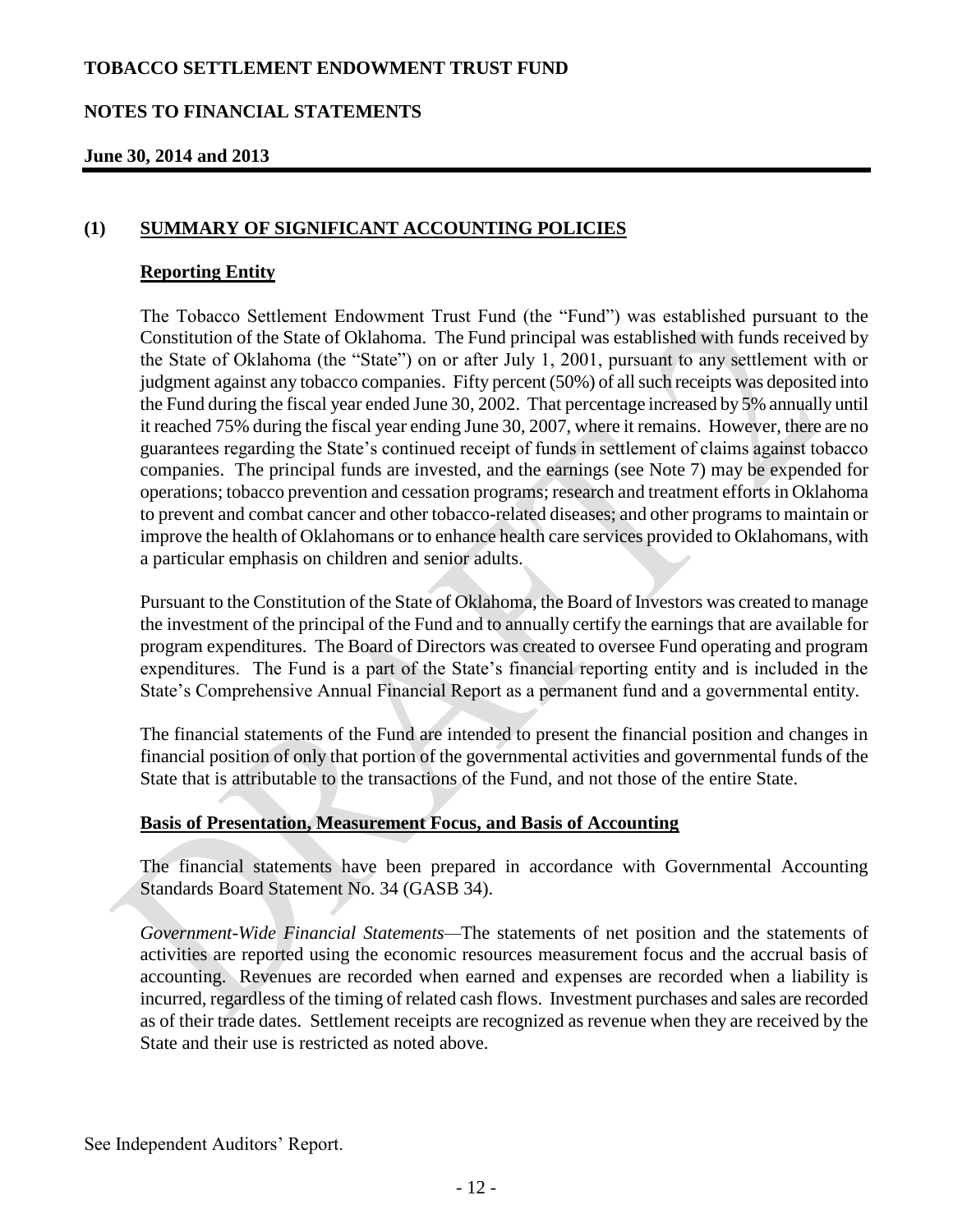# **NOTES TO FINANCIAL STATEMENTS, CONTINUED**

# **(1) SUMMARY OF SIGNIFICANT ACCOUNTING POLICIES, CONTINUED**

#### **Basis of Presentation, Measurement Focus, and Basis of Accounting, Continued**

*Governmental Fund Financial Statements—*As a permanent fund, the Fund is reported in the governmental fund financial statements using the current financial resources measurement focus and the modified accrual basis of accounting. Revenues are recognized as soon as they are both measurable and available. Since the Fund predominantly accounts for financial resources, revenue recognition is generally consistent between the accrual and the modified accrual basis of accounting. Settlement receipts are recognized as revenue when they are received by the State and their use is restricted as noted above.

Investment purchases and sales are recorded as of their trade dates. Expenditures generally are recorded when a liability is incurred.

Since the governmental fund financial statements are presented on a different measurement focus and basis of accounting than the government-wide financial statements, reconciliations are presented which briefly explain the adjustments necessary to reconcile the fund and the government-wide presentations.

#### **Investments**

The Fund is authorized to invest in eligible investments as approved by the Board of Investors and set forth in its investment policy.

Fund investments are reported at fair value, except for alternative investments (which are reported at net asset value (NAV), which approximates fair value) and SEC-registered money market mutual funds (which are reported as cash equivalents and reported at cost, which approximates fair value). Debt and equity securities are reported at fair value, as determined by the Fund's custodial agent, using pricing services or prices quoted by independent brokers based on the latest reported sales prices at current exchange rates for securities traded on national or international exchanges.

The Fund invests in various traditional financial instruments that fall under the broad definition of derivatives. The Fund's derivatives may include U.S. Treasury strips, collateralized mortgage obligations, asset-backed securities, forward-based derivatives, option-based derivatives, and variable-rate instruments. These investments do not increase investment risk beyond allowable limits specified in the Fund's investment policy.

Net investment income includes net appreciation (depreciation) in the fair value of investments, interest income, dividend income, securities lending income, and investment expenses, which includes investment management and custodial fees and all other significant investment-related costs.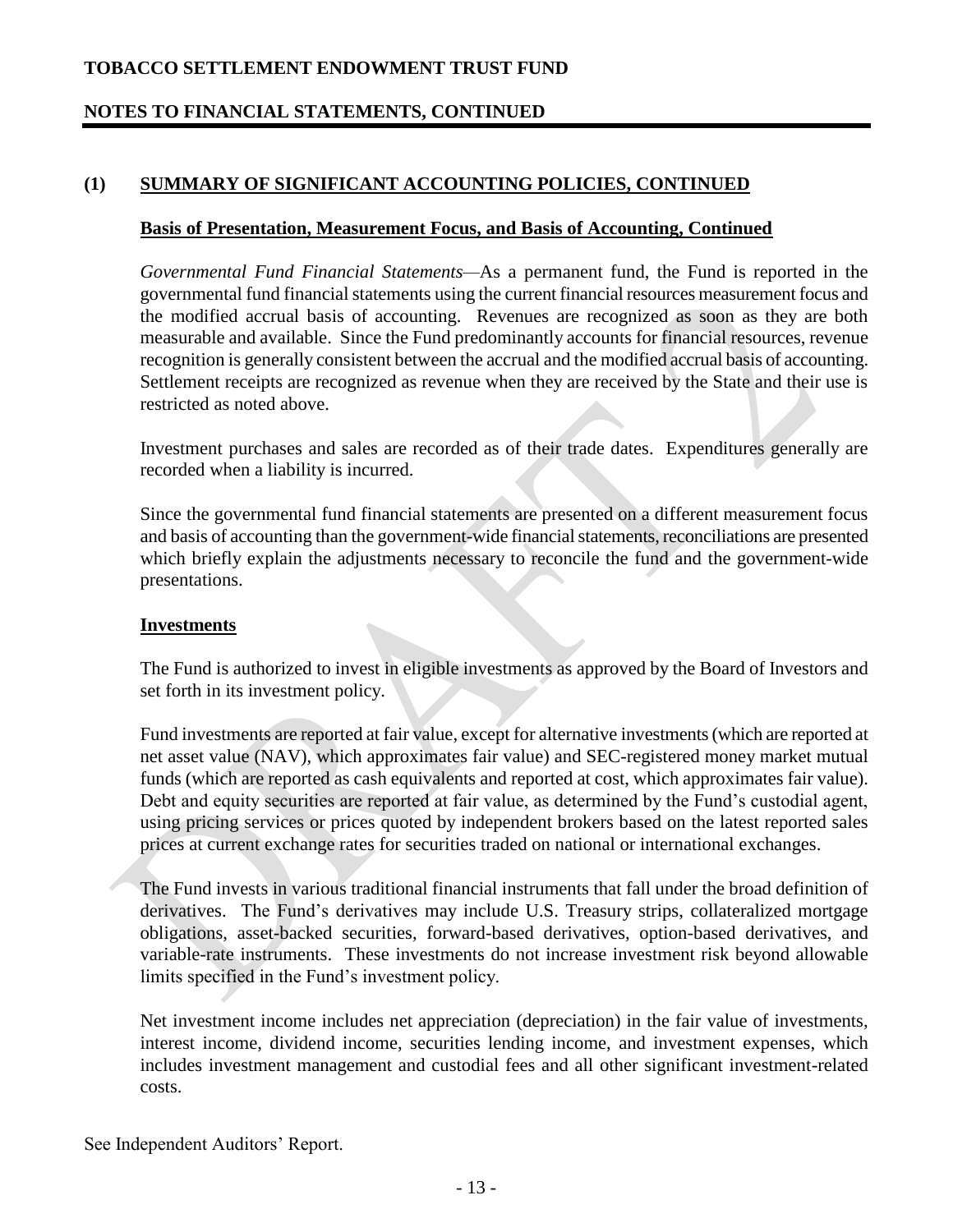### **NOTES TO FINANCIAL STATEMENTS, CONTINUED**

#### **(1) SUMMARY OF SIGNIFICANT ACCOUNTING POLICIES, CONTINUED**

#### **Securities Lending**

The investment policy authorizes the Board of Investors to contract with their custodian to act as their securities lending agent. The policy requires the securities lending agent to provide indemnification against borrower default, have written agreements with each borrower, not loan securities until acceptable collateral is received and monitor that collateral on a daily basis, and review and monitor the approved borrowers to minimize risk.

The fair values of securities loaned and collateral maintained for those securities at June 30 were:

|                                                                |               | Fair Value  |             |  |
|----------------------------------------------------------------|---------------|-------------|-------------|--|
|                                                                |               | 2014        | 2013        |  |
| Securities loaned:                                             |               |             |             |  |
| U.S. government securities                                     | $\mathcal{S}$ | 25,105,075  | 21,523,140  |  |
| U.S. corporate bonds                                           |               | 23,819,539  | 12,303,773  |  |
| U.S. equity                                                    |               | 52,670,663  | 70,435,875  |  |
| Foreign                                                        |               | 1,787,590   |             |  |
|                                                                |               |             |             |  |
| <b>Total securities loaned</b>                                 |               | 103,382,867 | 104,262,788 |  |
|                                                                |               |             |             |  |
| Collateral maintained for securities loaned                    |               | 105,919,077 | 106,599,991 |  |
| Percentage of collateral to<br>securities loaned as of June 30 |               | 102.45%     | 102.24%     |  |

Borrowers are required to deliver collateral for each loan with a fair value equal to 102% of the current fair value of the loaned securities. Collateral delivered in non-U.S. currency is required to be equal to 105% of the fair value of the securities loaned. At June 30, 2014, collateral was presented in both cash in U.S. currency, except for one security (EURO), and non-cash securities. The total value of the collateral held at June 30, 2014 and 2013, was \$2,536,210 and \$2,337,203, respectively, more than the current fair value of the securities loaned. Cash collateral is invested in a short-term investment pool and is included as an asset on the balance sheet, with an offsetting liability for the return of the collateral.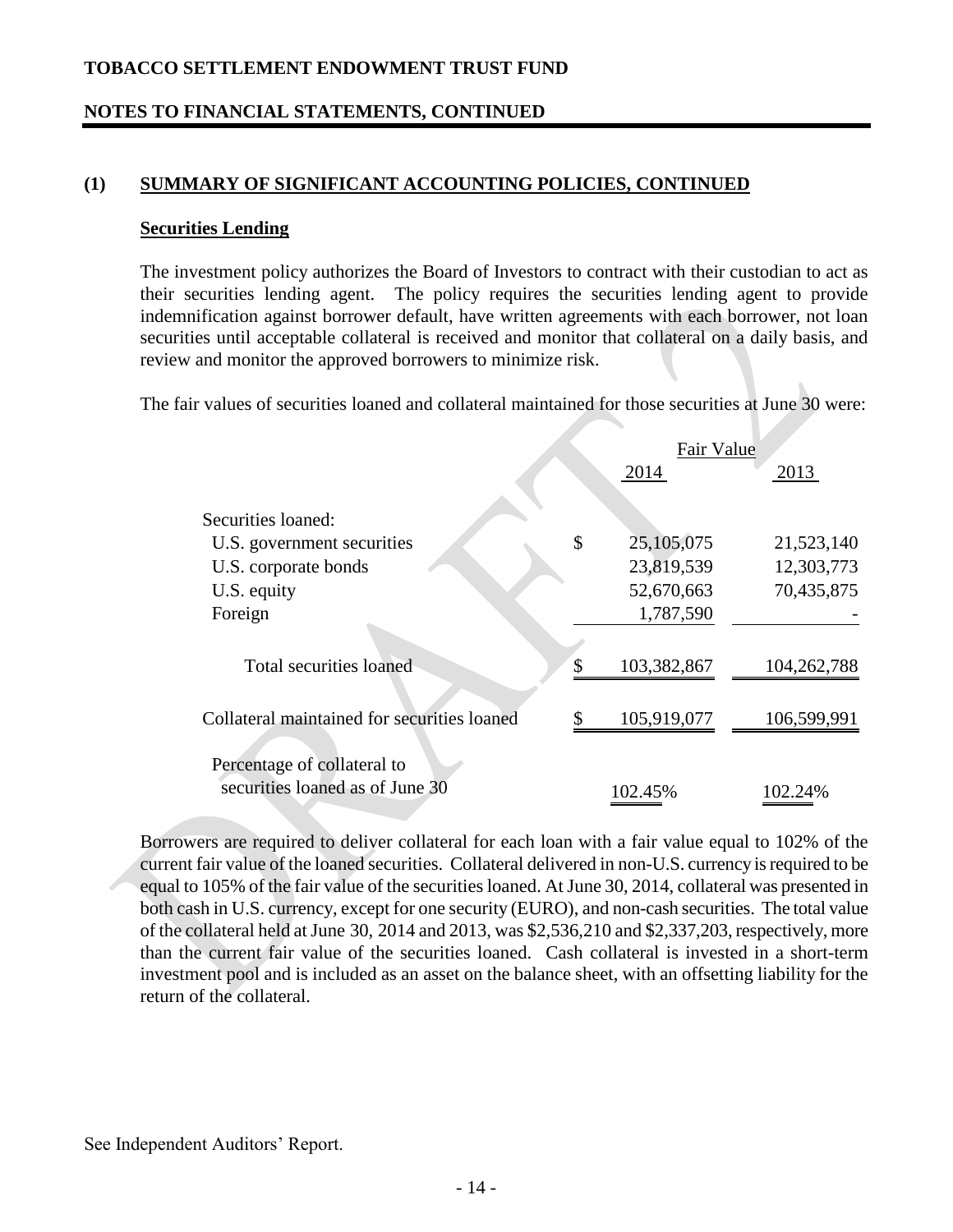# **NOTES TO FINANCIAL STATEMENTS, CONTINUED**

### **(1) SUMMARY OF SIGNIFICANT ACCOUNTING POLICIES, CONTINUED**

#### **Securities Lending, Continued**

At June 30, 2014, cash collateral was \$83,926,489 and non-cash collateral totaled \$21,992,588. Non-cash collateral consisted of the following:

| Description                                                  | Value             |  |
|--------------------------------------------------------------|-------------------|--|
| U.S. government debt—Treasuries<br>U.S. government mortgages | 66,453            |  |
| (i.e., FNMA, GNMA, FMAC)                                     | 18,154,108        |  |
| Foreign securities                                           | 3,772,027         |  |
|                                                              | \$.<br>21,992,588 |  |

The collateral ratio to securities loaned as of June 30, 2014 and 2013, was 102.45% and 102.24%, respectively.

Securities lending income included as certified earnings was \$172,252 and \$84,424, respectively, for the fiscal years ended June 30, 2014 and 2013, respectively.

#### **Capital Assets**

Office equipment and furnishings which have an expected useful life of more than 1 year are recorded as capital assets. Capital assets are recorded at cost when purchased. Depreciation is recorded on capital assets in the government-wide financial statements. Depreciation is calculated on a straight-line basis over a 4- to 12-year period.

No provision for depreciation is recorded in the governmental fund financial statements, as expenditures for capital assets are recorded as period costs when the capital assets are purchased.

#### **Use of Estimates**

The preparation of financial statements in conformity with accounting principles generally accepted in the United States requires management to make estimates and assumptions that affect the reported amounts of assets and liabilities and disclosure of contingent assets and liabilities at the date of the financial statements and the reported amounts of revenues and expenses during the reporting period. Actual results could differ from those estimates.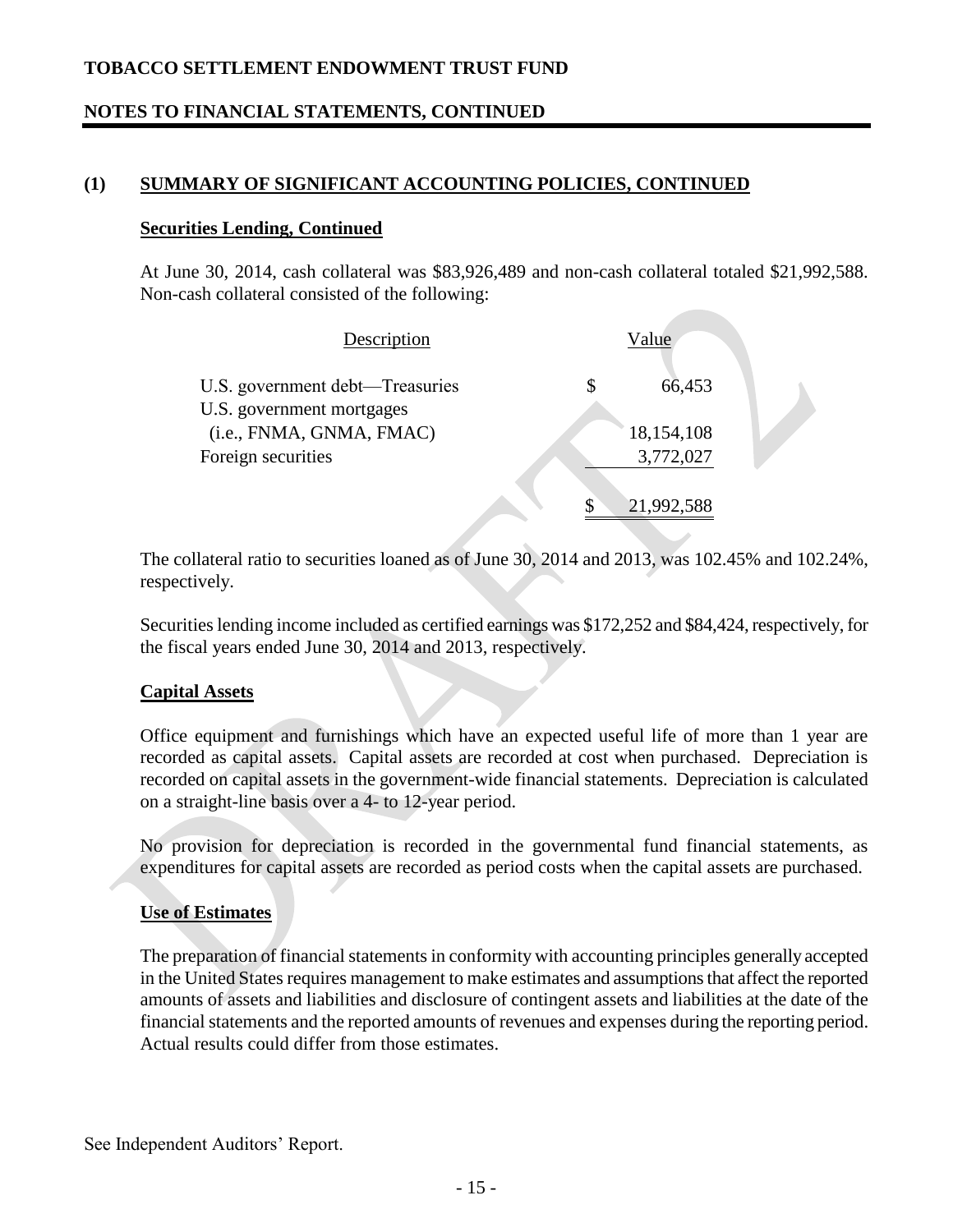### **NOTES TO FINANCIAL STATEMENTS, CONTINUED**

### **(1) SUMMARY OF SIGNIFICANT ACCOUNTING POLICIES, CONTINUED**

#### **Risks and Uncertainties**

The Fund invests in various types of investment securities. Investment securities are exposed to various risks, such as interest rate, market, and credit risks. Due to the level of risk associated with certain investment securities, it is at least reasonably possible that changes in the values of investment securities will occur in the near term and that such change could materially affect investment balances, amounts used in the determination of certified earnings and the amounts reported in the financial statements.

#### **Compensated Absences**

Employees earn annual vacation leave at the rate of 10 hours per month for the first 5 years of service, 12 hours per month for service of over 5 years to 10 years, 13.33 hours per month for service of over 10 years to 20 years, and 16.67 hours per month for over 20 years of service. Unused annual leave may be accumulated to a maximum of 480 hours. All accrued annual leave is payable upon termination, resignation, retirement, or death. The governmental fund financial statements record expenditures when employees are paid for leave. The government-wide financial statements present the cost of accumulated vacation leave as a liability. The liability is valued based on the current rate of pay.

#### **Advertising Costs**

All costs associated with advertising are expensed as incurred.

#### **Recent Accounting Pronouncements**

In March 2012, GASB issued Statement No. 65*, Items Previously Reported as Assets and Liabilities*  (GASB 65). The objective of GASB 65 is to establish accounting and financial reporting standards that reclassify certain items that were previously reported as assets or liabilities as deferred outflows of resources or deferred inflows of resources; and recognizes certain items that were previously reported as assets or liabilities as outflows of resources or inflows of resources. The provisions of this statement are effective for financial statements for periods beginning after December 15, 2012. Presently, the Fund has no items of deferred outflows of resources or deferred inflows of resources to be reported.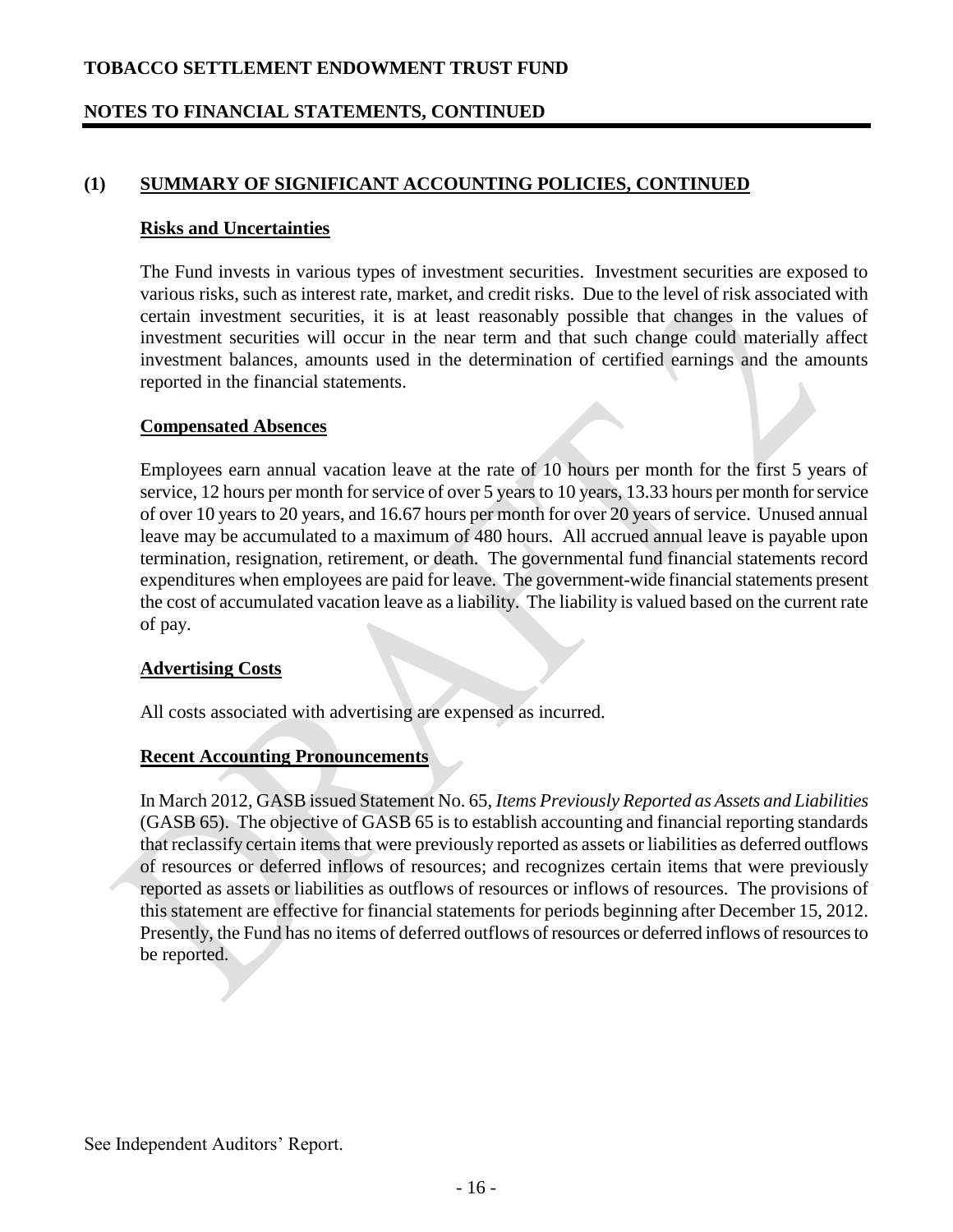### **NOTES TO FINANCIAL STATEMENTS, CONTINUED**

### **(1) SUMMARY OF SIGNIFICANT ACCOUNTING POLICIES, CONTINUED**

#### **Recent Accounting Pronouncements, Continued**

In March 2012, GASB issued Statement No. 66, *Technical Corrections―2012―An Amendment of GASB Statements No. 10 and No. 62* (GASB 66). GASB 66 improves accounting and financial reporting for a governmental financial reporting entity by resolving conflicting guidance that resulted from the issuance of two pronouncements, Statements No. 54, Fund Balance Reporting and Governmental Fund Type Definitions and No. 62, Codification of Accounting and Financial Reporting Guidance Contained in Pre November 30, 1989, FASB and AICPA Pronouncements. The Fund adopted this statement effective July 1, 2013. The adoption had no significant impact on the financial statements of the Fund.

In June 2012, GASB issued Statement No. 68, *Accounting and Financial Reporting for Pensions* (GASB 68). The primary objective of GASB 68 is to improve accounting and financial reporting by state and local governments for pensions. It also improves information provided by state and local governmental employers about financial support for pensions that is provided by other entities. GASB 68 establishes standards for measuring and recognizing liabilities, deferred outflows of resources, deferred inflows of resources, and expenses/expenditures. This statement is effective for financial statements for periods beginning after June 15, 2014. The Fund has not determined the effects, if any, of implementing GASB 68.

In April 2013, GASB issued Statement No 70, *Accounting and Financial Reporting for Nonexchange Financial Guarantees* (GASB 70). GASB 70 will require a government that extends a nonexchange financial guarantee to recognize a liability when qualitative factors and historical data, if any, indicate that it is more likely than not that the government will be required to make a payment on the guarantee. The amount of the liability to be recognized should be the discounted present value of the best estimate of the future outflows expected to be incurred as a result of the guarantee. When there is no best estimate but a range of the estimated future outflows can be established, the amount of the liability to be recognized should be the discounted present value of the minimum amount within the range. A government that has issued an obligation guaranteed in a nonexchange transaction is to report the obligation until legally released as an obligor. This statement also provides additional guidance for intra-entity nonexchange financial guarantees involving blended component units. This statement specifies the information required to be disclosed by governments that extend nonexchange financial guarantees. This statement requires new information to be disclosed by governments that receive nonexchange financial guarantees. The Fund adopted this statement effective July 1, 2013. The adoption had no significant impact on the financial statements of the Fund.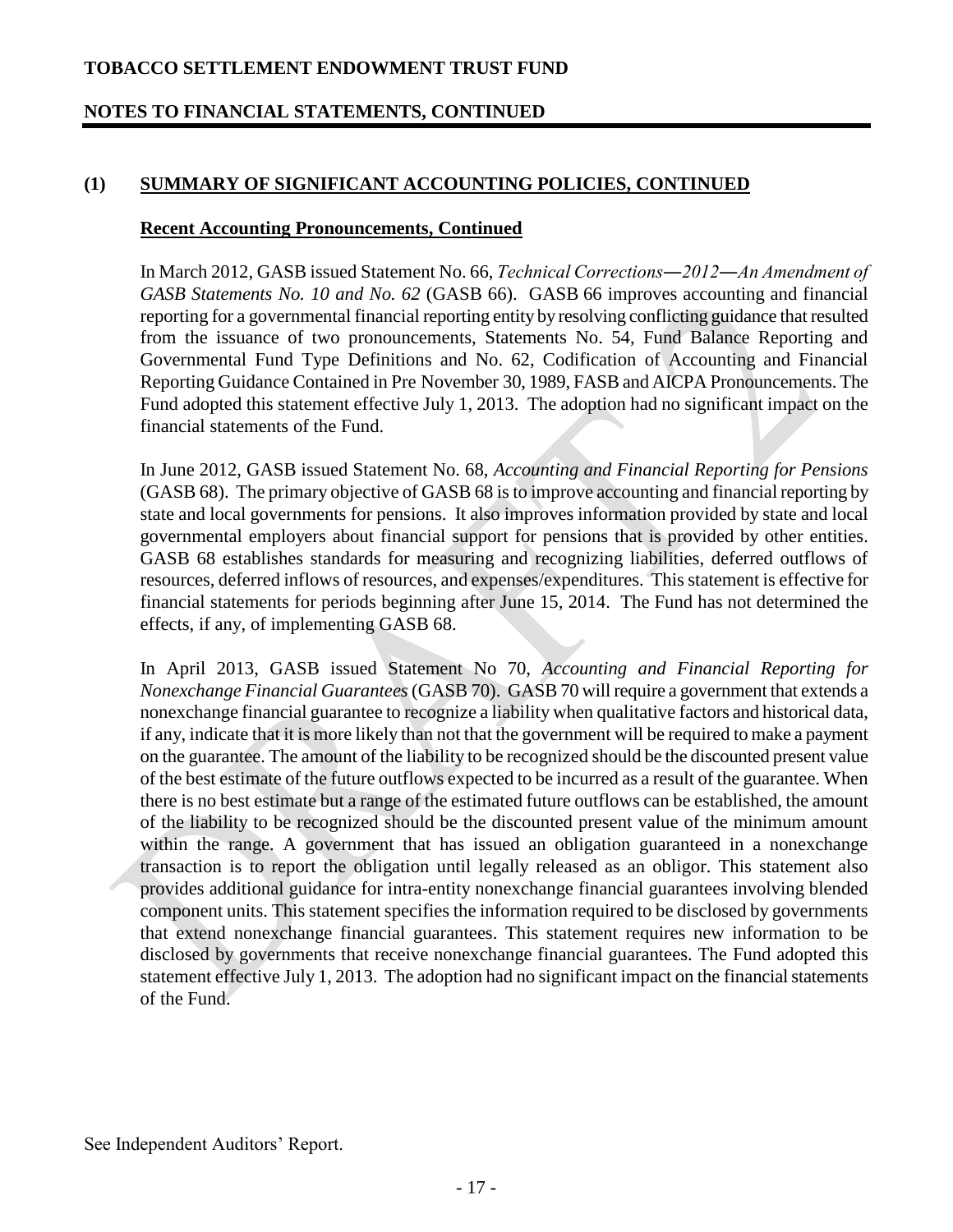### **NOTES TO FINANCIAL STATEMENTS, CONTINUED**

### **(1) SUMMARY OF SIGNIFICANT ACCOUNTING POLICIES, CONTINUED**

#### **Annual Budget-to-Actual Comparison**

The Fund is not required to prepare an annual budget. Therefore, an annual budget-to-actual comparison as required by GASB 34 is not presented.

#### **Reclassification of Prior Year Amounts**

Certain 2013 amounts have been reclassified to be comparable with the 2014 presentation.

#### **Date of Management's Review of Subsequent Events**

Management has evaluated subsequent events through September 29, 2014, the date which the financial statements were available to be issued, and determined that no subsequent events have occurred which require adjustment to or disclosure in the financial statements.

#### **(2) CASH AND INVESTMENTS**

At June 30, cash and cash equivalents were composed of the following:

|                                                    | 2014          | 2013        |
|----------------------------------------------------|---------------|-------------|
|                                                    | 9,067,943     | 12,765,317  |
| Cash on deposit with the State                     | \$            |             |
| Foreign currency                                   | 1,191,592     | 941,751     |
| Collateral from securities lending—restricted cash | 83,926,489    | 106,599,991 |
| Cash and equivalents                               | 17,254,593    | 8,824,901   |
| Money market mutual fund                           | 22,686,632    | 29,100,059  |
|                                                    | 134, 127, 250 | 158,232,019 |

#### **Restricted Cash**

Cash collateral from securities lending activity is identified as restricted cash as it cannot be used by the Fund unless there is default in the return of the securities loaned.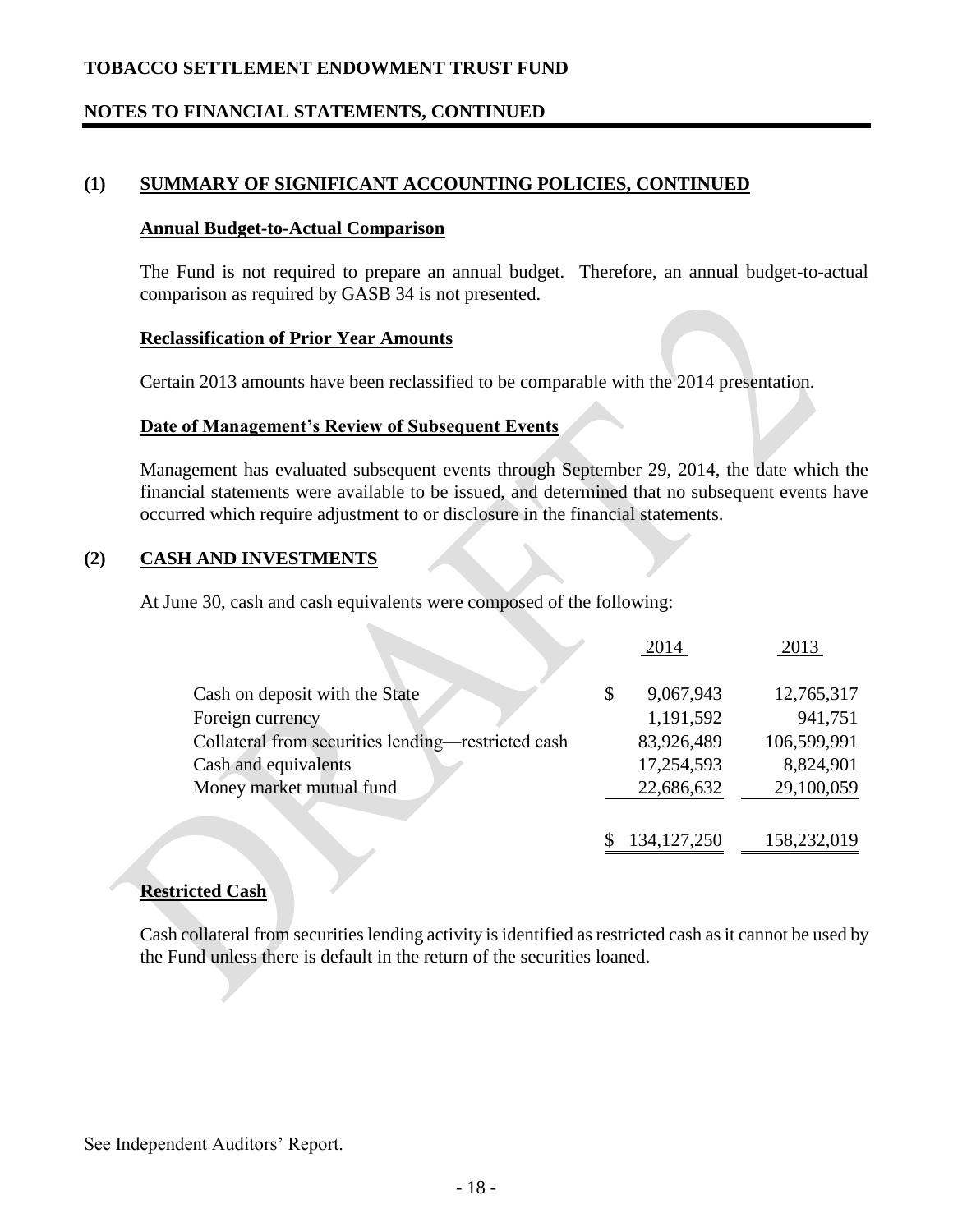### **NOTES TO FINANCIAL STATEMENTS, CONTINUED**

### **(2) CASH AND INVESTMENTS, CONTINUED**

#### **Custodial Credit Risk**

Custodial credit risk is the risk that in the event of the failure of a counterparty, the Fund will not be able to recover the value of its investments. Deposits are exposed to custodial credit risk if they are uninsured and uncollateralized. Investment securities are exposed to custodial credit risk if they are uninsured, are not registered in the name of the Fund, and are held by the counterparty or the counterparty's trust department but not in the name of the Fund. The investment policy requires that all deposits be invested in a fully collateralized interest-bearing account. Policy also provides that investment collateral be held by a third-party custodian with whom the Fund has a current custodial agreement in the Fund's name.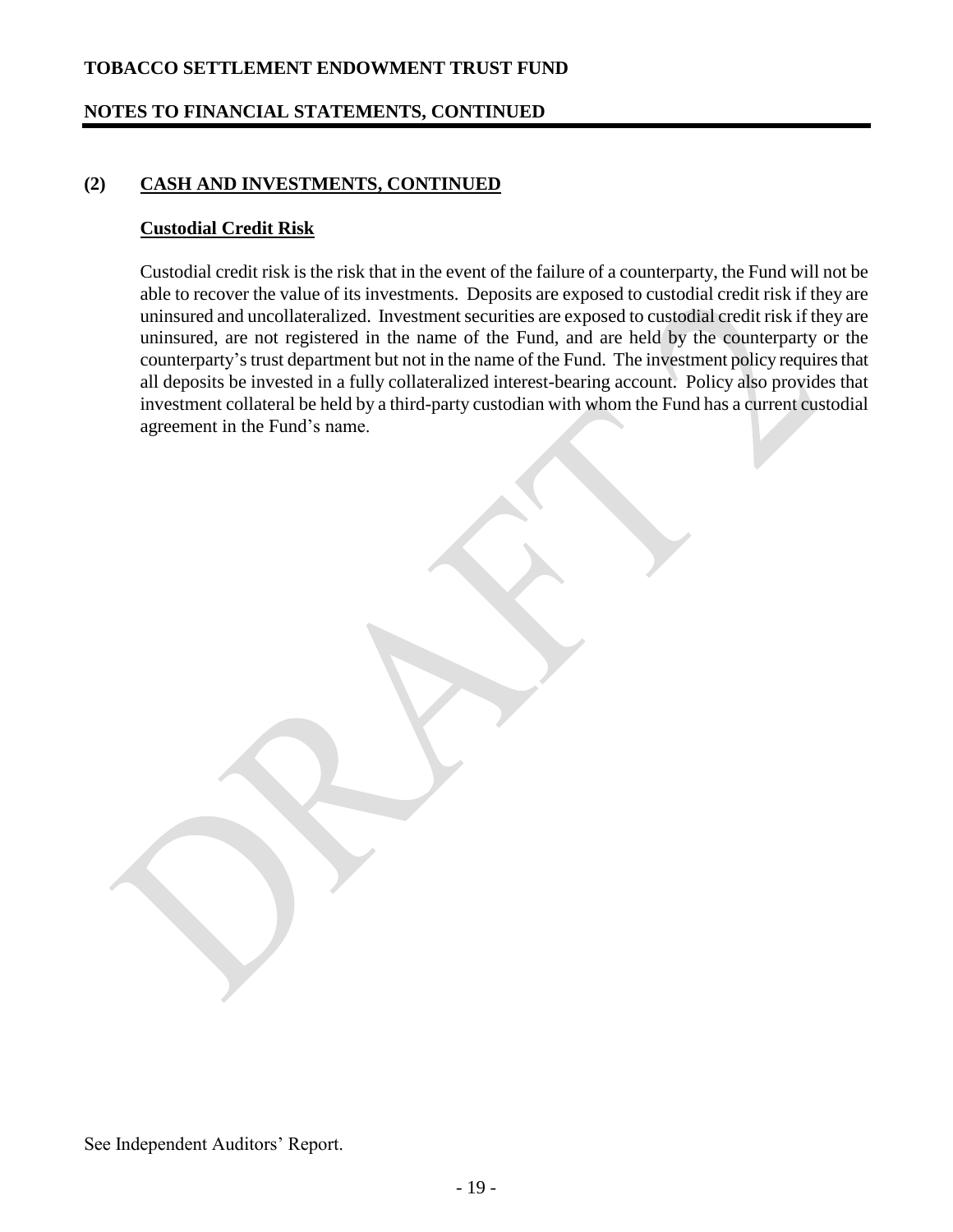# **NOTES TO FINANCIAL STATEMENTS, CONTINUED**

### **(2) CASH AND INVESTMENTS, CONTINUED**

#### **Credit Risk**

Fixed income securities are subject to credit risk. A bond's credit quality rating is one method of assessing the ability of the issuer to meet its obligation. Exposure to credit risk as of June 30 was as follows:

| Fair Value<br>(Expressed in<br>Moody<br>thousands)<br>Rating<br>U.S. government agencies (held in U.S. currency):<br>\$<br>U.S. Treasury bonds<br>8,540<br><b>AAA</b><br><b>AAA</b><br>U.S. Treasury notes<br>63,232<br><b>Federal Home Loan Bank</b><br>7,272<br><b>AAA</b><br>2,571<br><b>AAA</b><br>Federal Home Loan Mortgage Corp.<br>7,333<br>Federal National Mortgage Corp.<br><b>AAA</b><br><b>AAA</b><br><b>Government National Mortgage Association</b><br>139<br>Other<br>11,661<br><b>AAA</b><br>A2<br>Other<br>807<br>A <sub>3</sub><br>Other<br>743<br>AA1<br>Other<br>116<br>102,414<br>Corporate bonds (held in U.S. currency):<br>Domestic bonds<br>3,060<br>A <sub>1</sub><br>Domestic bonds<br>2,679<br>A2<br>Domestic bonds<br>A <sub>3</sub><br>4,785<br>Domestic bonds<br>1,709<br>AA1<br>Domestic bonds<br>AA2<br>1,863<br>Domestic bonds<br>1,012<br>AA3<br>347<br><b>AAA</b><br>Domestic bonds<br>Domestic bonds<br>18,923<br>B1<br>Domestic bonds<br>15,379<br>B <sub>2</sub><br>Domestic bonds<br>14,168<br>B <sub>3</sub><br>Domestic bonds<br>BA1<br>4,939 |  | 2014 |  |
|------------------------------------------------------------------------------------------------------------------------------------------------------------------------------------------------------------------------------------------------------------------------------------------------------------------------------------------------------------------------------------------------------------------------------------------------------------------------------------------------------------------------------------------------------------------------------------------------------------------------------------------------------------------------------------------------------------------------------------------------------------------------------------------------------------------------------------------------------------------------------------------------------------------------------------------------------------------------------------------------------------------------------------------------------------------------------------------|--|------|--|
|                                                                                                                                                                                                                                                                                                                                                                                                                                                                                                                                                                                                                                                                                                                                                                                                                                                                                                                                                                                                                                                                                          |  |      |  |
|                                                                                                                                                                                                                                                                                                                                                                                                                                                                                                                                                                                                                                                                                                                                                                                                                                                                                                                                                                                                                                                                                          |  |      |  |
|                                                                                                                                                                                                                                                                                                                                                                                                                                                                                                                                                                                                                                                                                                                                                                                                                                                                                                                                                                                                                                                                                          |  |      |  |
|                                                                                                                                                                                                                                                                                                                                                                                                                                                                                                                                                                                                                                                                                                                                                                                                                                                                                                                                                                                                                                                                                          |  |      |  |
|                                                                                                                                                                                                                                                                                                                                                                                                                                                                                                                                                                                                                                                                                                                                                                                                                                                                                                                                                                                                                                                                                          |  |      |  |
|                                                                                                                                                                                                                                                                                                                                                                                                                                                                                                                                                                                                                                                                                                                                                                                                                                                                                                                                                                                                                                                                                          |  |      |  |
|                                                                                                                                                                                                                                                                                                                                                                                                                                                                                                                                                                                                                                                                                                                                                                                                                                                                                                                                                                                                                                                                                          |  |      |  |
|                                                                                                                                                                                                                                                                                                                                                                                                                                                                                                                                                                                                                                                                                                                                                                                                                                                                                                                                                                                                                                                                                          |  |      |  |
|                                                                                                                                                                                                                                                                                                                                                                                                                                                                                                                                                                                                                                                                                                                                                                                                                                                                                                                                                                                                                                                                                          |  |      |  |
|                                                                                                                                                                                                                                                                                                                                                                                                                                                                                                                                                                                                                                                                                                                                                                                                                                                                                                                                                                                                                                                                                          |  |      |  |
|                                                                                                                                                                                                                                                                                                                                                                                                                                                                                                                                                                                                                                                                                                                                                                                                                                                                                                                                                                                                                                                                                          |  |      |  |
|                                                                                                                                                                                                                                                                                                                                                                                                                                                                                                                                                                                                                                                                                                                                                                                                                                                                                                                                                                                                                                                                                          |  |      |  |
|                                                                                                                                                                                                                                                                                                                                                                                                                                                                                                                                                                                                                                                                                                                                                                                                                                                                                                                                                                                                                                                                                          |  |      |  |
|                                                                                                                                                                                                                                                                                                                                                                                                                                                                                                                                                                                                                                                                                                                                                                                                                                                                                                                                                                                                                                                                                          |  |      |  |
|                                                                                                                                                                                                                                                                                                                                                                                                                                                                                                                                                                                                                                                                                                                                                                                                                                                                                                                                                                                                                                                                                          |  |      |  |
|                                                                                                                                                                                                                                                                                                                                                                                                                                                                                                                                                                                                                                                                                                                                                                                                                                                                                                                                                                                                                                                                                          |  |      |  |
|                                                                                                                                                                                                                                                                                                                                                                                                                                                                                                                                                                                                                                                                                                                                                                                                                                                                                                                                                                                                                                                                                          |  |      |  |
|                                                                                                                                                                                                                                                                                                                                                                                                                                                                                                                                                                                                                                                                                                                                                                                                                                                                                                                                                                                                                                                                                          |  |      |  |
|                                                                                                                                                                                                                                                                                                                                                                                                                                                                                                                                                                                                                                                                                                                                                                                                                                                                                                                                                                                                                                                                                          |  |      |  |
|                                                                                                                                                                                                                                                                                                                                                                                                                                                                                                                                                                                                                                                                                                                                                                                                                                                                                                                                                                                                                                                                                          |  |      |  |
|                                                                                                                                                                                                                                                                                                                                                                                                                                                                                                                                                                                                                                                                                                                                                                                                                                                                                                                                                                                                                                                                                          |  |      |  |
|                                                                                                                                                                                                                                                                                                                                                                                                                                                                                                                                                                                                                                                                                                                                                                                                                                                                                                                                                                                                                                                                                          |  |      |  |
|                                                                                                                                                                                                                                                                                                                                                                                                                                                                                                                                                                                                                                                                                                                                                                                                                                                                                                                                                                                                                                                                                          |  |      |  |
|                                                                                                                                                                                                                                                                                                                                                                                                                                                                                                                                                                                                                                                                                                                                                                                                                                                                                                                                                                                                                                                                                          |  |      |  |
|                                                                                                                                                                                                                                                                                                                                                                                                                                                                                                                                                                                                                                                                                                                                                                                                                                                                                                                                                                                                                                                                                          |  |      |  |
|                                                                                                                                                                                                                                                                                                                                                                                                                                                                                                                                                                                                                                                                                                                                                                                                                                                                                                                                                                                                                                                                                          |  |      |  |
|                                                                                                                                                                                                                                                                                                                                                                                                                                                                                                                                                                                                                                                                                                                                                                                                                                                                                                                                                                                                                                                                                          |  |      |  |
|                                                                                                                                                                                                                                                                                                                                                                                                                                                                                                                                                                                                                                                                                                                                                                                                                                                                                                                                                                                                                                                                                          |  |      |  |
|                                                                                                                                                                                                                                                                                                                                                                                                                                                                                                                                                                                                                                                                                                                                                                                                                                                                                                                                                                                                                                                                                          |  |      |  |
| 11,441<br>BA <sub>2</sub><br>Domestic bonds                                                                                                                                                                                                                                                                                                                                                                                                                                                                                                                                                                                                                                                                                                                                                                                                                                                                                                                                                                                                                                              |  |      |  |

(Continued)

See Independent Auditors' Report.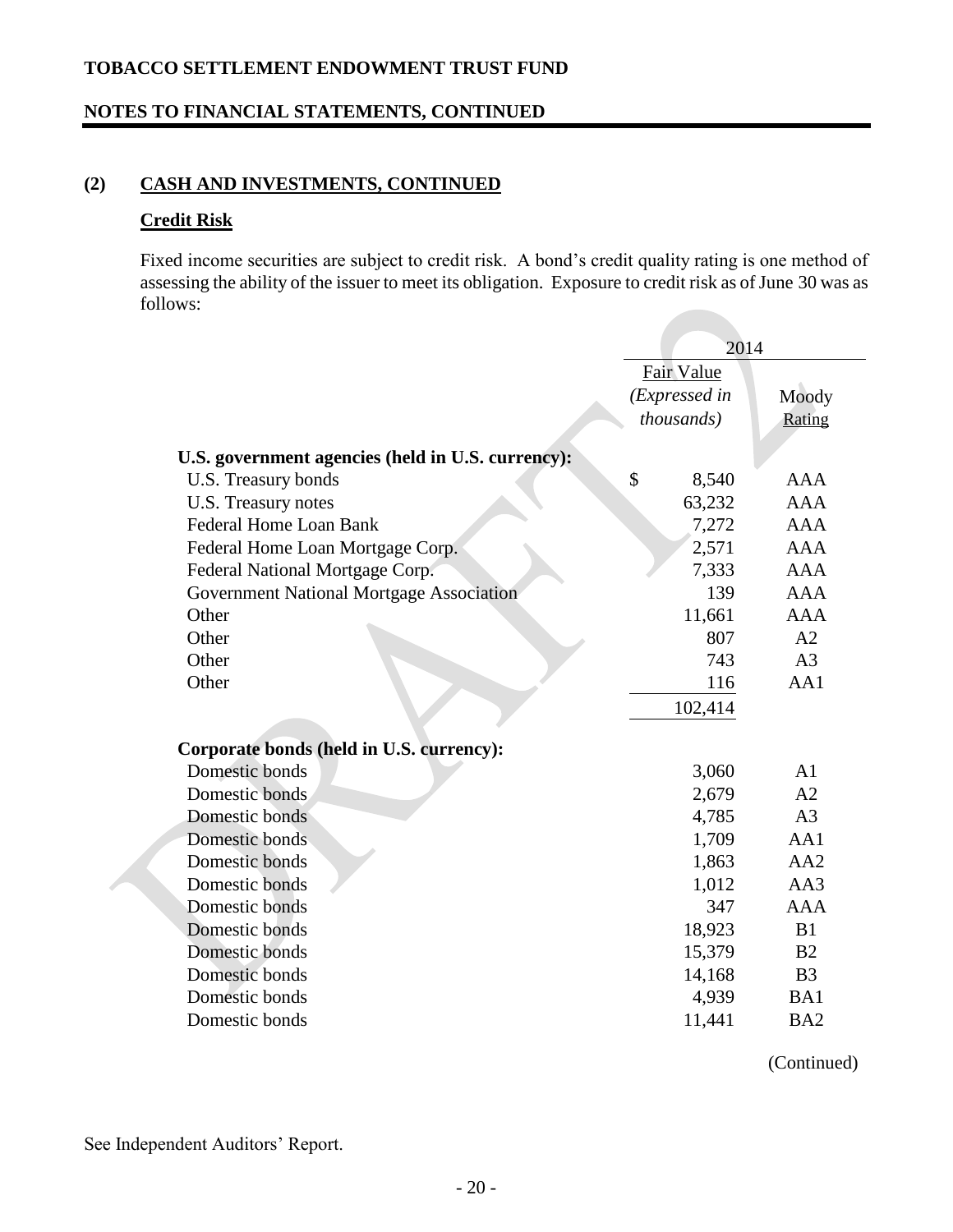### **NOTES TO FINANCIAL STATEMENTS, CONTINUED**

# **(2) CASH AND INVESTMENTS, CONTINUED**

#### **Credit Risk, Continued**

|                                                     | 2014          |                  |  |
|-----------------------------------------------------|---------------|------------------|--|
|                                                     | Fair Value    |                  |  |
|                                                     | (Expressed in | Moody            |  |
|                                                     | thousands).   | Rating           |  |
|                                                     |               |                  |  |
| Corporate bonds (held in U.S. currency), Continued: |               |                  |  |
| Domestic bonds                                      | 20,118        | BA3              |  |
| Domestic bonds                                      | 5,730         | <b>BAA1</b>      |  |
| Domestic bonds                                      | 4,542         | BAA2             |  |
| Domestic bonds                                      | 9,878         | BAA3             |  |
| Domestic bonds                                      | 338           | $\mathcal{C}$    |  |
| Domestic bonds                                      | 1,263         | CA               |  |
| Domestic bonds                                      | 9,220         | CAA1             |  |
| Domestic bonds                                      | 6,764         | CAA <sub>2</sub> |  |
| Domestic bonds                                      | 3,606         | CAA3             |  |
| Domestic bonds                                      | 11,620        | <b>NA</b>        |  |
| Domestic bonds                                      | 18            | <b>DFLT</b>      |  |
|                                                     | 153,402       |                  |  |
|                                                     |               |                  |  |
| Foreign corporate bonds (held in U.S. currency):    |               |                  |  |
| Foreign bonds                                       | 112           | A2               |  |
| Foreign bonds                                       | 3,683         | B1               |  |
| Foreign bonds                                       | 2,643         | B <sub>2</sub>   |  |
| Foreign bonds                                       | 980           | B <sub>3</sub>   |  |
| Foreign bonds                                       | 1,266         | BA <sub>2</sub>  |  |
| Foreign bonds                                       | 3,931         | BA3              |  |
| Foreign bonds                                       | 430           | CA               |  |
| Foreign bonds                                       | 1,436         | CAA1             |  |
|                                                     | 14,481        |                  |  |
|                                                     |               |                  |  |

(Continued)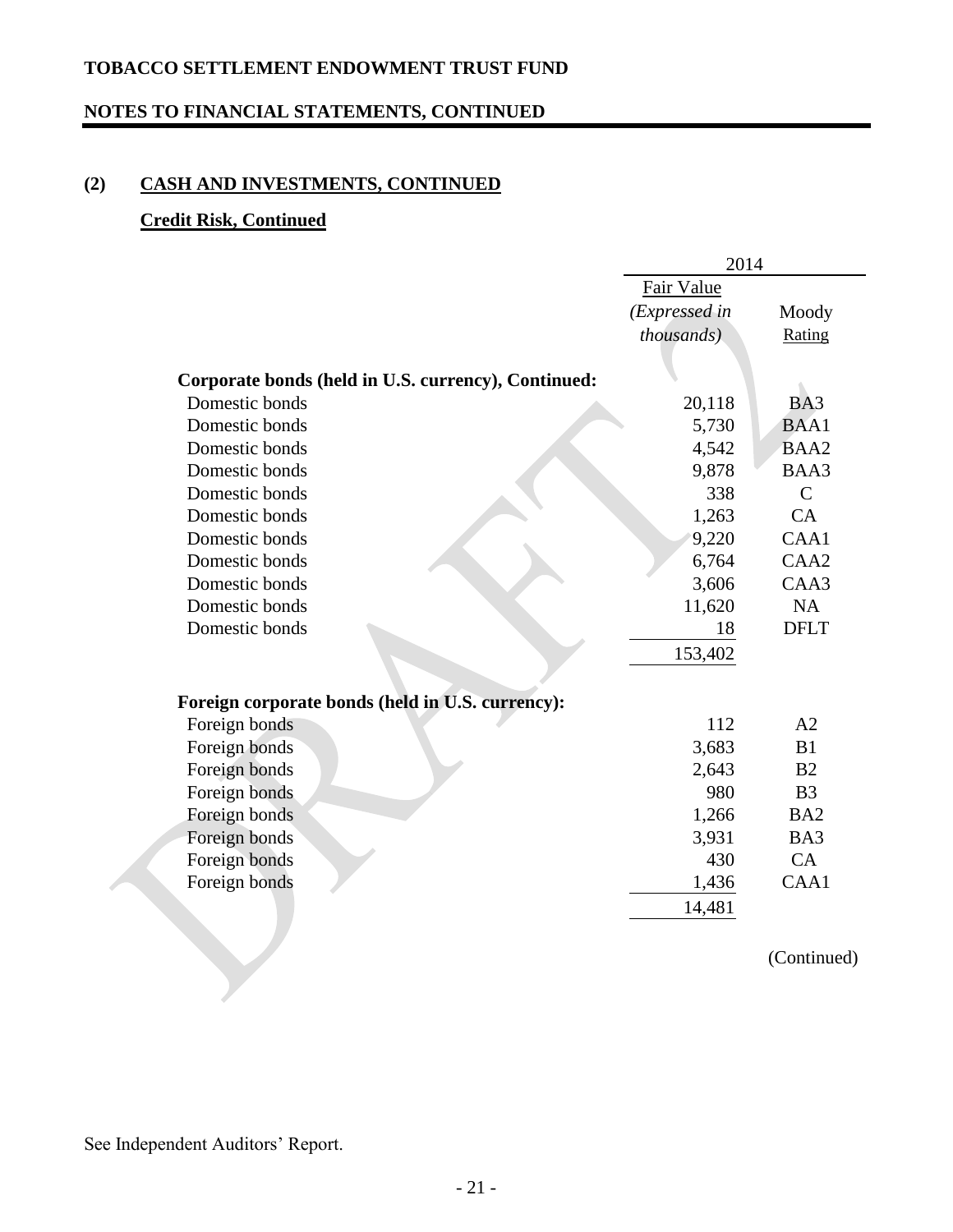### **NOTES TO FINANCIAL STATEMENTS, CONTINUED**

# **(2) CASH AND INVESTMENTS, CONTINUED**

#### **Credit Risk, Continued**

|                                                     | 2014          |                 |
|-----------------------------------------------------|---------------|-----------------|
|                                                     | Fair Value    |                 |
|                                                     | (Expressed in | Moody           |
|                                                     | thousands)    | Rating          |
|                                                     |               |                 |
| Foreign corporate bonds (held in foreign currency): |               |                 |
| Foreign bonds                                       | 169           | PB <sub>1</sub> |
| Foreign bonds                                       | 3,758         | A2              |
| Foreign bonds                                       | 764           | A3              |
| Foreign bonds                                       | 2,373         | AA1U            |
| Foreign bonds                                       | 10,701        | <b>AAAU</b>     |
| Foreign bonds                                       | 598           | B1              |
| Foreign bonds                                       | 1,306         | B <sub>2</sub>  |
| Foreign bonds                                       | 1,469         | B <sub>3</sub>  |
| Foreign bonds                                       | 15            | BA1             |
| Foreign bonds                                       | 324           | BA3             |
| Foreign bonds                                       | 3,694         | BAA2            |
| Foreign bonds                                       | 4,415         | <b>BAA2U</b>    |
| Foreign bonds                                       | 990           | CAA1            |
| Foreign bonds                                       | 798           | Not rated       |
|                                                     | 31,374        |                 |
| Foreign government bonds (held in U.S. currency):   |               |                 |
| Foreign government bonds                            | 1,373         | <b>BAA1</b>     |
| Foreign government bonds                            | 693           | BAA3            |
| Foreign government bonds                            | 1,335         | CAA1            |
|                                                     |               |                 |
|                                                     | 3,401         |                 |
|                                                     |               | (Continued)     |
|                                                     |               |                 |
|                                                     |               |                 |
|                                                     |               |                 |
|                                                     |               |                 |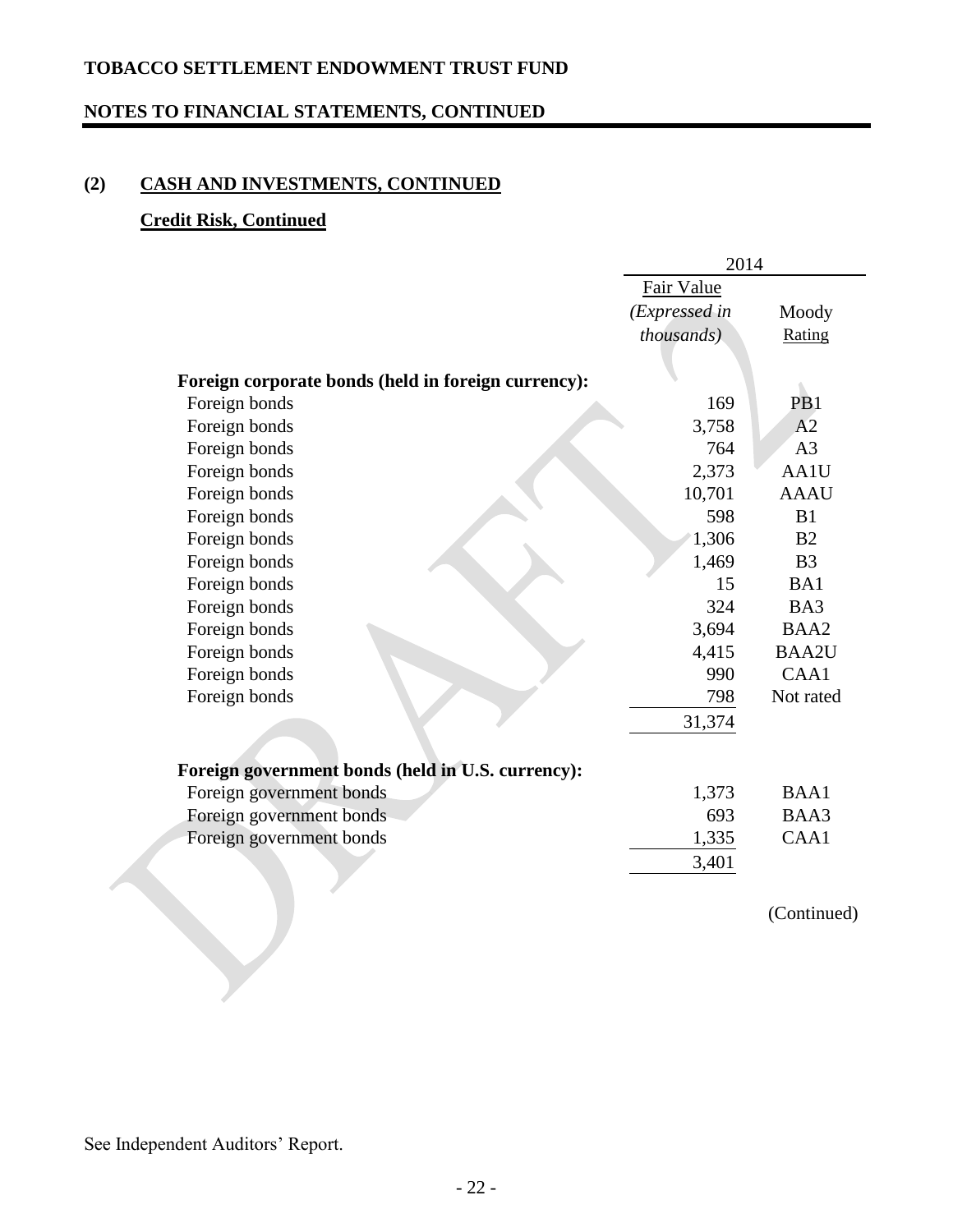# **NOTES TO FINANCIAL STATEMENTS, CONTINUED**

# **(2) CASH AND INVESTMENTS, CONTINUED**

# **Credit Risk, Continued**

|                                                      | 2014               |             |
|------------------------------------------------------|--------------------|-------------|
|                                                      | Fair Value         |             |
|                                                      | (Expressed in      | Moody       |
|                                                      | <i>thousands</i> ) | Rating      |
|                                                      |                    |             |
| Foreign government bonds (held in foreign currency): |                    |             |
| Foreign government bonds                             | 2,691              | A3          |
| Foreign government bonds                             | 636                | <b>BAA1</b> |
| Foreign government bonds                             | 596                | BAA3        |
|                                                      | 3,923              |             |
| Total fair value of credit risk                      | 308,995<br>\$      |             |

 $(1)$  Backed by full faith and credit of the U.S. government.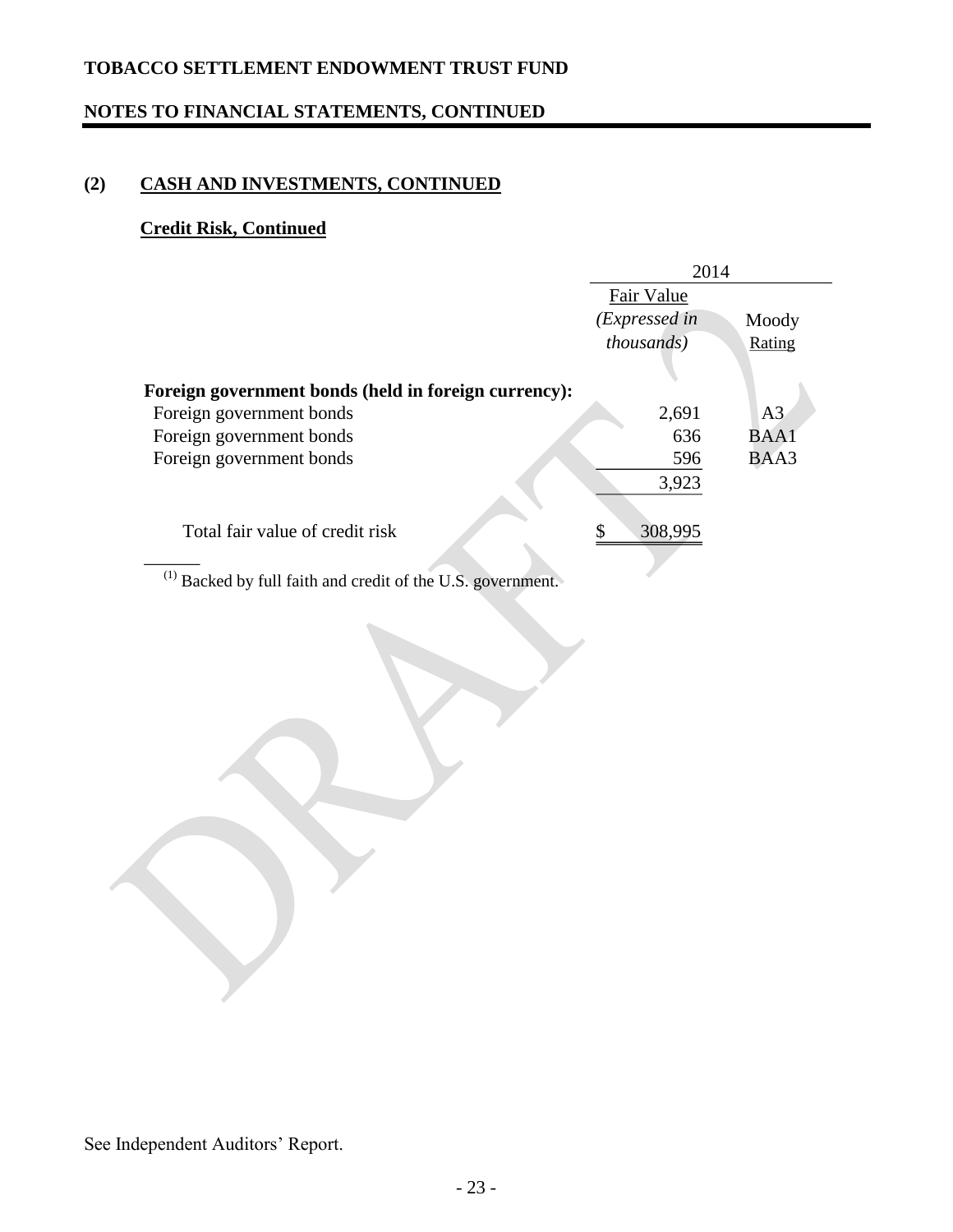### **NOTES TO FINANCIAL STATEMENTS, CONTINUED**

# **(2) CASH AND INVESTMENTS, CONTINUED**

### **Credit Risk, Continued**

|                                                   | 2013               |                 |
|---------------------------------------------------|--------------------|-----------------|
|                                                   | Fair Value         |                 |
|                                                   | (Expressed in      | Moody           |
|                                                   | <i>thousands</i> ) | Rating          |
|                                                   |                    |                 |
| U.S. government agencies (held in U.S. currency): | \$                 |                 |
| U.S. Treasury bonds                               | 78,169             | (1)             |
| U.S. Treasury notes                               | 21,089             | (1)             |
| U.S. Treasury bills                               | 16,000             | (1)             |
| <b>Federal Home Loan Bank</b>                     | 1,962              | $AA+$           |
| Federal Home Loan Mortgage Corp.                  | 3,997              | <b>AGY</b>      |
| Federal National Mortgage Corp.                   | 20,896             | <b>AGY</b>      |
| Government National Mortgage Association          | 4,633              | <b>AGY</b>      |
| Other                                             | 10,271             | <b>AGY</b>      |
| Other                                             | 827                | A2              |
| Other                                             | 844                | Not Rated       |
|                                                   | 158,688            |                 |
| Corporate bonds (held in U.S. currency):          |                    |                 |
| Domestic bonds                                    | 5,415              | A1              |
| Domestic bonds                                    | 7,902              | A2              |
| Domestic bonds                                    | 12,369             | A <sub>3</sub>  |
| Domestic bonds                                    | 1,088              | AA1             |
| Domestic bonds                                    | 1,842              | AA2             |
| Domestic bonds                                    | 5,725              | AA3             |
| Domestic bonds                                    | 14,851             | <b>AAA</b>      |
| Domestic bonds                                    | 20,293             | B1              |
| Domestic bonds                                    | 11,840             | B <sub>2</sub>  |
| Domestic bonds                                    | 15,170             | B <sub>3</sub>  |
| Domestic bonds                                    | 7,195              | BA1             |
| Domestic bonds                                    | 8,323              | BA <sub>2</sub> |

(Continued)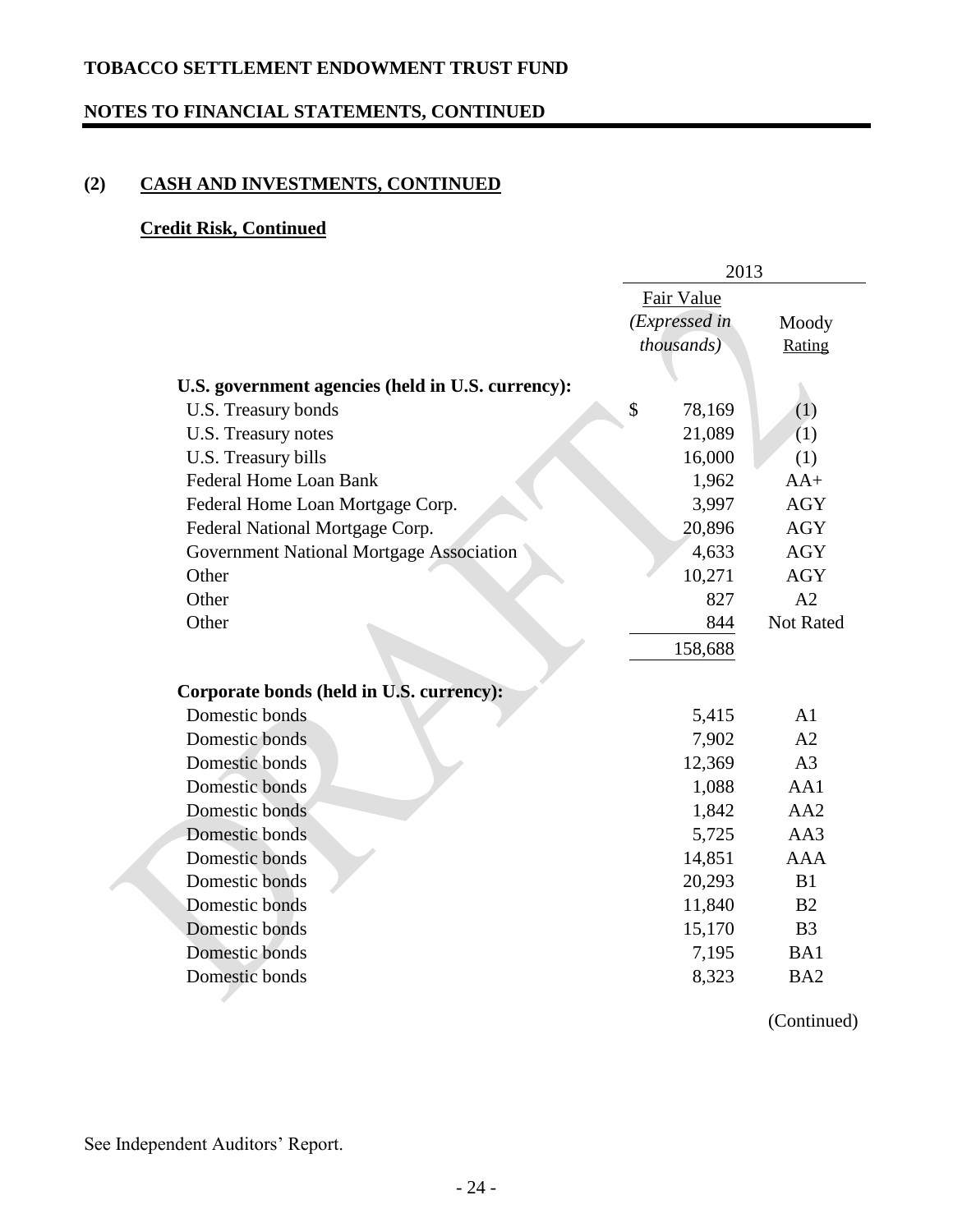### **NOTES TO FINANCIAL STATEMENTS, CONTINUED**

# **(2) CASH AND INVESTMENTS, CONTINUED**

### **Credit Risk, Continued**

|                                                     | 2013          |                  |  |
|-----------------------------------------------------|---------------|------------------|--|
|                                                     | Fair Value    |                  |  |
|                                                     | (Expressed in | Moody            |  |
|                                                     | thousands)    | Rating           |  |
|                                                     |               |                  |  |
| Corporate bonds (held in U.S. currency), Continued: |               |                  |  |
| Domestic bonds                                      | 21,386        | BA3              |  |
| Domestic bonds                                      | 11,824        | <b>BAA1</b>      |  |
| Domestic bonds                                      | 13,603        | BAA2             |  |
| Domestic bonds                                      | 9,213         | BAA3             |  |
| Domestic bonds                                      | 152           | $\mathcal{C}$    |  |
| Domestic bonds                                      | 368           | CA               |  |
| Domestic bonds                                      | 3,646         | CAA1             |  |
| Domestic bonds                                      | 2,707         | CAA <sub>2</sub> |  |
| Domestic bonds                                      | 4,497         | CAA3             |  |
| Domestic bonds                                      | 19,717        | Not Rated        |  |
|                                                     | 199,126       |                  |  |
|                                                     |               |                  |  |
| Corporate bonds (held in foreign currency):         |               |                  |  |
| Domestic bonds                                      | 135           | $\mathbf{A}$     |  |
| Domestic bonds                                      | 378           | B1               |  |
| Domestic bonds                                      | 136           | <b>BAA1</b>      |  |
| Domestic bonds                                      | 857           | BAA2             |  |
|                                                     | 1,506         |                  |  |
| Foreign corporate bonds (held in U.S. currency):    |               |                  |  |
| Foreign bonds                                       | 2,655         | A2               |  |
| Foreign bonds                                       | 517           | B1               |  |
| Foreign bonds                                       | 2,790         | B <sub>2</sub>   |  |
| Foreign bonds                                       | 749           | B <sub>3</sub>   |  |
| Foreign bonds                                       | 739           | BA1              |  |
| Foreign bonds                                       | 2,506         | BA3              |  |
| Foreign bonds                                       | 934           | BAA1             |  |
| Foreign bonds                                       | 269           | CA               |  |
|                                                     | 11,159        |                  |  |

(Continued)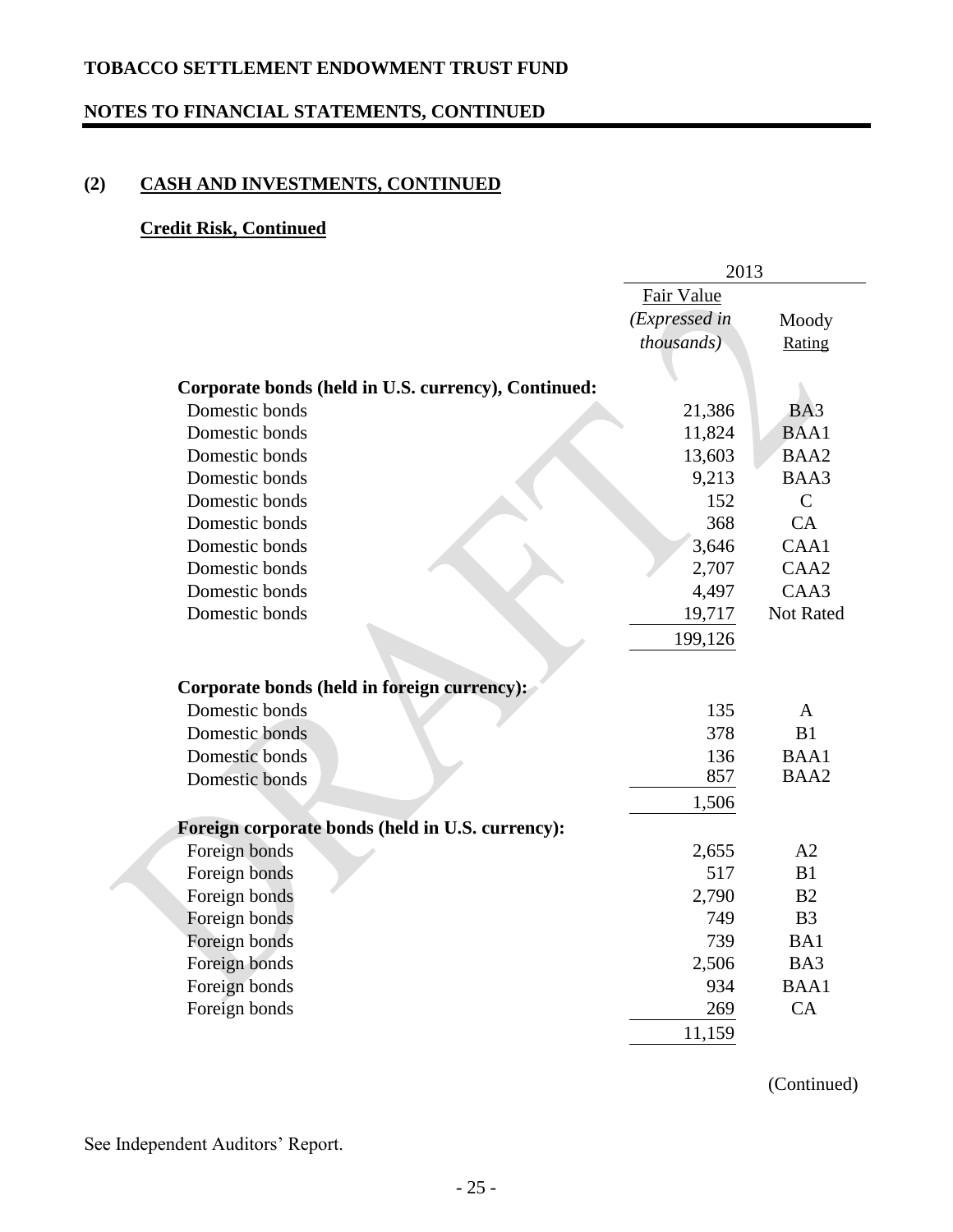### **NOTES TO FINANCIAL STATEMENTS, CONTINUED**

# **(2) CASH AND INVESTMENTS, CONTINUED**

#### **Credit Risk, Continued**

|                                                     | 2013          |                 |  |
|-----------------------------------------------------|---------------|-----------------|--|
|                                                     | Fair Value    |                 |  |
|                                                     | (Expressed in | Moody           |  |
|                                                     | thousands)    | Rating          |  |
|                                                     |               |                 |  |
| Foreign corporate bonds (held in foreign currency): |               |                 |  |
| Foreign bonds                                       | 232           | A <sub>2</sub>  |  |
| Foreign bonds                                       | 135           | B1              |  |
| Foreign bonds                                       | 1,015         | B <sub>2</sub>  |  |
| Foreign bonds                                       | 139           | (P)B2           |  |
| Foreign bonds                                       | 565           | B <sub>3</sub>  |  |
| Foreign bonds                                       | 166           | BA <sub>2</sub> |  |
| Foreign bonds                                       | 147           | BA3             |  |
| Foreign bonds                                       | 263           | BAA1            |  |
| Foreign bonds                                       | 172           | BAA2            |  |
| Foreign bonds                                       | 373           | BAA3            |  |
| Foreign bonds                                       | 19            | CA2             |  |
| Foreign bonds                                       | 950           | CAA1            |  |
| Foreign bonds                                       | 1,183         | Not rated       |  |
|                                                     | 5,359         |                 |  |
| Foreign government bonds (held in U.S. currency):   |               |                 |  |
| Foreign government bonds                            | 849           | B <sub>2</sub>  |  |
| Foreign government bonds                            | 850           | BAA1            |  |
| Foreign government bonds                            | 465           | BAA3            |  |
|                                                     | 2,164         |                 |  |
|                                                     |               |                 |  |

(Continued)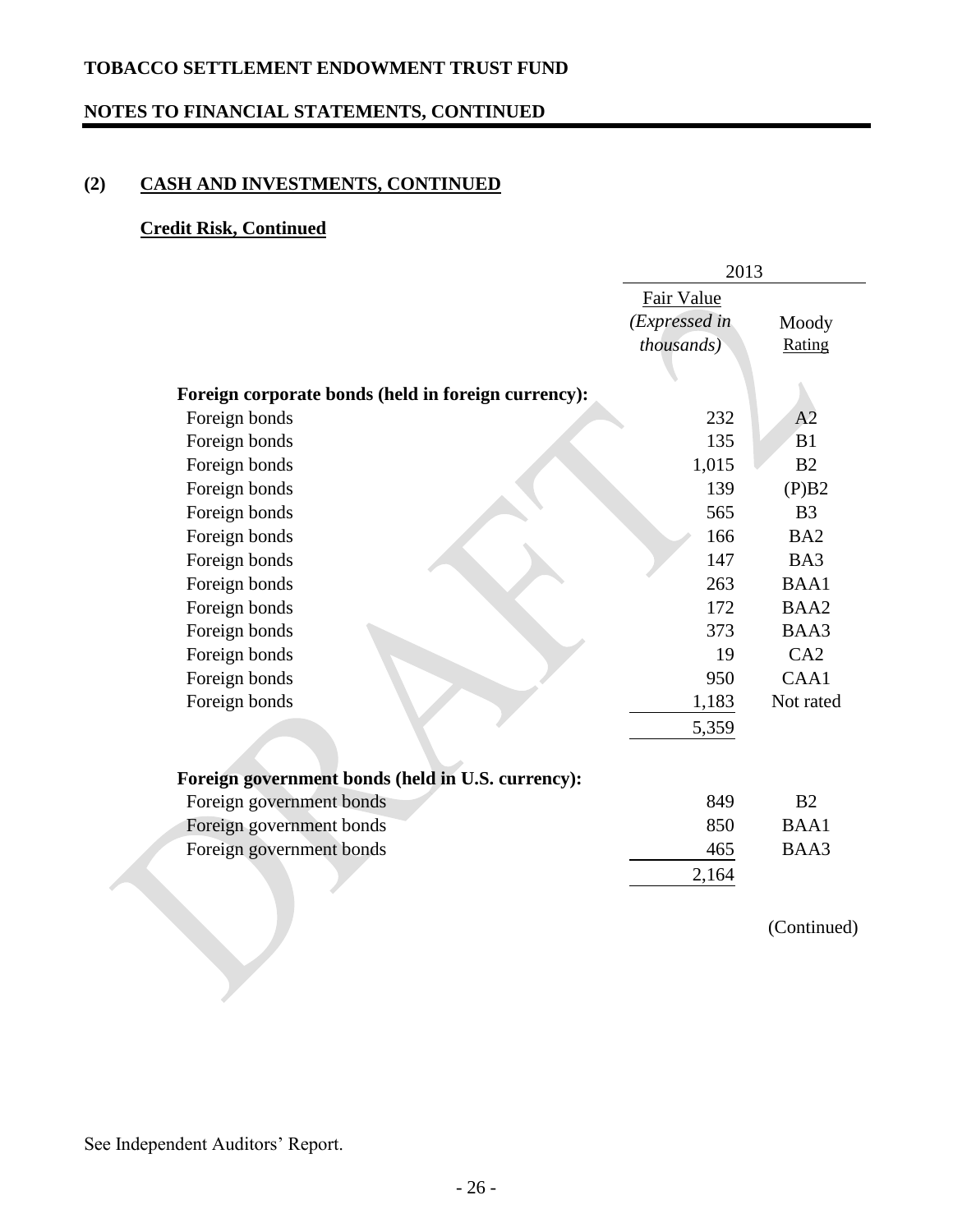### **NOTES TO FINANCIAL STATEMENTS, CONTINUED**

### **(2) CASH AND INVESTMENTS, CONTINUED**

#### **Credit Risk, Continued**

|                                                      | 2013               |             |
|------------------------------------------------------|--------------------|-------------|
|                                                      | Fair Value         |             |
|                                                      | (Expressed in      | Moody       |
|                                                      | <i>thousands</i> ) | Rating      |
|                                                      |                    |             |
| Foreign government bonds (held in foreign currency): |                    |             |
| Foreign government bonds                             | 2,125              | AA1U        |
| Foreign government bonds                             | 10,056             | <b>AAAU</b> |
| Foreign government bonds                             | 3,778              | BAA1        |
| Foreign government bonds                             | 1,041              | BAA2        |
| Foreign government bonds                             | 1,611              | BAA3        |
| Foreign government bonds                             | 479                | Not rated   |
|                                                      | 19,090             |             |
| Total fair value of credit risk                      | 397,092<br>\$      |             |

 $(1)$  Backed by full faith and credit of the U.S. government.

#### **Concentration of Credit Risk**

The Fund limits its exposure to concentrations of credit risk through its investment policy and asset allocation policy. Within asset classes, individual securities are limited to not more than 6% of the investment manager's portfolio; however, securities of one issuer could be represented in more than one asset class. No investments in any one organization, excluding those guaranteed by the U.S. government, represented 5% or more of the Fund's net position at June 30, 2014 or 2013, except for the \$125,953,000 investment in the Pooled Fixed Income Fund at June 30, 2014. While the investment is over 5% of the net position, the Fund has a share of each individual security of the Pooled Fixed Income Fund and no ownership interest in a single security would exceed 5%.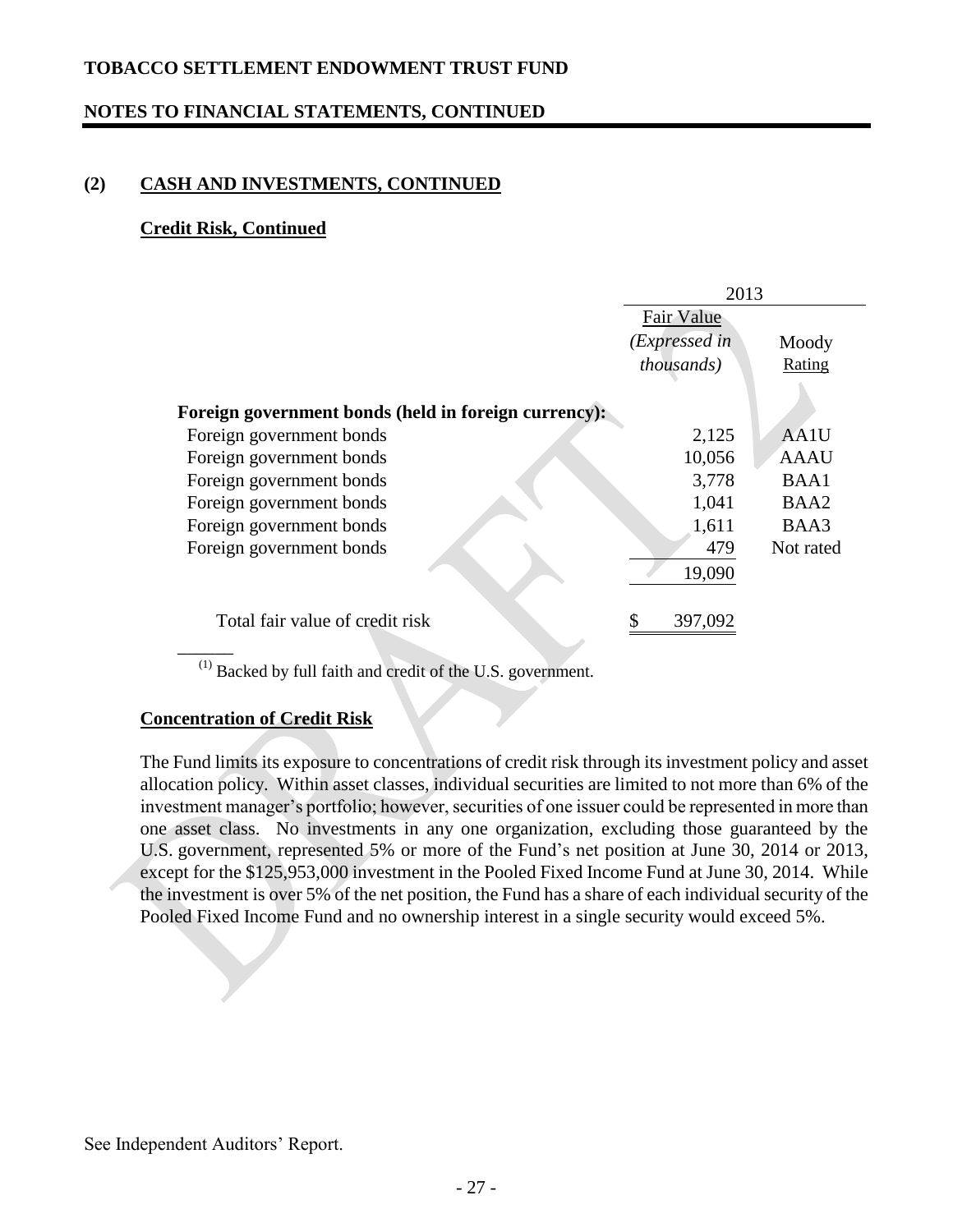### **NOTES TO FINANCIAL STATEMENTS, CONTINUED**

### **(2) CASH AND INVESTMENTS, CONTINUED**

#### **Interest Rate Risk**

Interest rate risk is the risk that changes in interest rates will adversely affect the fair value of an investment. Mortgage-backed securities are highly sensitive to interest rate changes. The investment policy manages interest rate risk by limiting the effective duration of an actively managed fixedincome portfolio. Excluding U.S. government guaranteed securities, effective duration is not to exceed 7 years.

|                                                     | 2014          |           |  |
|-----------------------------------------------------|---------------|-----------|--|
|                                                     | Fair Value    | Effective |  |
|                                                     | (Expressed in | Duration  |  |
|                                                     | thousands)    | Years     |  |
| U.S. government securities (government guaranteed): |               |           |  |
| U.S. Treasury bonds                                 | \$<br>8,540   | 18.76     |  |
| U.S. Treasury notes                                 | 63,232        | 4.57      |  |
| <b>Federal Home Loan Bank</b>                       | 7,272         | 1.94      |  |
| Federal National Mortgage Association-FHR           | 5,291         | 3.29      |  |
| Federal National Mortgage Association-FNR           | 5,776         | 4.78      |  |
| Government National Mortgage Association            | 139           | 2.81      |  |
| <b>GNR</b>                                          | 594           | 5.90      |  |
| Other                                               | 1,666         | 5.04      |  |
| Foreign government securities:                      |               |           |  |
| Foreign government bonds (held in U.S. currency)    | 3,401         | 5.61      |  |
| Foreign government bonds (held in foreign currency) | 3,923         | 7.86      |  |
| <b>Mortgage-backed securities:</b>                  |               |           |  |
| Federal Home Loan Mortgage Corp.                    | 2,571         | 4.35      |  |
| Federal National Mortgage Corp.                     | 7,333         | 3.59      |  |
| <b>Corporate bonds:</b>                             |               |           |  |
| Domestic bonds (held in U.S. currency)              | 153,402       | 5.26      |  |
| Foreign bonds (held in U.S. currency)               | 14,481        | 4.60      |  |
| Foreign bonds (held in foreign currency)            | 31,374        | 5.44      |  |
|                                                     |               |           |  |
| Total fixed income                                  | 308,995<br>\$ |           |  |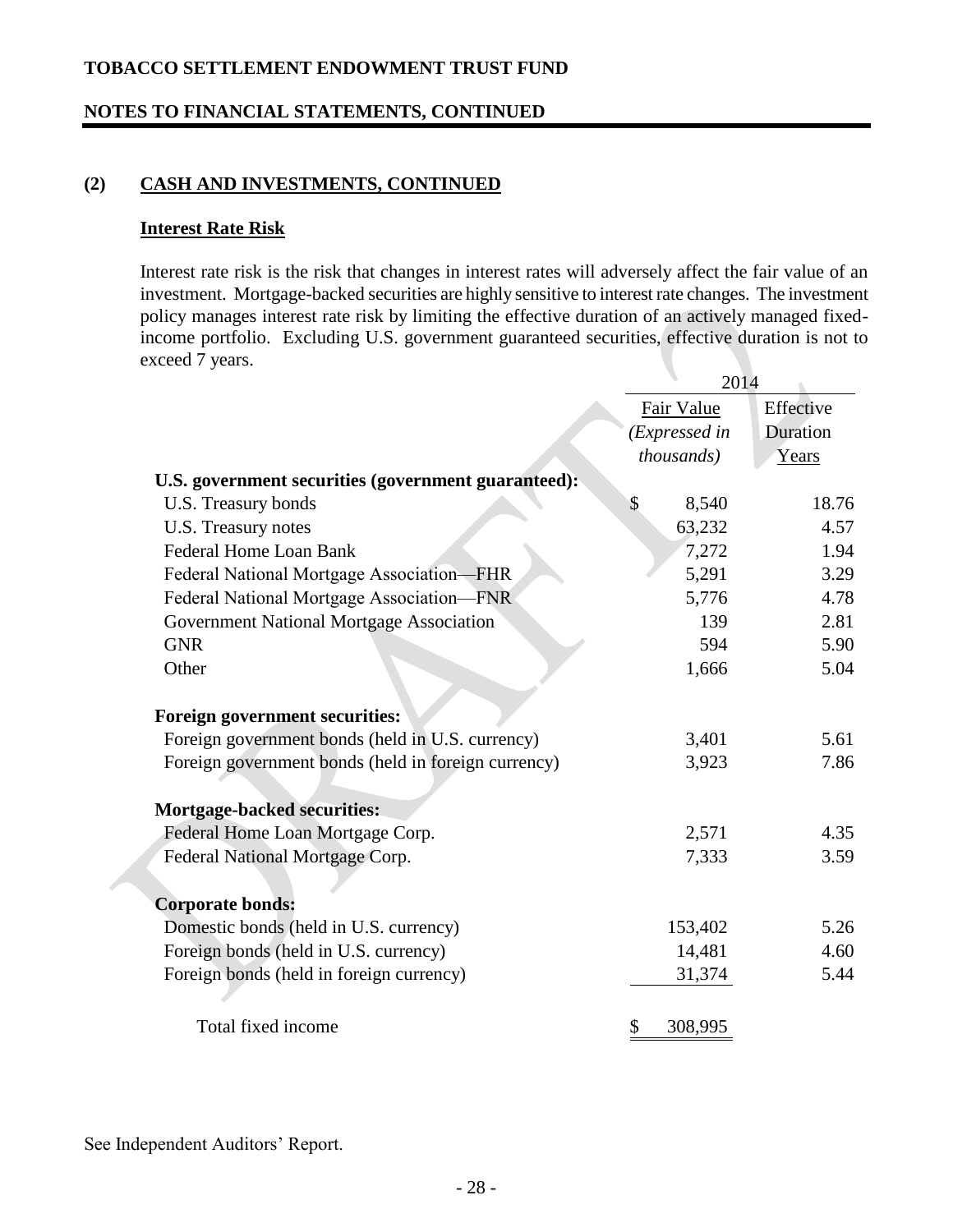### **NOTES TO FINANCIAL STATEMENTS, CONTINUED**

# **(2) CASH AND INVESTMENTS, CONTINUED**

### **Interest Rate Risk, Continued**

|                                                     | 2013 |                    |           |
|-----------------------------------------------------|------|--------------------|-----------|
|                                                     |      | Fair Value         | Effective |
|                                                     |      | (Expressed in      | Duration  |
|                                                     |      | <i>thousands</i> ) | Years     |
| U.S. government securities (government guaranteed): |      |                    |           |
| U.S. Treasury bonds                                 | \$   | 21,089             | 18.89     |
| U.S. Treasury notes                                 |      | 78,169             | 4.64      |
| U.S. Treasury bills                                 |      | 16,000             | 0.06      |
| <b>Federal Home Loan Bank</b>                       |      | 1,962              | 4.51      |
| Federal National Mortgage Association-FHR           |      | 609                | 1.90      |
| Federal National Mortgage Association-FNR           |      | 7,150              | 4.54      |
| Government National Mortgage Association            |      | 4,633              | 7.41      |
| <b>FNA</b>                                          |      | 1,258              | 1.96      |
| <b>GNR</b>                                          |      | 1,253              | 3.29      |
| Other                                               |      | 1,672              | 6.22      |
| Foreign government securities:                      |      |                    |           |
| Foreign government bonds (held in U.S. currency).   |      | 2,164              | 5.92      |
| Foreign government bonds (held in foreign currency) |      | 19,090             | 5.63      |
|                                                     |      |                    |           |
| <b>Mortgage-backed securities:</b>                  |      |                    |           |
| Federal Home Loan Mortgage Corp.                    |      | 3,997              | 4.59      |
| Federal National Mortgage Corp.                     |      | 20,896             | 5.20      |
|                                                     |      |                    |           |
| <b>Corporate bonds:</b>                             |      |                    |           |
| Domestic bonds (held in U.S. currency)              |      | 199,126            | 3.92      |
| Domestic bonds (held in foreign currency)           |      | 1,506              | 4.62      |
| Foreign bonds (held in U.S. currency)               |      | 11,159             | 3.66      |
| Foreign bonds (held in foreign currency)            |      | 5,359              | 3.88      |
|                                                     |      |                    |           |
| Total fixed income                                  | \$   | 397,092            |           |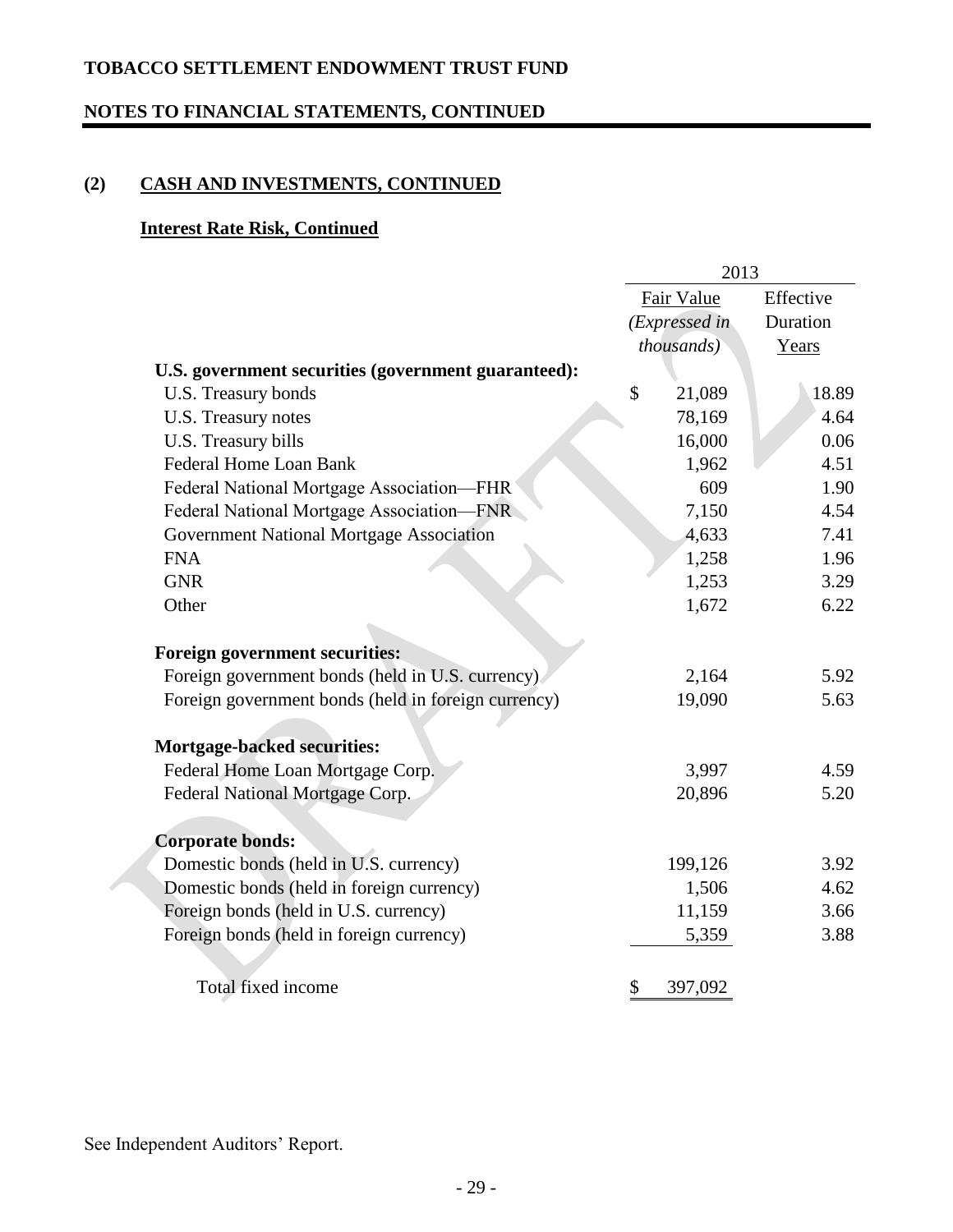### **NOTES TO FINANCIAL STATEMENTS, CONTINUED**

### **(2) CASH AND INVESTMENTS, CONTINUED**

#### **Foreign Currency Risk**

Foreign currency risk is the risk that changes in exchange rates will adversely affect the fair value of an investment or a deposit. The investment policy limits foreign equity investments to 10% of total net position through its asset allocation policy. Investment in foreign equities and fixed income is shown by monetary unit to indicate possible foreign currency risk.

|                        |                    | 2014                |
|------------------------|--------------------|---------------------|
|                        | Fair Value         |                     |
|                        | (Expressed in      |                     |
|                        | <i>thousands</i> ) | Type                |
|                        |                    |                     |
| Foreign currency:      |                    |                     |
| Argentina peso         | \$<br>110          | <b>Fixed income</b> |
| Australian dollar      | 1,859              | Equity              |
| Australian dollar      | 594                | Fixed income        |
| Barbados dollar        | 862                | Fixed income        |
| Bermuda dollar         | 2,170              | Equity              |
| Bermuda dollar         | 1,720              | Fixed income        |
| <b>Bolivar</b>         | 1,335              | Fixed income        |
| Brazilian real         | 3,485              | Equity              |
| <b>Brazilian</b> real  | 4,425              | Fixed income        |
| Brazilian real         | 4                  | Foreign currency    |
| British pound sterling | 23,489             | Equity              |
| British pound sterling | 5,974              | Fixed income        |
| British pound sterling | 299                | Foreign currency    |
| Canadian dollar        | 5,776              | Equity              |
| Canadian dollar        | 2,319              | Fixed income        |
| Cayman dollar          | 4,856              | Fixed income        |
| Chilean peso           | 1,189              | Fixed income        |
| Chinese yuan           | 1,431              | Equity              |
| Colombian peso         | 2,022              | Fixed income        |
| Croatian kuna          | 208                | Fixed income        |
| Dirham                 | 315                | Fixed income        |
|                        |                    |                     |

(Continued)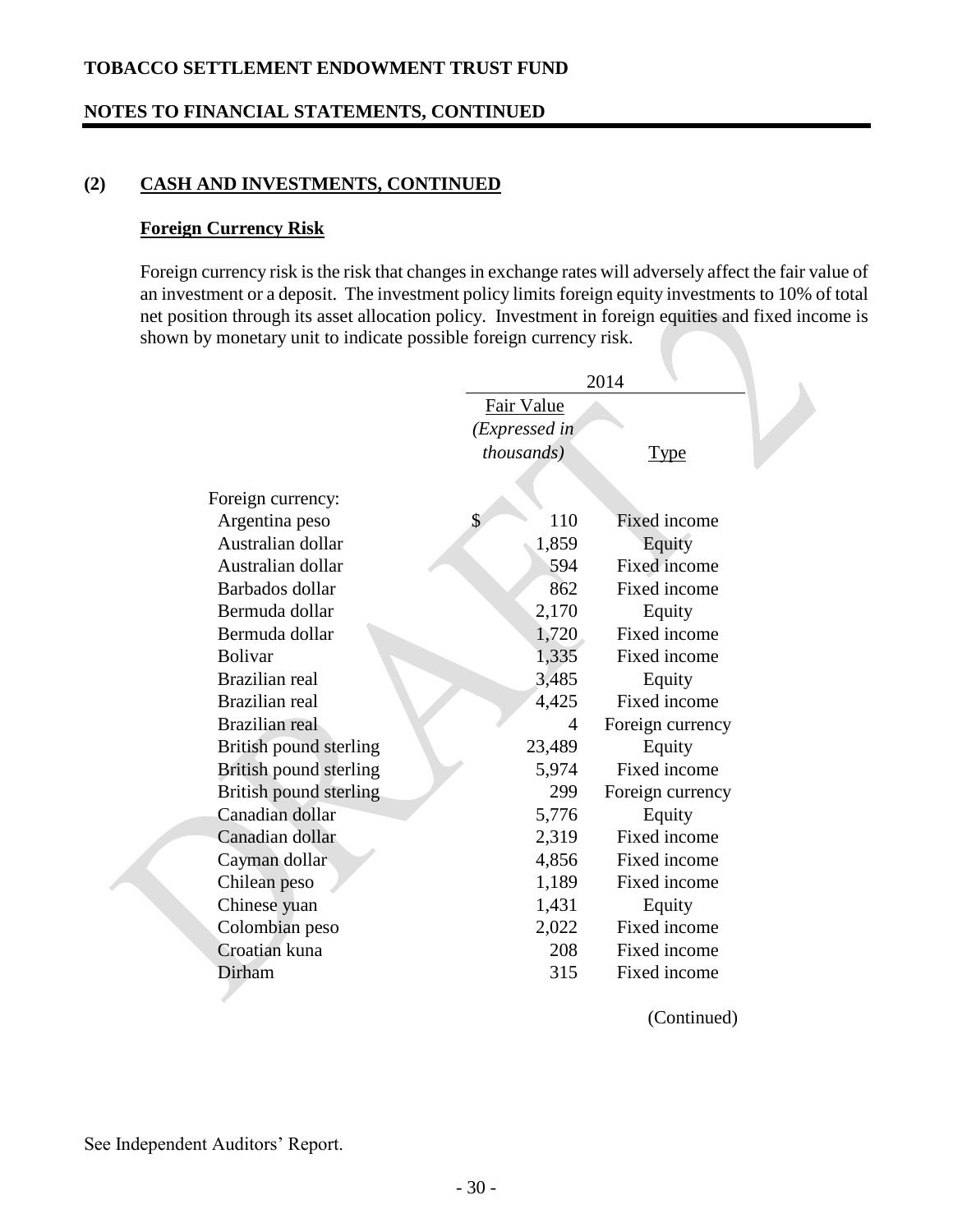### **NOTES TO FINANCIAL STATEMENTS, CONTINUED**

# **(2) CASH AND INVESTMENTS, CONTINUED**

### **Foreign Currency Risk, Continued**

|                              | 2014          |                     |  |  |  |  |
|------------------------------|---------------|---------------------|--|--|--|--|
|                              | Fair Value    |                     |  |  |  |  |
|                              | (Expressed in |                     |  |  |  |  |
|                              | thousands)    | <b>Type</b>         |  |  |  |  |
|                              |               |                     |  |  |  |  |
| Foreign currency, Continued: |               |                     |  |  |  |  |
| Euro                         | 41,031        | Equity              |  |  |  |  |
| Euro                         | 38,027        | Fixed income        |  |  |  |  |
| Euro                         | 511           | Foreign currency    |  |  |  |  |
| Forint                       | 1,671         | Fixed income        |  |  |  |  |
| Hong Kong dollar             | 4,575         | Equity              |  |  |  |  |
| Indonesian rupiah            | 1,788         | <b>Fixed income</b> |  |  |  |  |
| Indonesian rupiah            | 1,478         | Equity              |  |  |  |  |
| Japanese yen                 | 21,745        | Equity              |  |  |  |  |
| Malaysian ringgit            | 18            | Foreign currency    |  |  |  |  |
| <b>Manx Pound</b>            | 212           | Fixed income        |  |  |  |  |
| Mexican nuevo peso           | 2,683         | Equity              |  |  |  |  |
| Mexican nuevo peso           | 5,490         | Fixed income        |  |  |  |  |
| Mexican nuevo peso           | 182           | Foreign currency    |  |  |  |  |
| New Israeli sheqel           | 2,190         | Equity              |  |  |  |  |
| New Taiwan dollar            | 2,364         | Equity              |  |  |  |  |
| Norwegian krone              | 214           | Fixed income        |  |  |  |  |
| Norwegian krone              | 5,154         | Equity              |  |  |  |  |
| Peruvian nuevo sol           | 273           | Fixed income        |  |  |  |  |
| Philippines Peso             | 231           | Fixed income        |  |  |  |  |
| Polish zloty                 | 3,369         | Fixed income        |  |  |  |  |
| Russian ruble                | 412           | Fixed income        |  |  |  |  |
| Russian ruble                | 1,525         | Equity              |  |  |  |  |
| Singapore dollar             | 2,136         | Equity              |  |  |  |  |
| Swedish krona                | 1,861         | Equity              |  |  |  |  |
| <b>Swiss franc</b>           | 14,452        | Equity              |  |  |  |  |
|                              |               |                     |  |  |  |  |

(Continued)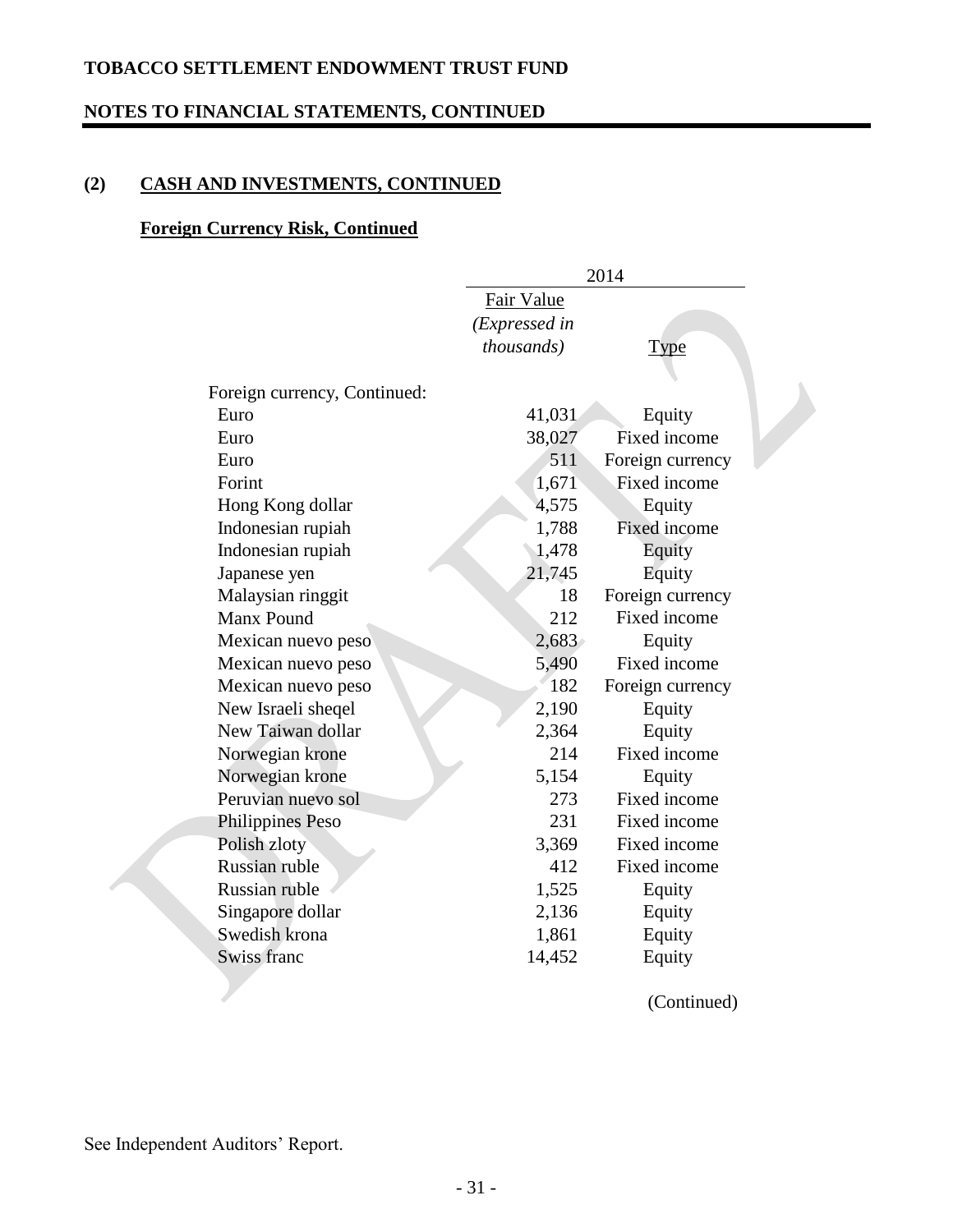# **NOTES TO FINANCIAL STATEMENTS, CONTINUED**

# **(2) CASH AND INVESTMENTS, CONTINUED**

### **Foreign Currency Risk, Continued**

|                              |                    | 2014             |  |
|------------------------------|--------------------|------------------|--|
|                              | Fair Value         |                  |  |
|                              | (Expressed in      |                  |  |
|                              | <i>thousands</i> ) | Type             |  |
|                              |                    |                  |  |
| Foreign currency, Continued: |                    |                  |  |
| Thai baht                    | 2,450              | Equity           |  |
| Trinidad and Tobago dollar   | 150                | Fixed income     |  |
| Turkish lira                 | 25                 | Foreign currency |  |
| Turkish lira                 | 1,860              | Fixed income     |  |
| South African rand           | 2,007              | Fixed income     |  |
| South African rand           | 153                | Foreign currency |  |
|                              |                    |                  |  |
|                              | \$<br>224,679      |                  |  |

Securities held in U.S. currency that are traded in foreign markets or are significantly influenced by foreign exchange rates are included in the foreign currency risk shown in the schedule above.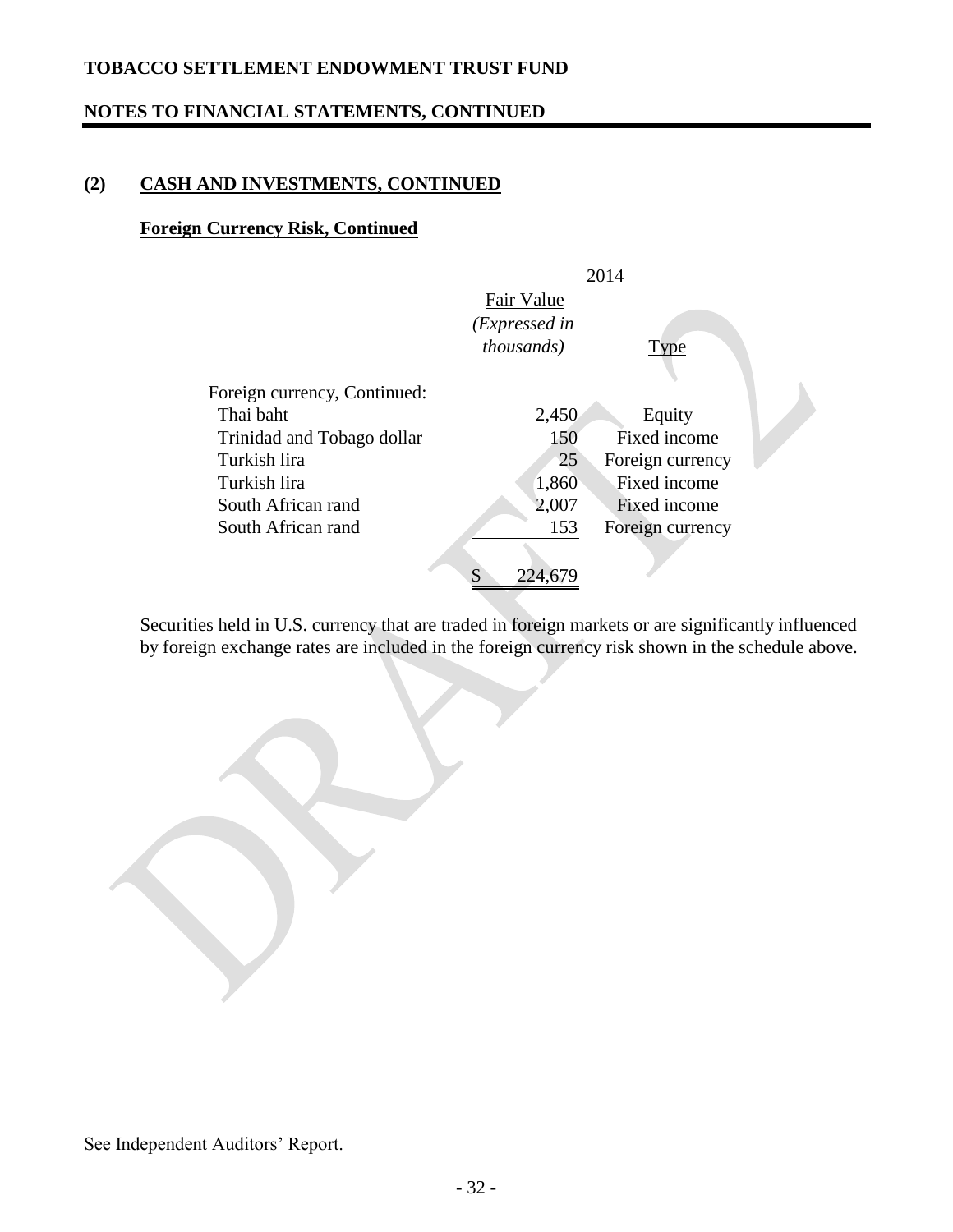### **NOTES TO FINANCIAL STATEMENTS, CONTINUED**

# **(2) CASH AND INVESTMENTS, CONTINUED**

#### **Foreign Currency Risk, Continued**

|                        |               | 2013               |                     |  |  |
|------------------------|---------------|--------------------|---------------------|--|--|
|                        | Fair Value    |                    |                     |  |  |
|                        |               | (Expressed in      |                     |  |  |
|                        |               | <i>thousands</i> ) | <b>Type</b>         |  |  |
|                        |               |                    |                     |  |  |
| Foreign currency:      |               |                    |                     |  |  |
| Australian dollar      | $\mathcal{S}$ | 2,848              | Equity              |  |  |
| Bermuda dollar         |               | 5,760              | Equity              |  |  |
| Bermuda dollar         |               | 805                | Fixed income        |  |  |
| Brazilian real         |               | 1,520              | Fixed income        |  |  |
| British pound sterling |               | 25,763             | Equity              |  |  |
| British pound sterling |               | 5,103              | <b>Fixed income</b> |  |  |
| British pound sterling |               | 62                 | Foreign currency    |  |  |
| Canadian dollar        |               | 8,107              | Equity              |  |  |
| Canadian dollar        |               | 2,343              | Fixed income        |  |  |
| Cayman dollar          |               | 46                 | Equity              |  |  |
| Cayman dollar          |               | 304                | Fixed income        |  |  |
| Euro                   |               | 35,597             | Equity              |  |  |
| Euro                   |               | 21,638             | Fixed income        |  |  |
| Euro                   |               | 671                | Foreign currency    |  |  |
| Hong Kong dollar       |               | 4,595              | Equity              |  |  |
| Indonesian rupiah      |               | 2,071              | Equity              |  |  |
| Israeli new sheqel     |               | 2,394              | Equity              |  |  |
| Japanese yen           |               | 16,801             | Equity              |  |  |
| Jersey                 |               | 3,740              | Equity              |  |  |
| Malaysian ringgit      |               | 17                 | Foreign currency    |  |  |
|                        |               |                    |                     |  |  |

(Continued)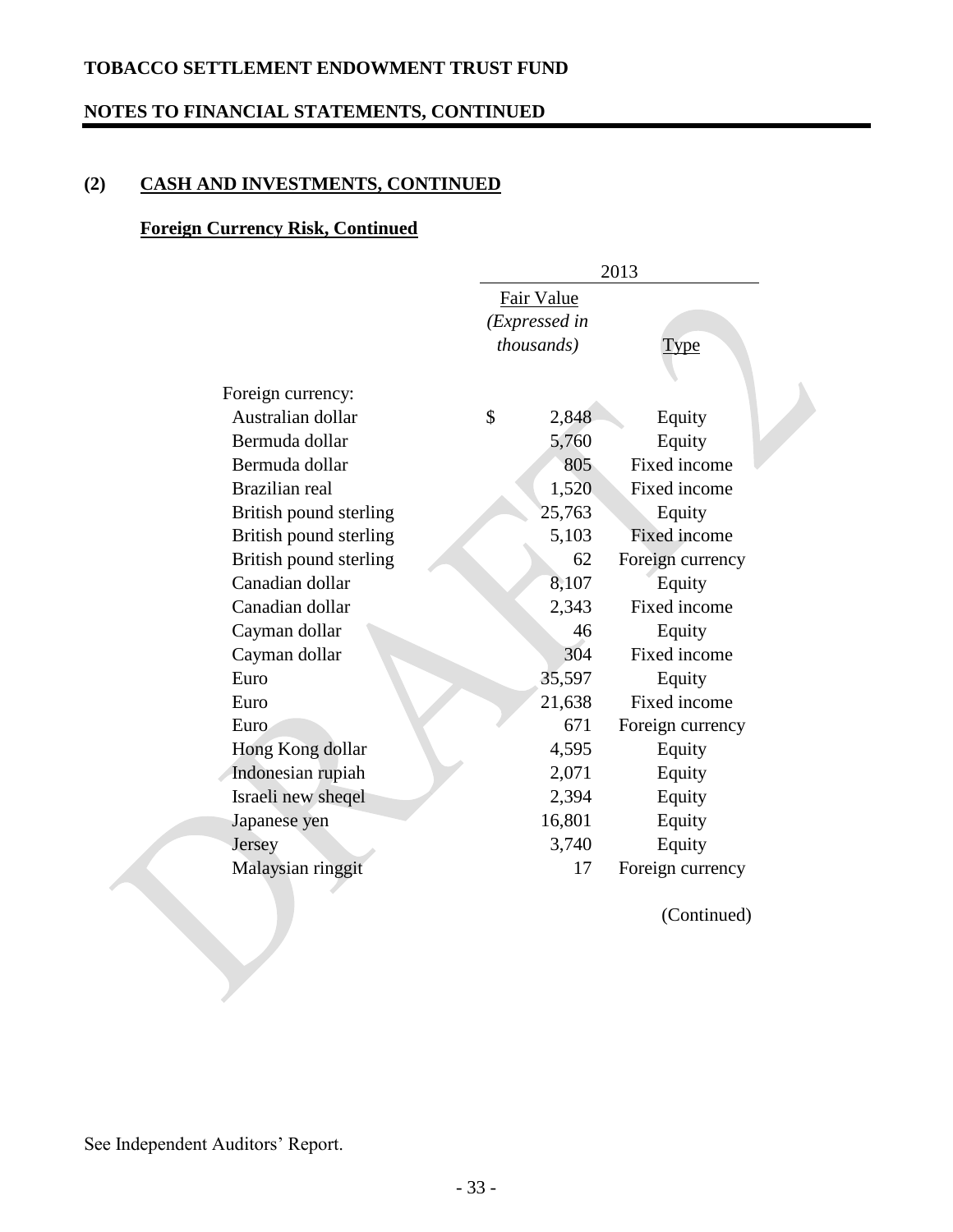### **NOTES TO FINANCIAL STATEMENTS, CONTINUED**

# **(2) CASH AND INVESTMENTS, CONTINUED**

# **Foreign Currency Risk, Continued**

|                               | 2013               |                  |  |  |  |
|-------------------------------|--------------------|------------------|--|--|--|
|                               | Fair Value         |                  |  |  |  |
|                               | (Expressed in      |                  |  |  |  |
|                               | <i>thousands</i> ) | <b>Type</b>      |  |  |  |
|                               |                    |                  |  |  |  |
| Foreign currency, Continued:  |                    |                  |  |  |  |
| Mexican nuevo peso            | 1,702              | Equity           |  |  |  |
| Mexican nuevo peso            | 2,579              | Fixed income     |  |  |  |
| Mexican nuevo peso            | 86                 | Foreign currency |  |  |  |
| Netherlands Antillean guilder | 1,146              | Equity           |  |  |  |
| Norwegian krone               | 3,888              | Equity           |  |  |  |
| Russian ruble                 | 1,739              | Equity           |  |  |  |
| Singapore dollar              | 102                | Equity           |  |  |  |
| South Korean won              | 3,651              | Equity           |  |  |  |
| Swedish krona                 | 993                | Equity           |  |  |  |
| Swiss franc                   | 6,940              | Equity           |  |  |  |
| Thai baht                     | 2,383              | Equity           |  |  |  |
| Turkish lira                  | 1,611              | Fixed income     |  |  |  |
| South African rand            | 1,211              | Fixed income     |  |  |  |
| South African rand            | 106                | Foreign currency |  |  |  |
|                               |                    |                  |  |  |  |
|                               | \$<br>168,322      |                  |  |  |  |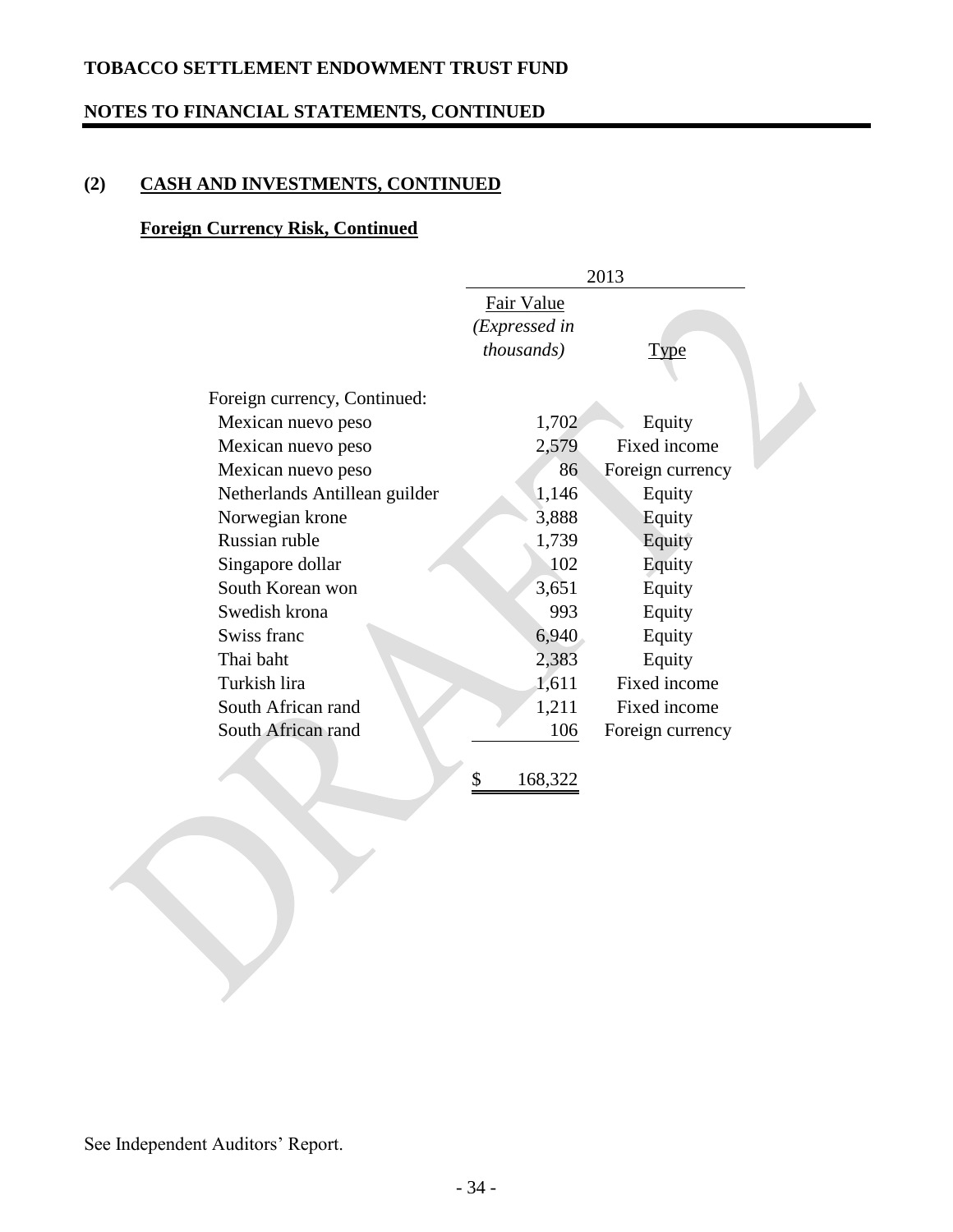### **NOTES TO FINANCIAL STATEMENTS, CONTINUED**

### **(2) CASH AND INVESTMENTS, CONTINUED**

#### **Pooled Fixed Income Funds**

At June 30, 2014, the pooled fixed income funds consisted of an investment in the Reams Asset Management, Unconstrained Fixed Income Composite (the "Pooled Fixed Income Fund"). The Pooled Fixed Income Fund seeks to maximize risk-adjusted total return by systematically pursuing relative value opportunities throughout all sectors of the fixed income market. At June 30, 2014, the average duration of the portfolio of the Pooled Fixed Income Fund was 2.9 years, the average maturity was 1.6 years, the yield to maturity was 0.8%, and the average asset quality was AA2.

At June 30, 2014, the Pooled Fixed Income Fund consisted of:

| <b>Fixed Income Securities</b>           | Percentage     |
|------------------------------------------|----------------|
| Corporate<br>Asset backed                | 33%<br>4%      |
| Government related<br>Cash & equivalents | ${<}1\%$<br>8% |
| Treasury                                 | 52%            |
| Mortgage backed                          | 5%             |

The Fund's investment in the Pooled Fixed Income Fund was approximately 2% of the total portfolio at June 30, 2014.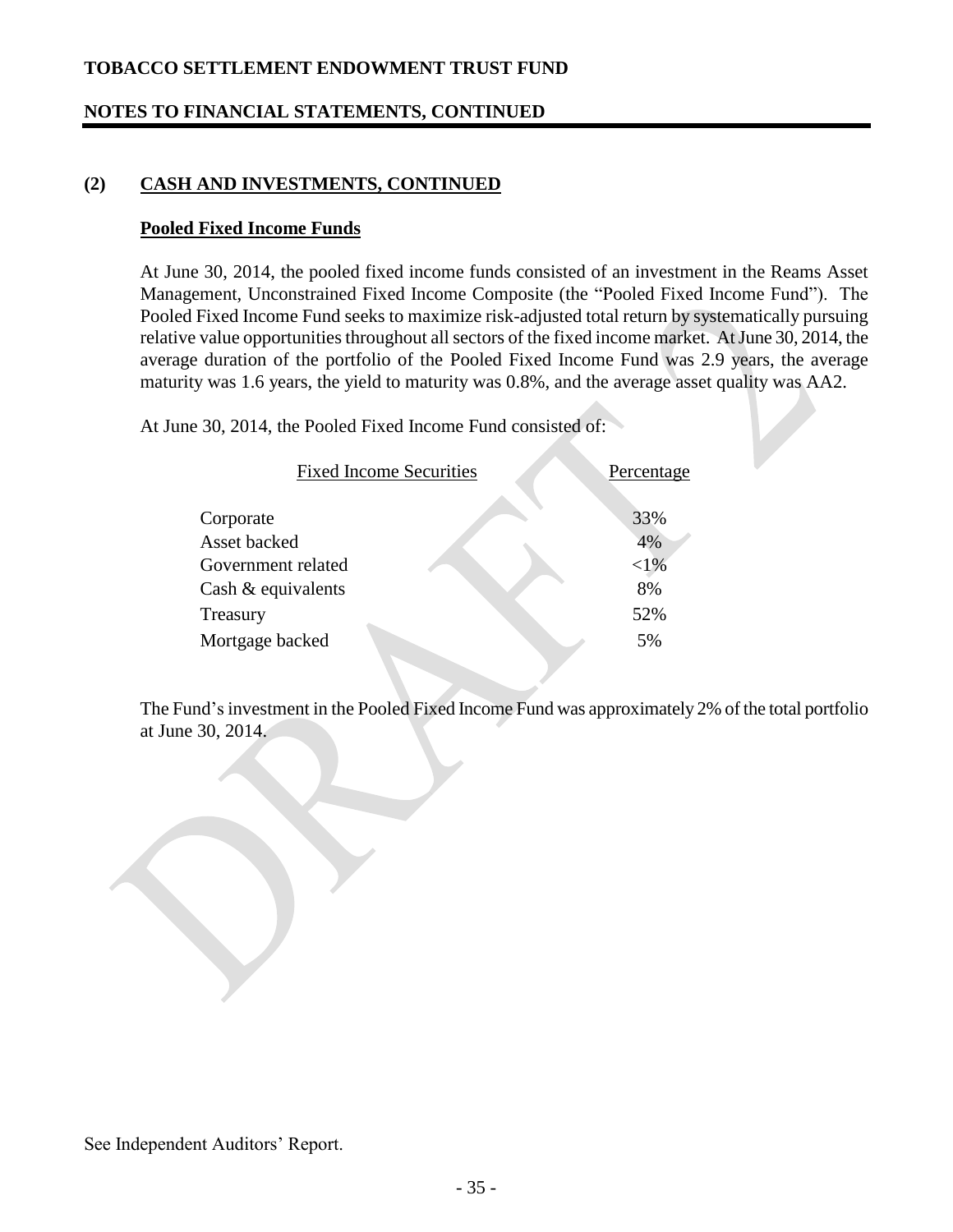#### **NOTES TO FINANCIAL STATEMENTS, CONTINUED**

#### **(3) DERIVATIVES**

Derivative instruments are financial contracts whose values depend on the values of one or more underlying assets, reference rates, or financial indexes. They include futures contracts, swap contracts, options contracts, and forward foreign currency exchange. The Fund's derivatives policy identifies and allows common derivative investments and strategies which are consistent with applicable law and the Investment Policy Statement and requires investment managers to petition for the inclusion of additional derivative instruments and strategies. The guidelines also require investment managers to follow certain controls and documentation and risk management procedures. The Fund enters into these certain derivative instruments primarily to enhance the performance and reduce the volatility of its portfolio. It enters futures contracts to gain or hedge exposure to certain markets and to manage interest rate risk and uses forward foreign exchange contracts primarily to hedge foreign currency exposure. The tables below summarize the various contracts in the portfolio as of June 30, 2014 and 2013. The notional values associated with the futures contracts are generally not recorded in the financial statements, as they represent the obligation to purchase the futures contracts. Unrealized gains or losses are recognized daily by the investment manager and have been reflected in the Fund's financial statements. Interest risks associated with these investments are included in the interest rate risk disclosures. The Fund does not anticipate additional significant market risk from the futures or currency contracts.

|                                     |                | June 30, 2014 |                             |
|-------------------------------------|----------------|---------------|-----------------------------|
|                                     | Expiration     |               | Notional/                   |
|                                     | Date           | Long/Short    | Fair Value<br>(Expressed in |
|                                     |                |               | <i>thousands</i> )          |
| U.S. 10-year note<br>Euro BUND GILT | September 2014 | <b>Short</b>  | \$<br>(4,632)               |
| futures                             | September 2014 | <b>Short</b>  | (4, 428)                    |
| Euro BOBL futures                   | September 2014 | <b>Short</b>  | (3,333)                     |
|                                     |                |               | (12, 393)                   |

#### *Futures Contracts*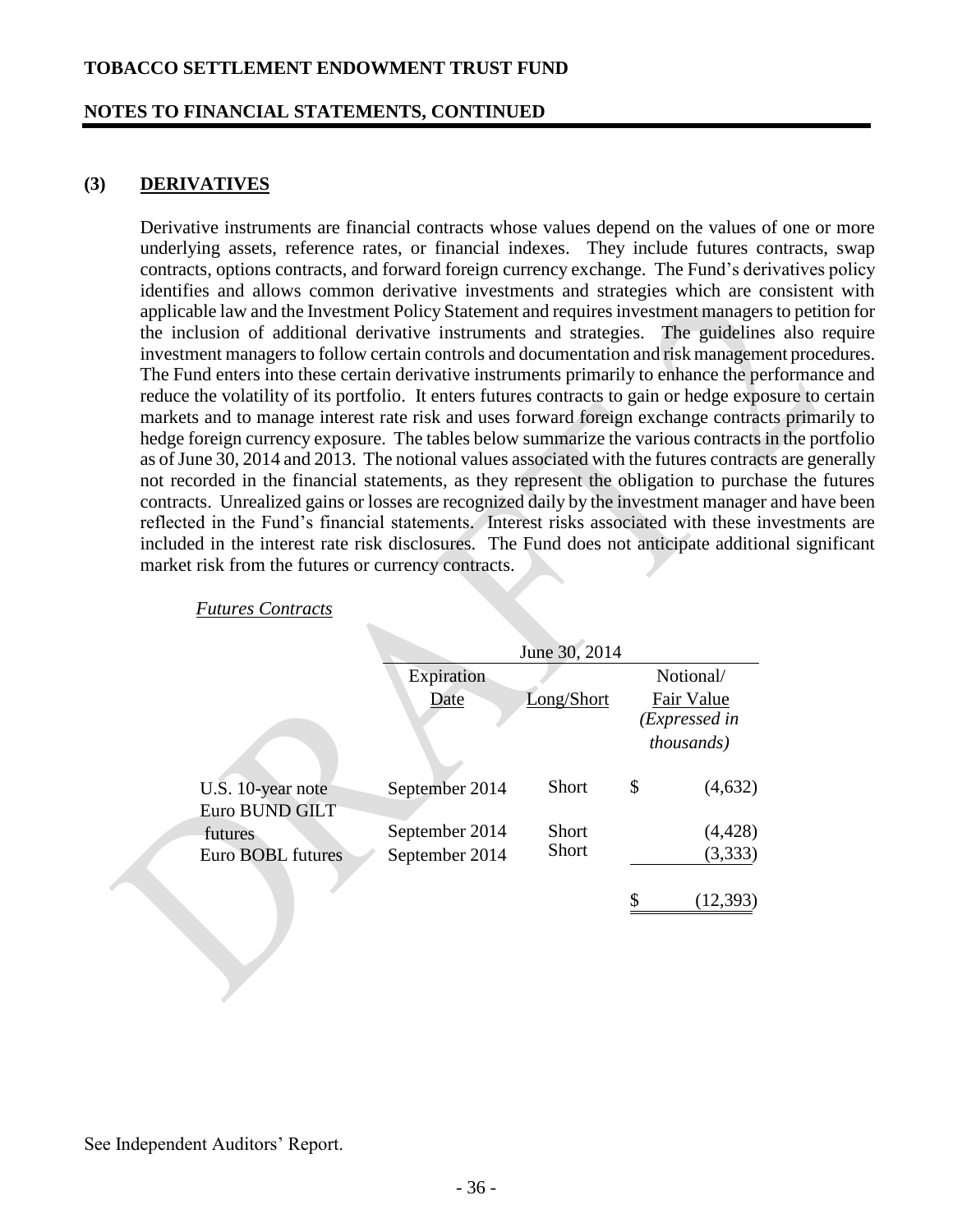### **NOTES TO FINANCIAL STATEMENTS, CONTINUED**

### **(3) DERIVATIVES, CONTINUED**

#### *Futures Contracts, Continued*

|                                           |                                         | June 30, 2013  |                                    |           |
|-------------------------------------------|-----------------------------------------|----------------|------------------------------------|-----------|
|                                           | Expiration                              |                | Notional/                          |           |
|                                           | <b>Date</b>                             | Long/Short     | <b>Fair Value</b><br>(Expressed in |           |
|                                           |                                         |                | <i>thousands</i> )                 |           |
| U.S. 5-year note<br>U.S. 10-year note     | September 2013<br>September 2013        | Short<br>Short | \$<br>(3,389)                      | (2,405)   |
| Long GILT futures                         | September 2013                          | Long           |                                    | 2,037     |
| Euro BOBL futures                         | September 2013                          | Long           |                                    | 7,812     |
| U.S. long bond                            | September 2013                          | Short          |                                    | (2,309)   |
| Euro 90-day note                          | March 2015                              | Long           | 21,570                             |           |
|                                           |                                         |                | \$<br>23,316                       |           |
| <b>Foreign Currency Forward Contracts</b> |                                         |                |                                    |           |
|                                           |                                         |                | June 30,                           |           |
|                                           |                                         |                | 2014                               | 2013      |
|                                           |                                         |                | (Expressed in thousands)           |           |
| Pending receivable                        |                                         | \$             | 48,504                             | 39,063    |
| Pending payable                           |                                         |                | (48, 323)                          | (39, 035) |
|                                           | Foreign currency forward contract asset | \$             | 181                                | 28        |

As of June 30, 2014, the foreign currency forward contracts expire in July 2014 and August 2014. During the years ended June 30, 2014 and 2013, realized losses on foreign currency contracts were approximately \$(1,629,000) and \$(388,000), respectively.

The Fund invests in mortgage-backed securities, which are reported at fair value in the statements of net position and the balance sheets and are based on the cash flows from interest and principal payments by the underlying mortgages. As a result, they are sensitive to prepayments by mortgagees, which are likely in declining interest rate environments, thereby reducing the values of these securities. The Fund invests in mortgage-backed securities to diversify the portfolio and increase the return while minimizing the extent of risk. Details regarding interest rate risks for these investments are included under the interest rate risk disclosures.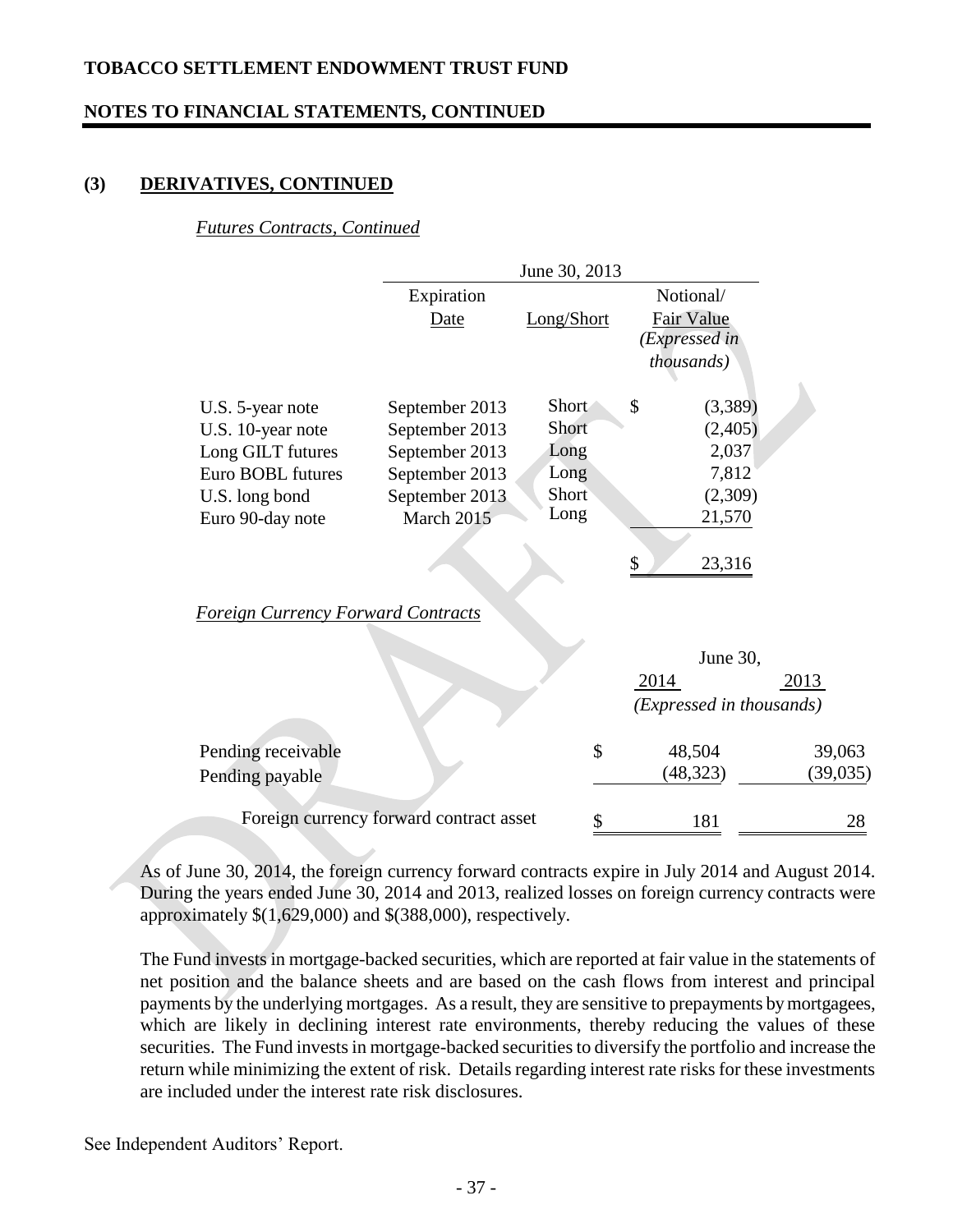### **NOTES TO FINANCIAL STATEMENTS, CONTINUED**

# **(4) ALTERNATIVE INVESTMENTS**

Alternative investments as of June 30 were with limited partnerships as follows:

|                                           |    |                                         | 2014                   |                                                                                                               |
|-------------------------------------------|----|-----------------------------------------|------------------------|---------------------------------------------------------------------------------------------------------------|
| <b>Company</b>                            |    | Fair Value<br>(Determined<br>using NAV) | Unfunded<br>Commitment | <u>Purpose</u>                                                                                                |
| SJC Offshore (Frontpoint)                 | \$ | 7,828,986                               | 2,386,967              | Investments consist of senior<br>secured direct loans to<br>corporate entities that meet<br>certain criteria. |
| SJC Offshore II (Frontpoint)              |    | 3,840,191                               | 11,194,155             | Investments consist of senior<br>secured direct loans to<br>corporate entities that meet<br>certain criteria. |
| <b>SJC</b> Onshore                        |    | 7,657,121                               | 22,320,652             | Investments consist of senior<br>secured direct loans to<br>corporate entities that meet<br>certain criteria. |
| <b>Medley Opportunity</b><br>Fund II L.P. |    | 37,856,714                              | 5,876,443              | Investments consist of senior<br>secured direct loans to<br>corporate entities that meet<br>certain criteria. |
| <b>AEW Core Property</b><br>Trust, Inc.   |    | 11,248,736                              |                        | Real estate investment trust                                                                                  |
| <b>AEW VII</b>                            |    | 3,017,902                               | 6,734,981              | Real estate investment trust                                                                                  |
| <b>Siguler Guff</b>                       |    | 4,639,011                               | 15,600,000             | Investments in distressed<br>opportunities in Commercial<br>real estate.                                      |
| Total alternative<br>investments          | P. | 76,088,661                              | 64,113,198             |                                                                                                               |
|                                           |    |                                         |                        |                                                                                                               |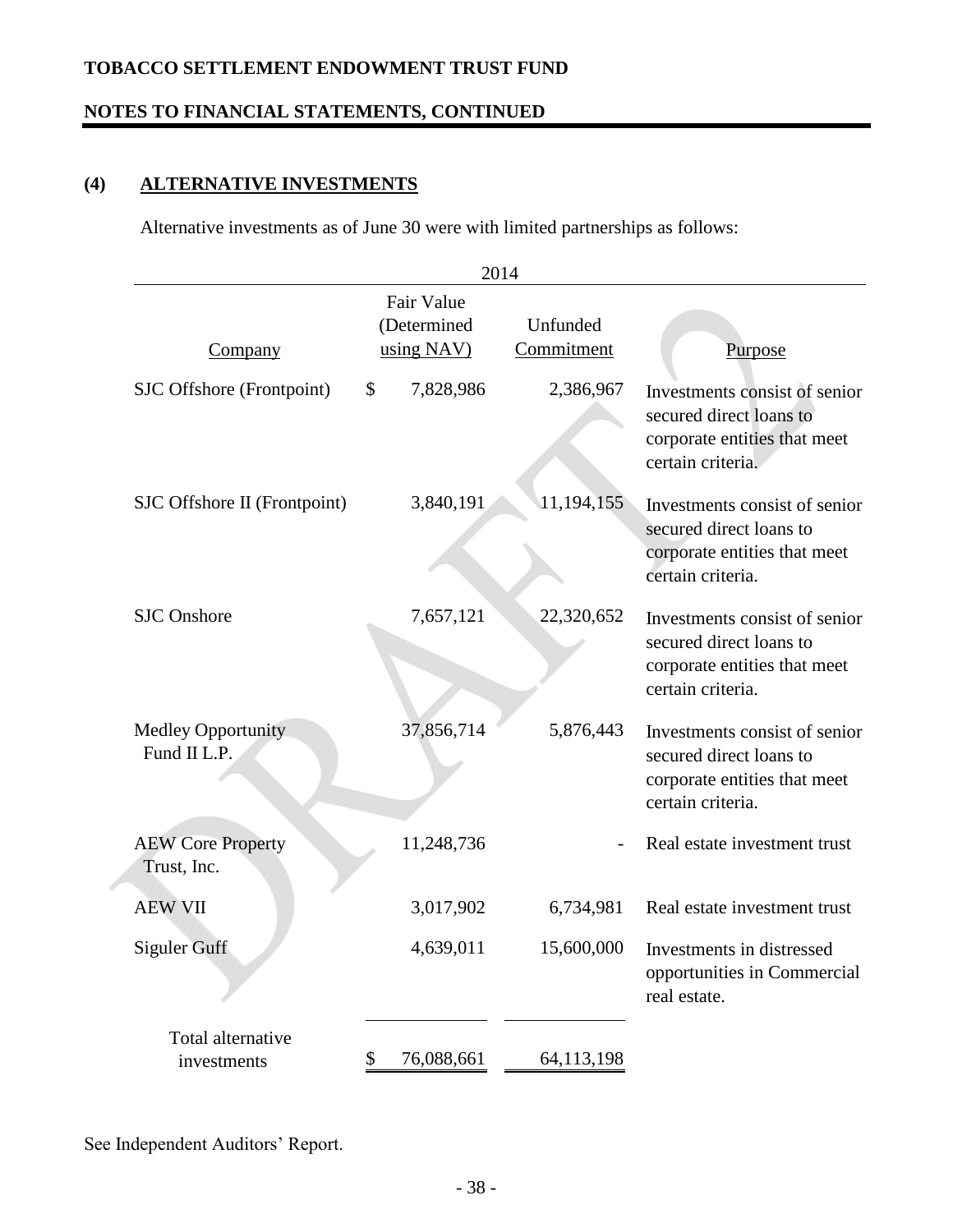### **NOTES TO FINANCIAL STATEMENTS, CONTINUED**

#### **(4) ALTERNATIVE INVESTMENTS, CONTINUED**

|                                           |                           | 2013       |                                                                                                               |
|-------------------------------------------|---------------------------|------------|---------------------------------------------------------------------------------------------------------------|
|                                           | Fair Value<br>(Determined | Unfunded   |                                                                                                               |
| Company                                   | using NAV)                | Commitment | <b>Purpose</b>                                                                                                |
| SJC Offshore (Frontpoint)                 | \$<br>10,591,460          | 2,443,410  | Investments consist of senior<br>secured direct loans to<br>corporate entities that meet<br>certain criteria. |
| SJC Offshore II (Frontpoint)              | 1,515,586                 | 13,500,000 | Investments consist of senior<br>secured direct loans to<br>corporate entities that meet<br>certain criteria. |
| <b>Medley Opportunity</b><br>Fund II L.P. | 19,245,345                | 22,037,545 | Investments consist of senior<br>secured direct loans to<br>corporate entities that meet<br>certain criteria. |
| <b>AEW Core Property</b><br>Trust, Inc.   | 10,179,607                |            | Real estate investment trust                                                                                  |
| <b>Total alternative</b><br>investments   | 41,531,998<br>\$          | 37,980,955 |                                                                                                               |

Alternative investments are carried at the NAV of the fund as provided by the administrator or general partner. The Fund uses the NAV to determine the fair value for all alternative investments which (a) do not have a readily determinable fair value and (b) prepare their financial statements consistent with the measurement principles of an investment company or have attributes of an investment company. Management evaluates the values provided based on a number of factors, including obtaining an understanding of the fund's underlying investments, strategy, positions, and valuation methodologies, obtaining audited financial statements, obtaining verification of transactions at or near year end, and comparing information provided by the fund administrator or general partner to other available information such as sector data and indexes. Because alternative investments are not readily marketable, their NAV is subject to uncertainty and therefore may differ from the value that would have been used had a ready market for such investments existed. Such a difference could be material. Discretionary redemption of the investment in the limited partnerships by the Fund is not permitted.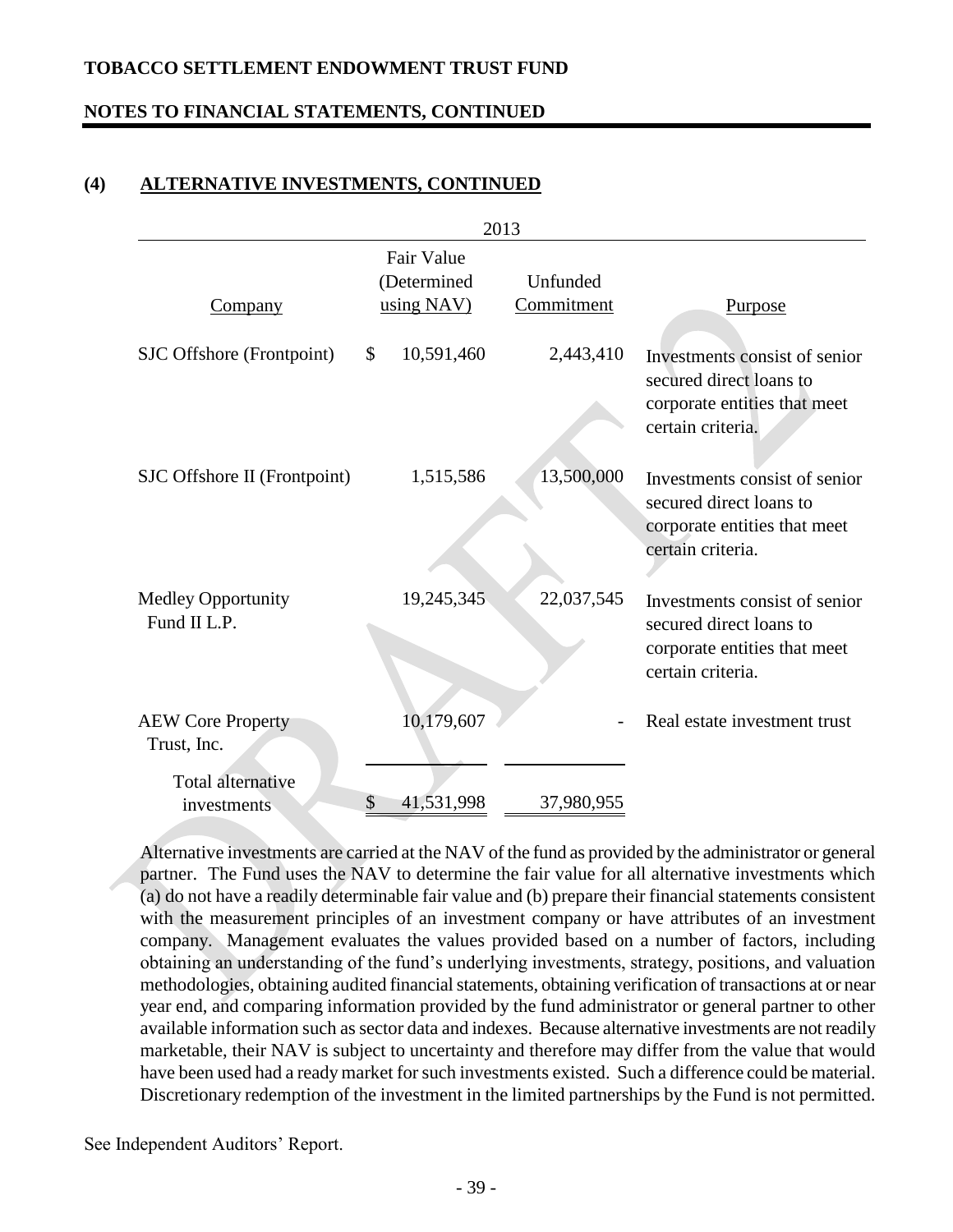### **NOTES TO FINANCIAL STATEMENTS, CONTINUED**

# **(5) CAPITAL ASSETS**

The following is a summary of changes in capital assets:

|                                                                    | Balance at        |                  |           | Balance at    |
|--------------------------------------------------------------------|-------------------|------------------|-----------|---------------|
|                                                                    | June 30, 2013     | Additions        | Disposals | June 30, 2014 |
| Depreciable capital assets:                                        |                   |                  |           |               |
| Office equipment and furnishings \$                                | 140,935           | 19,325           |           | 160,260       |
| Accumulated depreciation:                                          |                   |                  |           |               |
| Office equipment and furnishings                                   | (98, 734)         | (16, 288)        |           | (115, 022)    |
| Capital assets, net                                                | \$<br>42,201      | 3,037            |           | 45,238        |
|                                                                    | <b>Balance</b> at |                  |           | Balance at    |
|                                                                    | June 30, 2012     | <b>Additions</b> | Disposals | June 30, 2013 |
| Depreciable capital assets:<br>Office equipment and furnishings \$ | 140,935           |                  |           | 140,935       |
| Accumulated depreciation:                                          |                   |                  |           |               |
| Office equipment and furnishings                                   | (82, 346)         | (16, 388)        |           | (98,734)      |
| Capital assets, net                                                | \$<br>58,589      | (16, 388)        |           | 42,201        |
|                                                                    |                   |                  |           |               |

# **(6) CHANGES IN COMPENSATED ABSENCES**

Compensated absence activity was as follows:

| Balance at<br>June 30, 2013        | <b>Additions</b> | Reductions | Balance at<br>June 30, 2014 | <b>Amounts</b><br>Due Within<br>1 Year |
|------------------------------------|------------------|------------|-----------------------------|----------------------------------------|
| \$<br>122,703                      | 86,652           | (53, 590)  | 155,765                     | 62,306                                 |
| <b>Balance</b> at<br>June 30, 2012 | <b>Additions</b> | Reductions | Balance at<br>June 30, 2013 | Amounts<br>Due Within<br>1 Year        |
| \$<br>104,972                      | 56,894           | (39, 163)  | 122,703                     | 49,081                                 |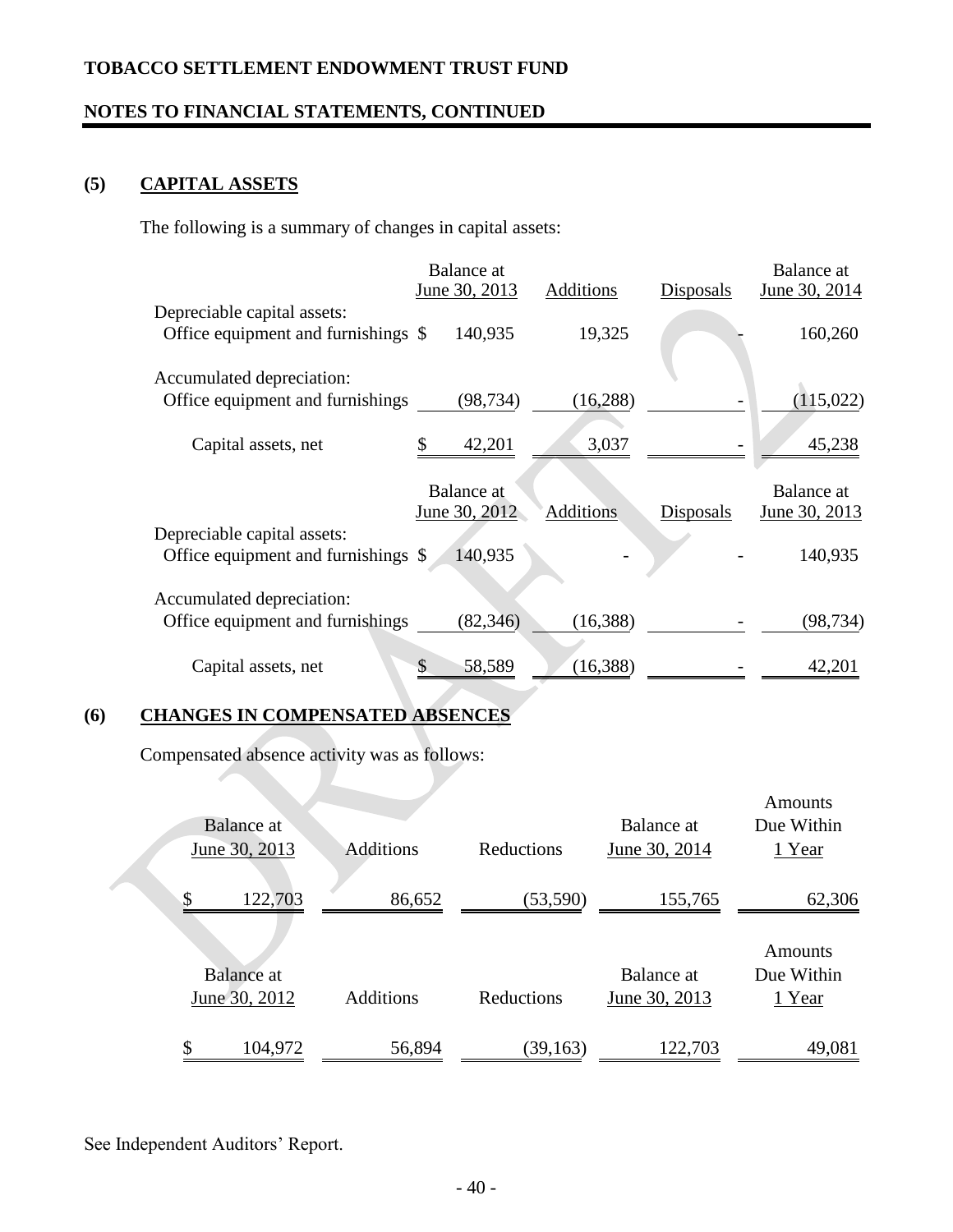### **NOTES TO FINANCIAL STATEMENTS, CONTINUED**

### **(7) AVAILABLE EARNINGS AND FUND BALANCES**

#### **Available Earnings**

Annual earnings available for expenditure were previously considered to be dividends and interest, less fees to manage the Fund. However, Attorney General Opinion 2011-11 (AG Opinion 2011-11), which was issued in August 2011, states that earnings are equal to the income generated from the Fund, including but not limited to interest, dividends, and realized capital gains from investments, minus the costs and expenses of investment and minus any losses realized by the Fund. As a result of the AG Opinion 2011-11, the Board of Investors and the Board of Directors reached an agreement in February 2012 that \$42,898,847 of earnings (July 1, 2001, through June 30, 2010) as defined by AG Opinion 2011-11 would be available for certification in addition to any current year earnings in years in which current year earnings to be certified were less than 5% of the corpus of the Fund. The \$42,898,847 was reflected as assigned to be certified earnings. Of this reserve, \$1,041,808 and \$7,620,259 was certified in the November 2013 and in November 2012 board meetings, respectively, to bring the amount in the total certification up to 5% of the corpus, thus reducing the reserve balance to \$34,236,780.

#### **Fund Balances**

Fund balance refers to the difference between assets and liabilities in the governmental funds balance sheet. Fund balance, as defined in GASB Statement No. 54, *Fund Balance Reporting and Governmental Fund Type Definitions*, as applicable to the Fund, consists of the following three categories:

 Nonspendable Fund Balance: The nonspendable fund balance classification includes amounts that cannot be spent because they are either (a) not in spendable form or (b) legally or contractually required to be maintained intact. This would include items not expected to be converted to cash, including inventories and prepaid amounts. It may also include the long-term amounts of loans and receivables, as well as property acquired for resale and the corpus (principal) of a permanent fund.

*Nonspendable amounts are primarily composed of settlement receipts and the net unrealized appreciation or depreciation in the fair value of invested funds.*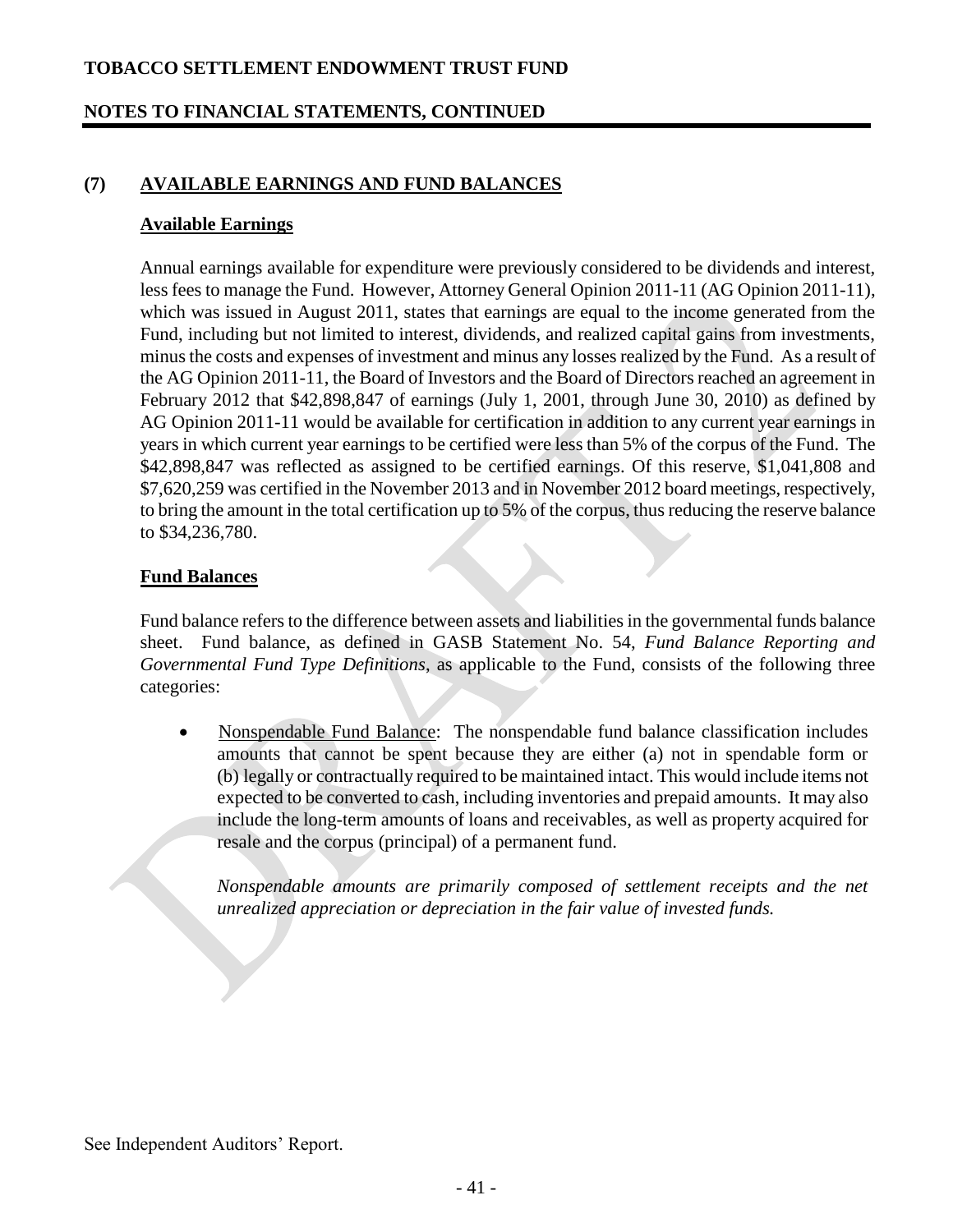# **NOTES TO FINANCIAL STATEMENTS, CONTINUED**

### **(7) AVAILABLE EARNINGS AND FUND BALANCES, CONTINUED**

#### **Fund Balances, Continued**

 Assigned Fund Balance: The assigned fund balance classification reflects amounts that are constrained by the Fund's intent to be used for specific purposes. For purposes of the assigned fund balance, the Fund's Board of Directors and Board of Investors have authority to assign funds for specific purposes.

#### *Assigned by Board of Directors (Certified)*

*Prior to 2012, the Board of Directors had set aside 10% of the unassigned fund balance as a reserve to be used for future periods should annual earnings prove insufficient for operations. In November 2011, the Board of Directors chose to limit yearly expenditures of certified earnings to no more than 5% of the corpus of the Fund. Each year, any unexpended certified earnings will be added to the reserve of prior year unspent certified earnings. In essence, unexpended amounts will be moved to assigned fund balances for future years' operations. All the unspent amounts have previously been certified by the Board of Investors.*

### *Assigned by Board of Investors (Uncertified)*

*As previously discussed, an additional \$42,898,847 was reserved during 2012 in accordance with an agreement between the Board of Directors and the Board of Investors. According to the agreement, some or all of the reserve funds are to be available for spending when the current year earnings calculation is below 5% of the corpus of the Fund. When future earnings calculations are below 5% of the corpus of the Fund, the reserve will be reduced by the difference and certified for use. The certification of reserve funds is limited to the 5% cap, inclusive of the initial calculation based upon the constitutional language. The agreement will remain in effect until the total amount of the reserve has been certified by the Board of Investors.*

 Unassigned Fund Balance: The unassigned fund balance essentially consists of excess funds that have not been classified in the above fund balance categories.

*The unassigned fund balance consists of annual earnings that have been certified by the Board of Investors as available for expenditures for approved programs and operations, and contractual income less program and operational expenses.* 

It is the Fund's policy that expenditures which are incurred for purposes for which both unassigned and assigned fund balances are available, unassigned fund balances are considered to have been spent first.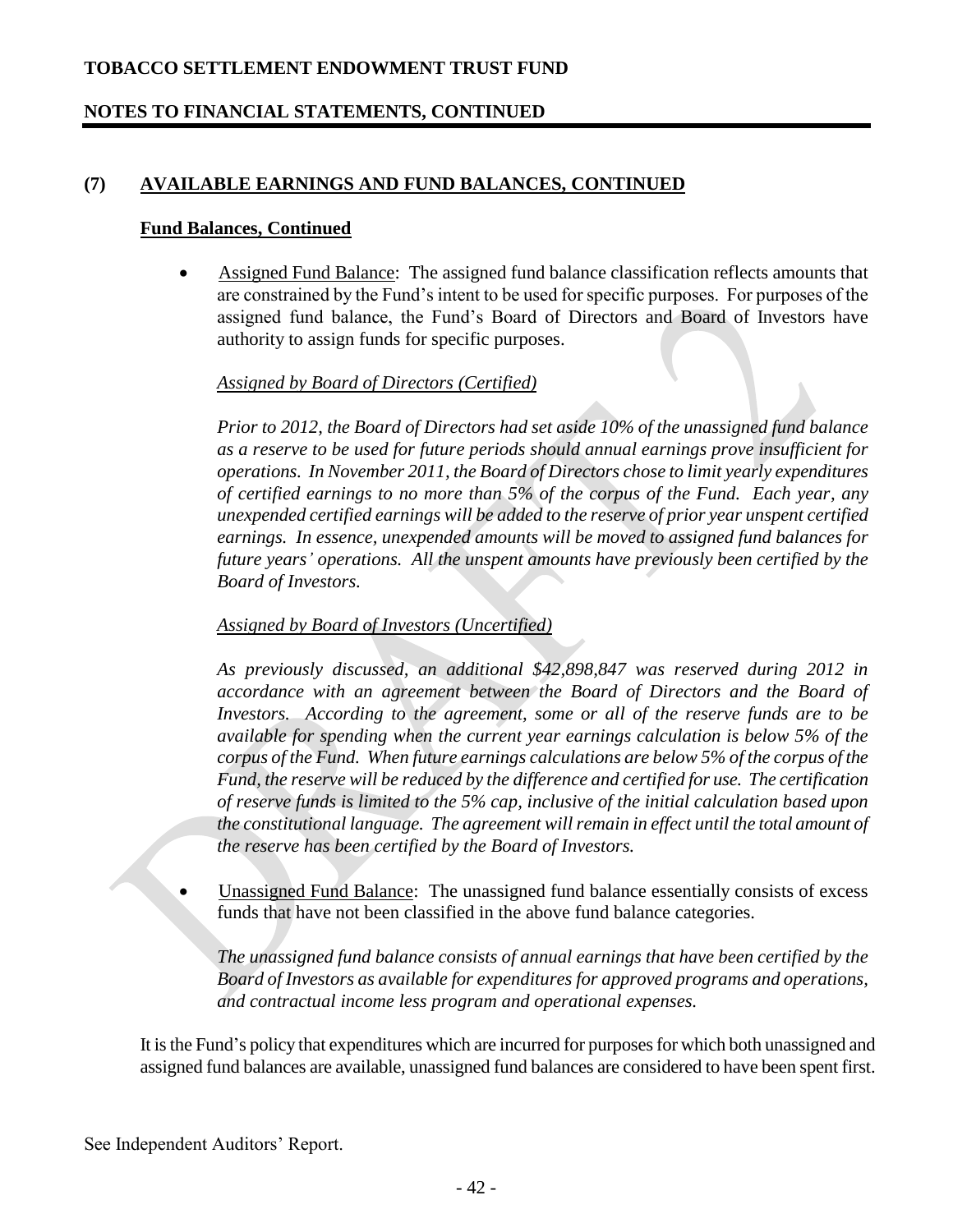### **NOTES TO FINANCIAL STATEMENTS, CONTINUED**

### **(7) AVAILABLE EARNINGS AND FUND BALANCES, CONTINUED**

#### **Fund Balances, Continued**

The Board of Directors manages program and operating expenses that are expended from the assigned and unassigned fund balance. Contract income is the reimbursement of program expenses related to the Helpline and is considered a reduction to unassigned expenses. Operating expenses include salaries, travel, and other operating expenses of the Board of Investors and the Board of Directors. The maximum amount allowed for operating expenses is 15% of certified earnings in any fiscal year. Operating expenses do not include program expenses or investment management expenses.

A reconciliation of the nonspendable, assigned, and unassigned components of the fund balances as of June 30 is as follows:

|                                |               |                           | 2014                      |                |                |
|--------------------------------|---------------|---------------------------|---------------------------|----------------|----------------|
|                                |               | Assigned<br>Available for | Assigned<br>Available for |                |                |
|                                |               | Expenditure<br>but        | Expenditure<br>and        |                |                |
|                                | Nonspendable  | Uncertified               | Certified                 | Unassigned     | <b>Total</b>   |
| Balance at June 30, 2013       | \$729,689,075 | 34,512,100                | 26,440,231                | 39,055,506     | 829,696,912    |
| Transfer— $2013 - 5\%$ cap     |               | (275,320)                 | 275,320                   |                |                |
| Settlement receipts            | 57,887,005    |                           |                           |                | 57,887,005     |
| Net unrealized gains on        |               |                           |                           |                |                |
| investments                    | 57,591,232    |                           |                           |                | 57,591,232     |
| Miscellaneous income           | 52,660        |                           |                           |                | 52,660         |
| Contract income                |               |                           |                           | 2,576,498      | 2,576,498      |
| Expendable earnings, including |               |                           |                           |                |                |
| net realized gains on          |               |                           |                           |                |                |
| investments                    |               |                           |                           | 53,430,075     | 53,430,075     |
| Program and operating          |               |                           |                           |                |                |
| expenses                       |               |                           |                           | (32, 488, 429) | (32, 488, 429) |
| Transfer-estimate of certified |               |                           | 9,143,575                 | (9,143,575)    |                |
| earnings for 2014              |               |                           |                           |                |                |
| Balance at June 30, 2014       | \$845,219,972 | 34,236,780                | 35,859,126                | 53,430,075     | 968,745,953    |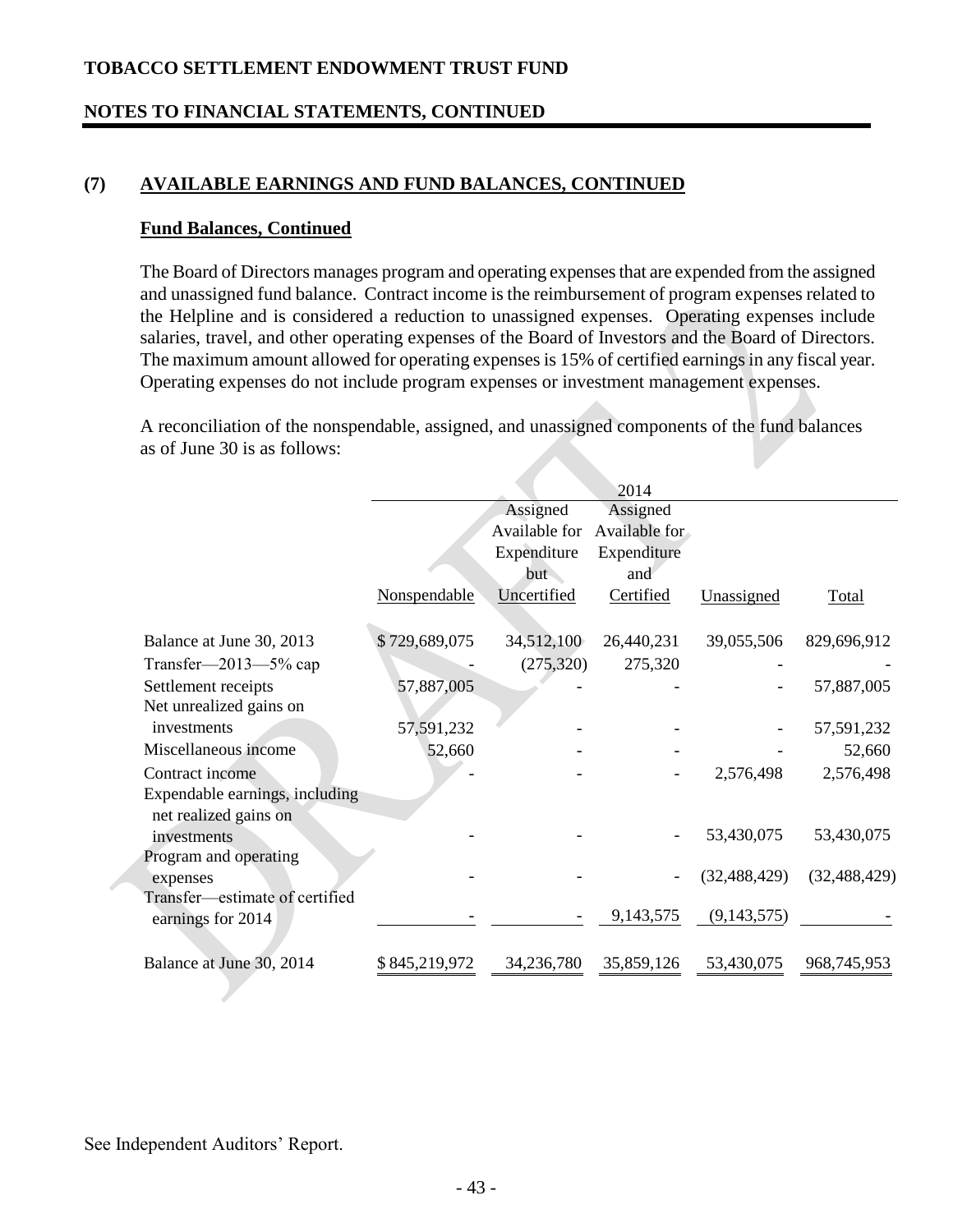### **NOTES TO FINANCIAL STATEMENTS, CONTINUED**

### **(7) AVAILABLE EARNINGS AND FUND BALANCES, CONTINUED**

#### **Fund Balances, Continued**

|                                                         |               |               | 2013          |                |                |
|---------------------------------------------------------|---------------|---------------|---------------|----------------|----------------|
|                                                         |               | Assigned      | Assigned      |                |                |
|                                                         |               | Available for | Available for |                |                |
|                                                         |               | Expenditure   | Expenditure   |                |                |
|                                                         |               | but           | and           |                |                |
|                                                         | Nonspendable  | Uncertified   | Certified     | Unassigned     | Total          |
| Balance at June 30, 2012                                | \$613,868,427 | 42,898,847    | 23,236,549    | 25,723,999     | 705,727,822    |
| Transfer— $2012 - 5\%$ cap                              |               | (7,620,259)   | 7,620,259     |                |                |
| Settlement receipts                                     | 85,057,305    |               |               |                | 85,057,305     |
| Net unrealized gains on                                 |               |               |               |                |                |
| investments                                             | 30,751,892    |               |               |                | 30,751,892     |
| Miscellaneous income                                    | 11,451        |               |               |                | 11,451         |
| Contract income                                         |               |               |               | 2,445,750      | 2,445,750      |
| Expendable earnings, including<br>net realized gains on |               |               |               |                |                |
| investments                                             |               |               |               | 38,289,018     | 38,289,018     |
| Program and operating                                   |               |               |               |                |                |
| expenses                                                |               |               |               | (32, 586, 326) | (32, 586, 326) |
| Transfer-estimate of certified<br>earnings for 2013     |               |               | (4,416,577)   | 4,416,577      |                |
| Transfer-estimate of 2013<br>5% cap                     |               | (766, 488)    |               | 766,488        |                |
|                                                         |               |               |               |                |                |
| Balance at June 30, 2013                                | \$729,689,075 | 34,512,100    | 26,440,231    | 39,055,506     | 829,696,912    |

The amount of earnings available for certification for the period ended June 30, 2014, was \$53,430,075 which is above 5% of the corpus of the fund.

At their August 28, 2014, meeting, the Board of Investors certified \$52,650,762, reserving a portion of the amount available for certification for possible audit adjustments. It is anticipated that the Board of Investors will certify an additional amount at their November 2014 meeting. The Board of Investors has defined the corpus of the Fund as the custodial market value of the Fund as of June 30, less any previous certified earnings (current year and previous years' certified earnings that remain invested) within the Fund at June 30.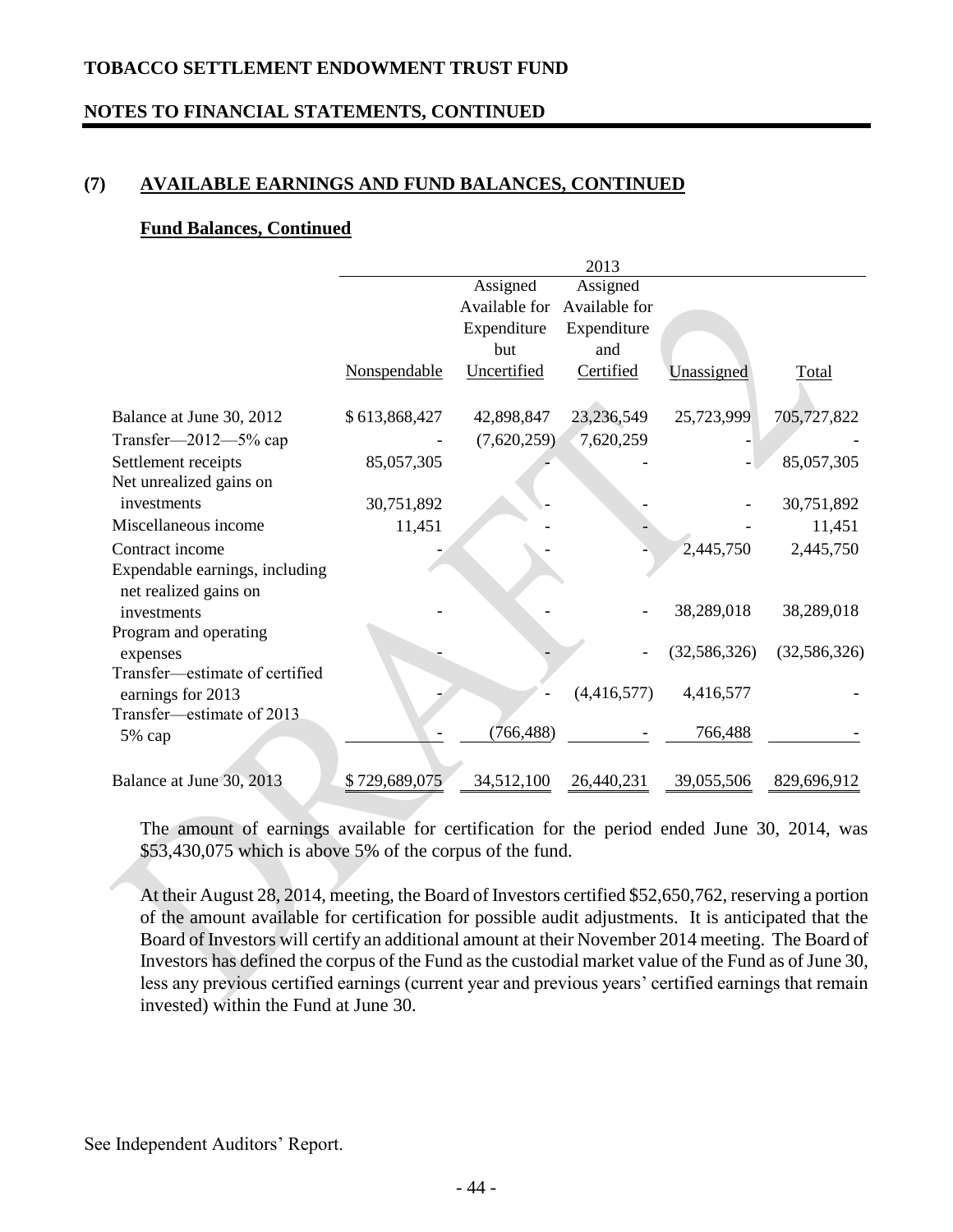# **NOTES TO FINANCIAL STATEMENTS, CONTINUED**

### **(7) AVAILABLE EARNINGS AND FUND BALANCES, CONTINUED**

#### **Fund Balances, Continued**

The transfers of fund balances during 2014 and 2013 as noted in the above reconciliation are as follows:

#### 2014

- The transfer of \$275,320 was to adjust the previous 2013 certification to equal the 5% cap for 2013.
- The transfer of \$9,143,575 was to adjust the unassigned balance to the estimate of certified earnings at June 30, 2014, before the 5% cap adjustment.

#### 2013

- In November 2012, the Board of Investors increased its previous certification by \$7,620,259 to equal 5% of the cap.
- The transfer of \$4,416,577 was to adjust the unassigned balance to the estimate of certified earnings at June 30, 2013, before the 5% cap adjustment.
- The \$766,488 is a transfer to estimate the 5% cap adjustment for 2013.

#### **(8) PENSION PLAN**

#### **Plan Description**

The Fund contributes to the Oklahoma Public Employees Retirement Plan (the "Retirement Plan"), a cost-sharing, multiple-employer public employee retirement system administered by the Oklahoma Public Employees Retirement System (the "System"). The Retirement Plan provides retirement, disability, and death benefits to plan members and beneficiaries. The benefit provisions are established and may be amended by the Oklahoma Legislature. Title 74 of the Oklahoma Statutes, Sections 901–943, as amended, assigns the authority for management and operation of the Retirement Plan to the Board of Trustees of the System. The System issues a publicly available annual financial report that includes financial statements and required supplementary information for the Retirement Plan. That annual report may be obtained by writing to the Oklahoma Public Employees Retirement System, 5801 N. Broadway Extension, Suite 400, Oklahoma City, Oklahoma 73118 or by calling 1-800-733-9008.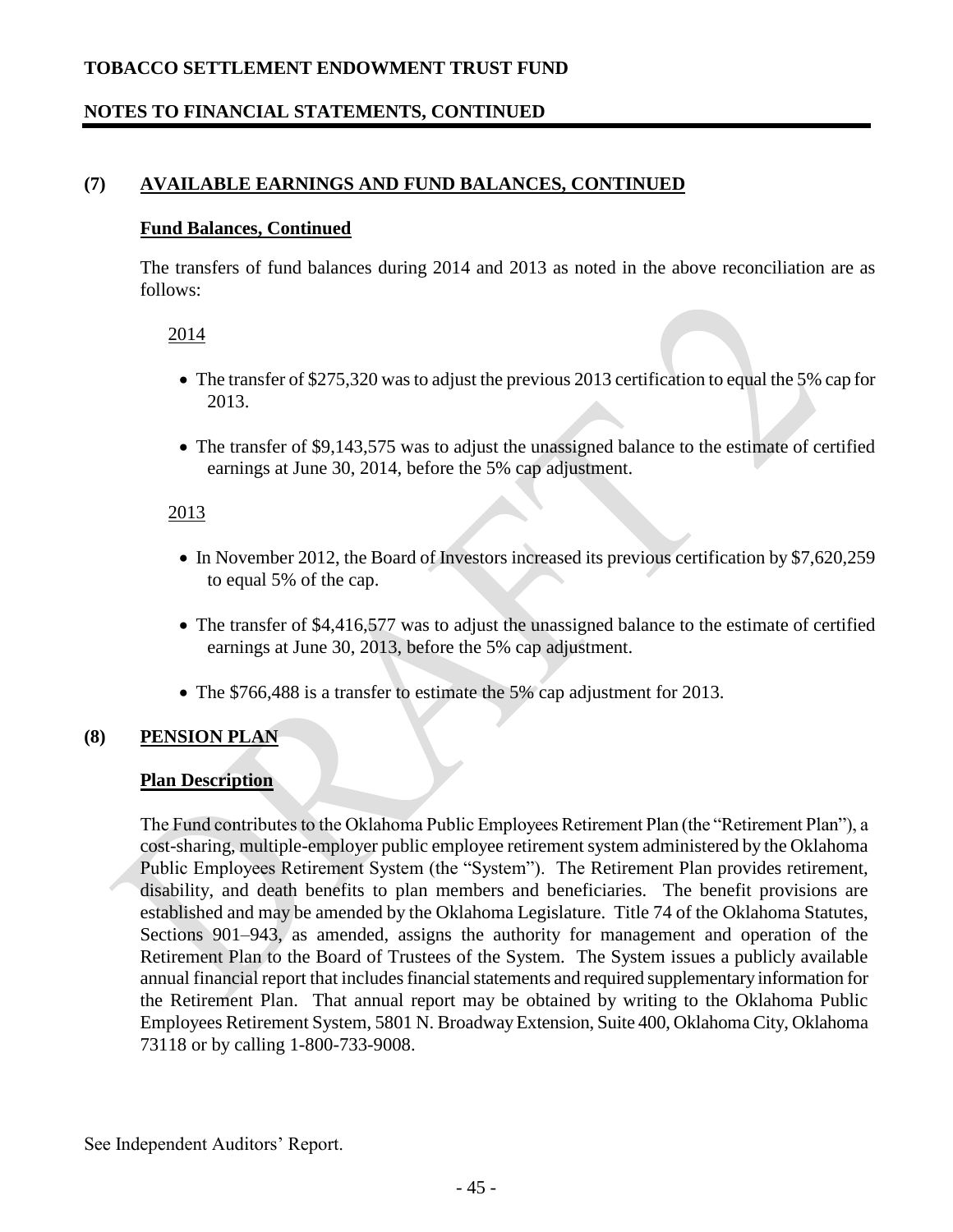# **NOTES TO FINANCIAL STATEMENTS, CONTINUED**

### **(8) PENSION PLAN, CONTINUED**

#### **Funding Policy**

Retirement Plan members and the Fund are required to contribute at a rate set by statute. The contribution requirements of Retirement Plan members and the Fund are established and may be amended by the Oklahoma Legislature. The contribution rates are as follows:

| Fiscal Year 2014                           |                     |  |  |
|--------------------------------------------|---------------------|--|--|
| The Fund<br><b>State Employees</b>         |                     |  |  |
| <b>All Salaries</b><br><b>All Salaries</b> |                     |  |  |
| 3.5%                                       | 16.5%               |  |  |
|                                            |                     |  |  |
| Fiscal Year 2013                           |                     |  |  |
| <b>State Employees</b>                     | The Fund            |  |  |
| <b>All Salaries</b>                        | <b>All Salaries</b> |  |  |
| 3.5%                                       | 16.5%               |  |  |

The Fund's contributions to the Retirement Plan for the years ended June 30, 2014, 2013, and 2012, were \$171,427, \$129,208, and \$103,380, respectively, and were equal to its required contributions for each year.

### **(9) OKLAHOMA STATE EMPLOYEES DEFERRED COMPENSATION PLAN AND DEFERRED SAVINGS INCENTIVE PLAN**

### **Deferred Compensation Plan**

The State offers its employees a Deferred Compensation Plan as authorized by Section 457 of the Internal Revenue Code (IRC), as amended by the Tax Reform Act of 1986, and in accordance with the provisions of Sections 1701 through 1706 of Title 74 of the Oklahoma Statutes.

The supervisory authority for the management and operation of the Deferred Compensation Plan is the Board of Trustees of the Oklahoma Public Employees Retirement System (the "Board").

The Deferred Compensation Plan is available to all State employees, as well as any elected officials receiving a salary from the State. Participants may direct the investment of their contributions in available investment options offered by the Deferred Compensation Plan. The minimum contribution amount is the equivalent of \$25 per month, and participants are immediately 100% vested in their respective accounts. All interest, dividends, and investment fees are allocated to participants' accounts.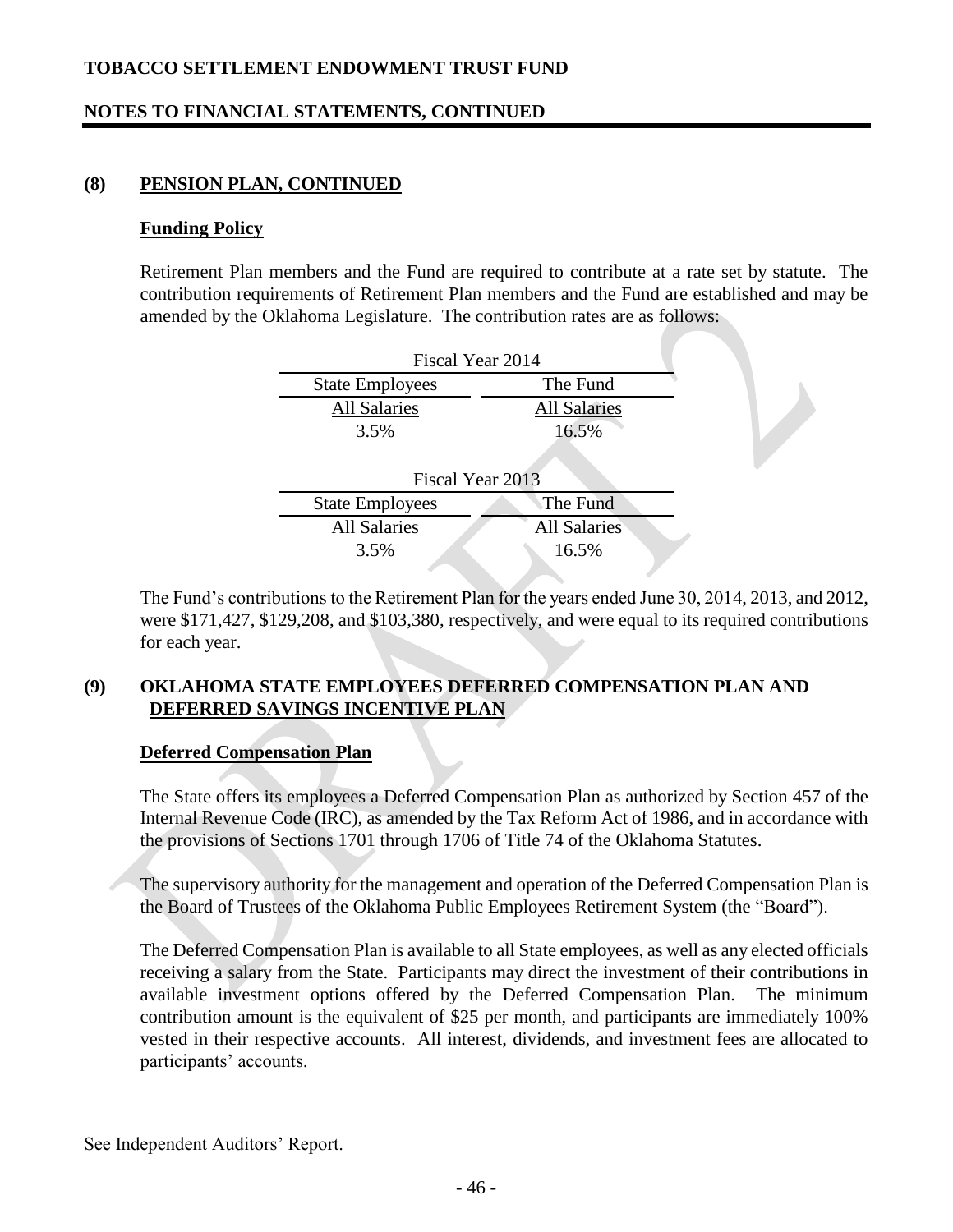### **NOTES TO FINANCIAL STATEMENTS, CONTINUED**

### **(9) OKLAHOMA STATE EMPLOYEES DEFERRED COMPENSATION PLAN AND DEFERRED SAVINGS INCENTIVE PLAN, CONTINUED**

#### **Deferred Compensation Plan, Continued**

Participants may defer until future years up to the lesser of 100% of their compensation as defined by Deferred Compensation Plan documents or the maximum amount allowed each year as determined by the Internal Revenue Service.

The Deferred Compensation Plan offers a catch-up program to participants, which allows them to defer annually for the 3 years prior to their year of retirement up to twice that plan year's deferral limit. The amount of additional contributions in excess of the normal maximum contributions to the Deferred Compensation Plan is also limited to contributions for years in which the participant was eligible but did not participate in the Deferred Compensation Plan or the difference between contributions made and the maximum allowable level. To be eligible for the catch-up program, the participant must be within 3 years of retirement with no reduced benefits.

Participants age 50 or older may make additional contributions annually subject to certain limits.

Deferred compensation benefits are paid to participants or beneficiaries upon termination, retirement, death, or unforeseeable emergency. Such benefits are based on a participant's account balance and are disbursed in a lump sum or periodic payments at the option of the participant or beneficiaries in accordance with the Deferred Compensation Plan's provisions.

Effective January 1, 1998, the Board established a trust and a trust fund covering the Deferred Compensation Plan's assets, pursuant to federal legislation enacted in 1996, requiring public employers to establish such trusts for plans meeting the requirements of Section 457 of the IRC no later than January 1, 1999. Under the terms of the trust, the corpus or income of the trust fund may be used only for the exclusive benefit of the Deferred Compensation Plan's participants and their beneficiaries. Prior to the establishment of the trust, the Deferred Compensation Plan's assets were subject to the claims of general creditors of the State. The Board acts as trustee of the trust. The participants' accounts are invested in accordance with the investment elections of the participants. The Board is accountable for all deferred compensation received, but has no duty to require any compensation to be deferred or to determine that the amounts received comply with the Deferred Compensation Plan or to determine that the trust fund is adequate to provide the benefits payable pursuant to the Deferred Compensation Plan.

Further information may be obtained from the Deferred Compensation Plan's audited financial statements for the years ended June 30, 2014 and 2013. The Fund believes that it has no liabilities with respect to the Deferred Compensation Plan.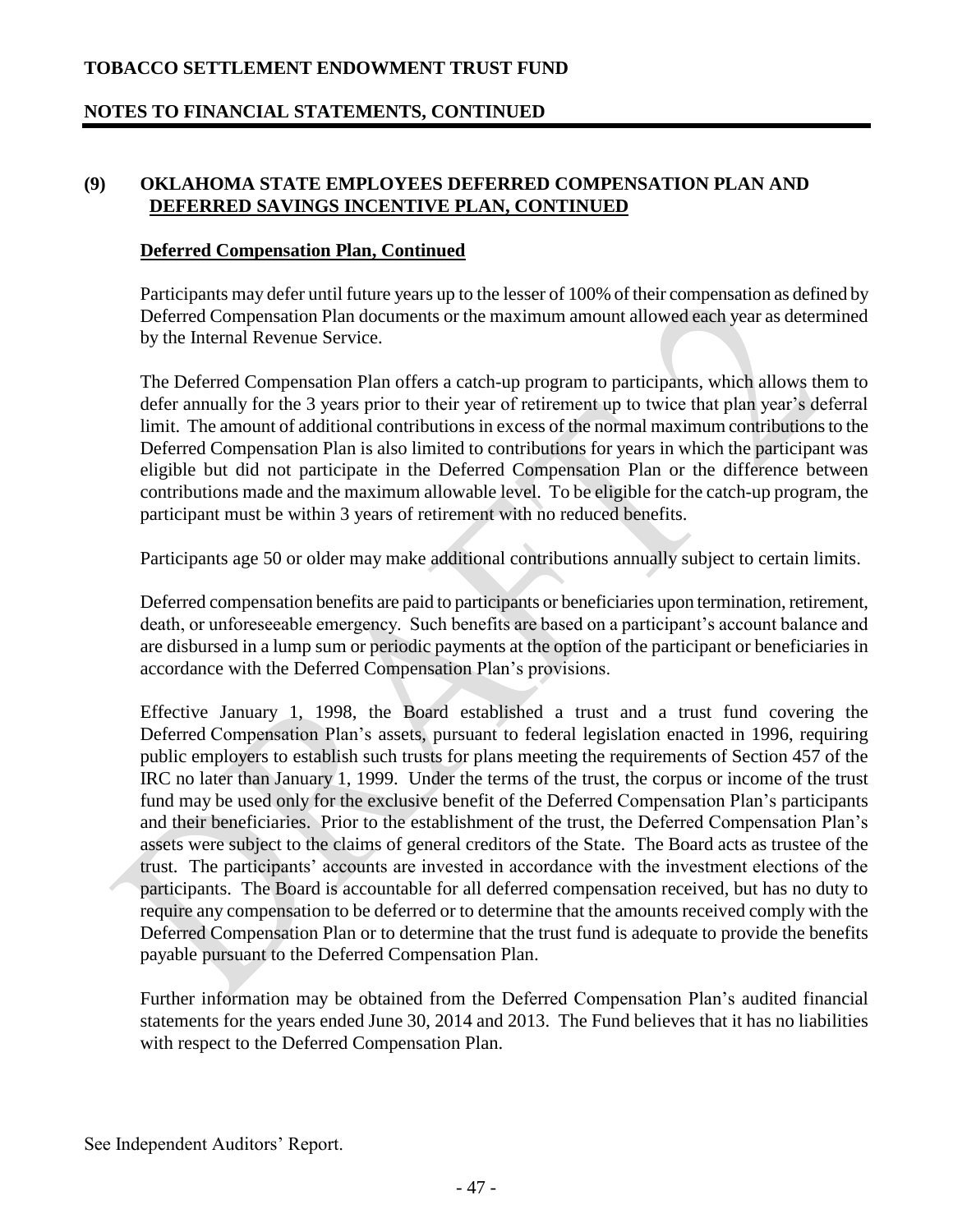### **NOTES TO FINANCIAL STATEMENTS, CONTINUED**

### **(9) OKLAHOMA STATE EMPLOYEES DEFERRED COMPENSATION PLAN AND DEFERRED SAVINGS INCENTIVE PLAN, CONTINUED**

#### **Deferred Savings Incentive Plan**

Effective January 1, 1998, the State established the Oklahoma State Employees Deferred Savings Incentive Plan (the "Savings Incentive Plan") as a money purchase pension plan pursuant to IRC Section 401(a). The Savings Incentive Plan and its related trust are intended to meet the requirements of IRC Sections 401(a) and 501(a).

Any qualified participant who is a State employee who is an active participant in the Deferred Compensation Plan is eligible for a contribution of the amount determined by Oklahoma Legislature, currently the equivalent of \$25 per month. Participation in the Savings Incentive Plan is automatic in the month of participation in the Deferred Compensation Plan and is not voluntary.

Upon cessation of contributions to the Deferred Compensation Plan, termination of employment with the State, retirement, or death, a participant will no longer be eligible for contributions from the State into the Savings Incentive Plan. Participants are at all times 100% vested in their Savings Incentive Plan account. Participant contributions are not required or permitted. Qualified participants may make rollover contributions to the Savings Incentive Plan, provided such rollover contributions meet applicable requirements of the IRC. Plan participants may direct the investment of the contributions in available investment options offered by the Savings Incentive Plan. All interest, dividends, and investment fees are allocated to the participants' accounts.

Savings Incentive Plan benefits are paid to participants or beneficiaries upon termination, retirement, or death. Such benefits are based on a participant's account balance and are disbursed in a lump sum or periodic payments or may be rolled over to a qualified plan at the option of the participant or beneficiaries.

#### **(10) OPERATING EXPENSES**

The State constitutional amendment creating the Fund also provides for the payment of authorized administrative expenses of the Office of the State Treasurer and the Board of Directors. State statutes further specify that the State Treasurer shall provide any necessary staff support to the Board of Investors and may request funding for the cost of up to two full-time equivalent employees.

During 2007, State statutes were amended and specify that annual operating expenses shall not exceed 15% of certified earnings.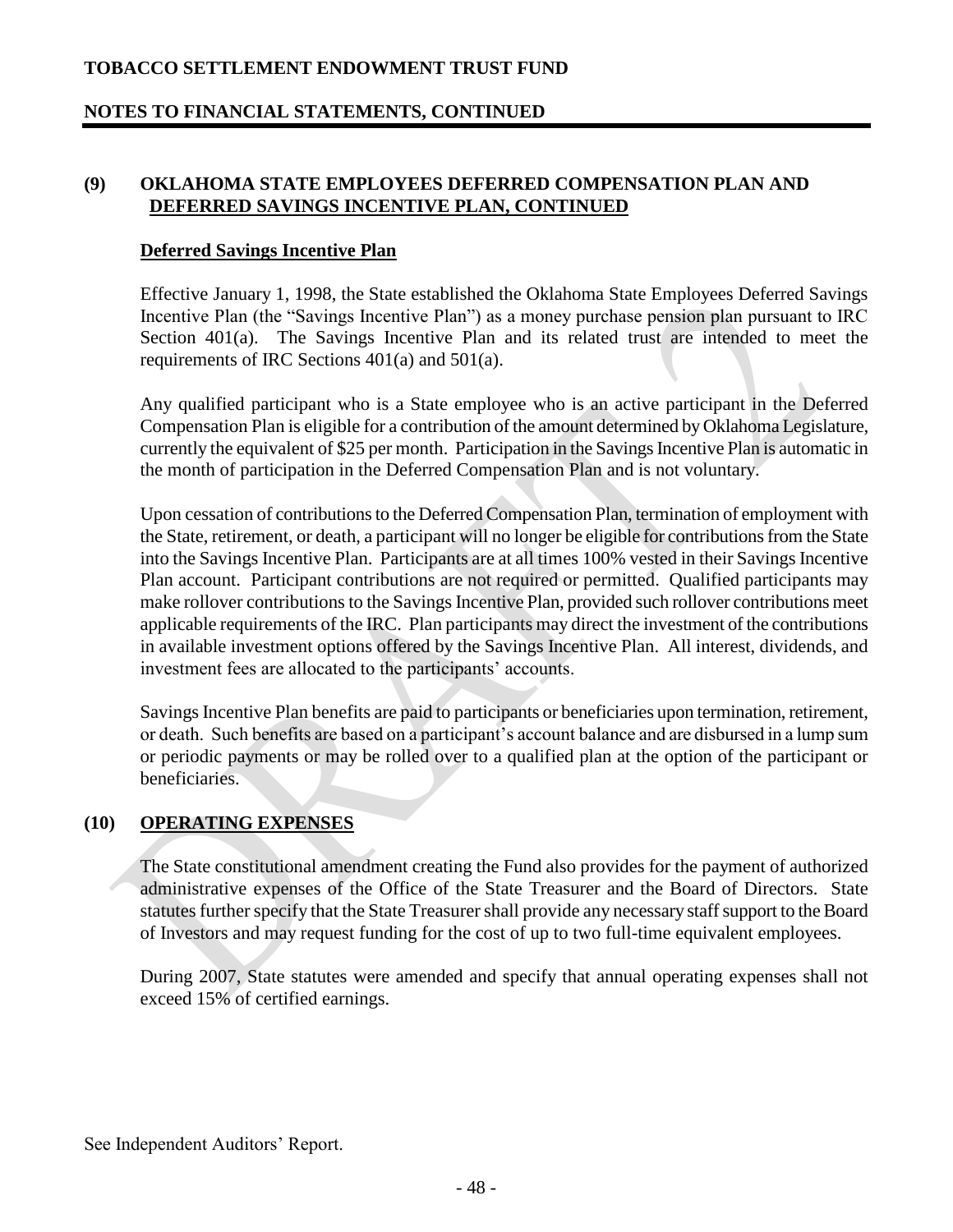### **NOTES TO FINANCIAL STATEMENTS, CONTINUED**

### **(11) COMMITMENTS AND CONTINGENCIES**

#### **Contracts**

The Fund has entered into various contracts to assist in its program operations. The contracts are generally for a commitment of 1 year with options to renew.

#### **Settlement Receipts**

Previously reported pending litigation was resolved in April 2013, increasing the State's tobacco settlement receipts over the previous year. As a result of the 2013 NPM Adjustment Arbitration Settlement, the State received additional tobacco settlement receipts in FY 2013 and it will also receive additional funds in the future because, as part of the settlement, there will be no withholding from the State's Master Settlement Agreement (MSA) payment, which is expected to increase the State's future annual payments by an estimated additional \$8 million to \$10 million.

The original dispute involved the diligent enforcement of the provisions within the MSA that required the State to adopt a Qualifying Statute. Participating manufacturers contended the State did not diligently enforce the provisions of its Qualifying Statute during calendar year 2003, and every year thereafter. While the provisions of the Qualifying Statute to be enforced appear relatively simple on the surface, enforcement proved to be a complex and difficult undertaking. An additional complication was the MSA's silence as to what was required for diligent enforcement.

As part of the settlement, the State agreed to take on additional responsibilities, many of which it was already performing. Major requirements of the settlement are that the State must enforce its Complementary Statute against contraband tobacco products and pay a per-stick amount for cigarette sales which have been taxed and stamped. Enforcement of the settlement is expected to require some State statutory changes.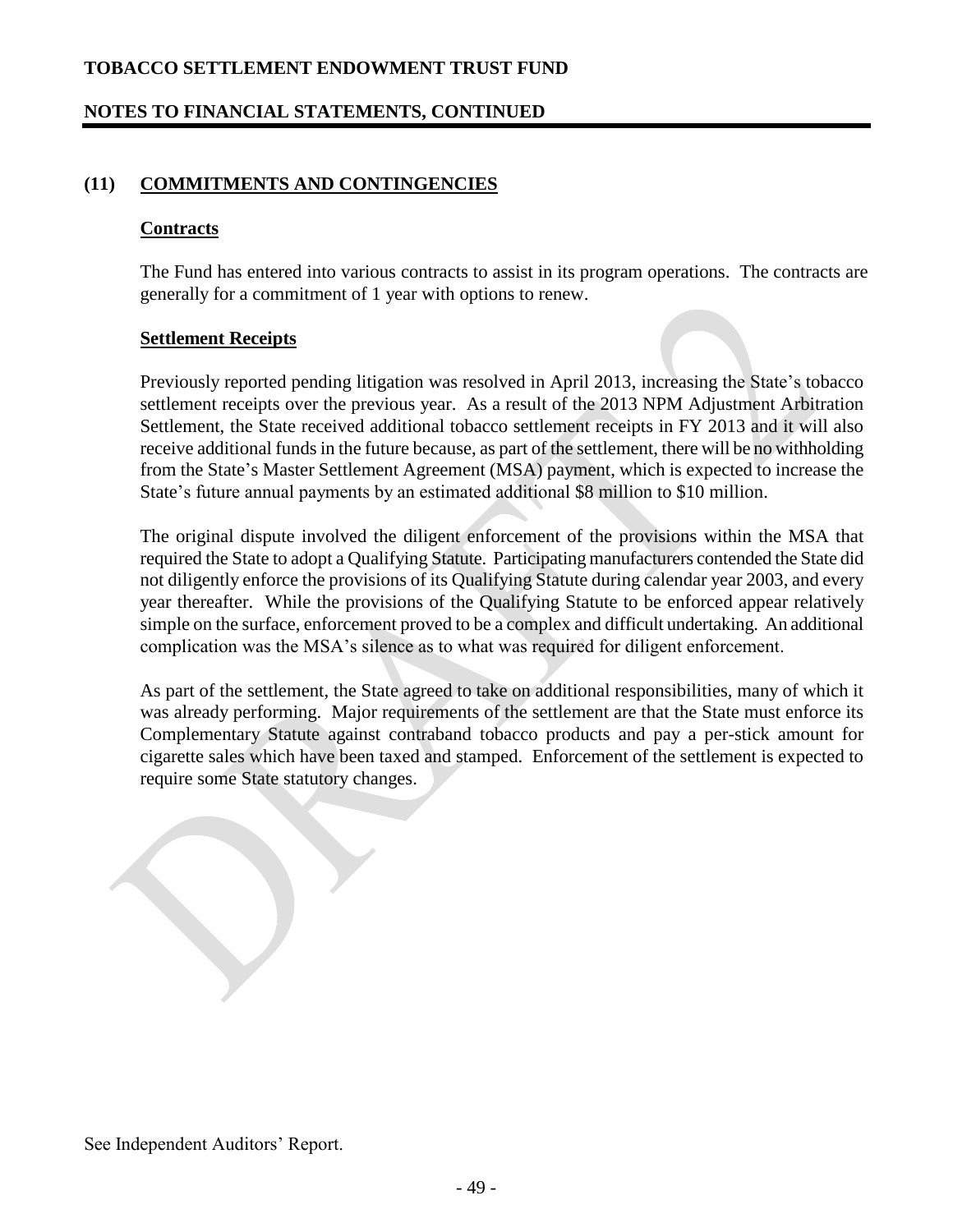# **INDEPENDENT AUDITORS' REPORT ON INTERNAL CONTROL OVER FINANCIAL REPORTING AND ON COMPLIANCE AND OTHER MATTERS BASED ON AN AUDIT OF FINANCIAL STATEMENTS PERFORMED IN ACCORDANCE WITH** *GOVERNMENT AUDITING STANDARDS*

Board of Directors and Board of Investors Tobacco Settlement Endowment Trust Fund

We have audited, in accordance with the auditing standards generally accepted in the United States and the standards applicable to financial audits contained in *Government Auditing Standards* issued by the Comptroller General of the United States, the financial statements of the governmental activities and the permanent fund of the Tobacco Settlement Endowment Trust Fund (the "Fund"), which is a part of the State of Oklahoma financial reporting entity, as of and for the year ended June 30, 2014, and the related notes to the financial statements, which collectively comprise the Fund's basic financial statements, and have issued our report thereon dated September 29, 2014. Our report includes an explanatory paragraph disclaiming an opinion on required supplementary information. Our report also includes an explanatory paragraph to emphasize the fact that the financial statements include only that portion of the State of Oklahoma that is attributable to transactions of the Fund.

### **Internal Control Over Financial Reporting**

In planning and performing our audit of the financial statements, we considered the Fund's internal control over financial reporting ("internal control") to determine the audit procedures that are appropriate in the circumstances for the purpose of expressing our opinion on the financial statements, but not for the purpose of expressing an opinion on the effectiveness of the Fund's internal control. Accordingly, we do not express an opinion on the effectiveness of the Fund's internal control.

A deficiency in internal control exists when the design or operation of a control does not allow management or employees, in the normal course of performing their assigned functions, to prevent, or detect and correct, misstatements on a timely basis. A material weakness is a deficiency, or a combination of deficiencies, in internal control, such that there is a reasonable possibility that a material misstatement of the entity's financial statements will not be prevented, or detected and corrected on a timely basis. A significant deficiency is a deficiency, or a combination of deficiencies, in internal control that is less severe than a material weakness, yet important enough to merit attention by those charged with governance.

(Continued)